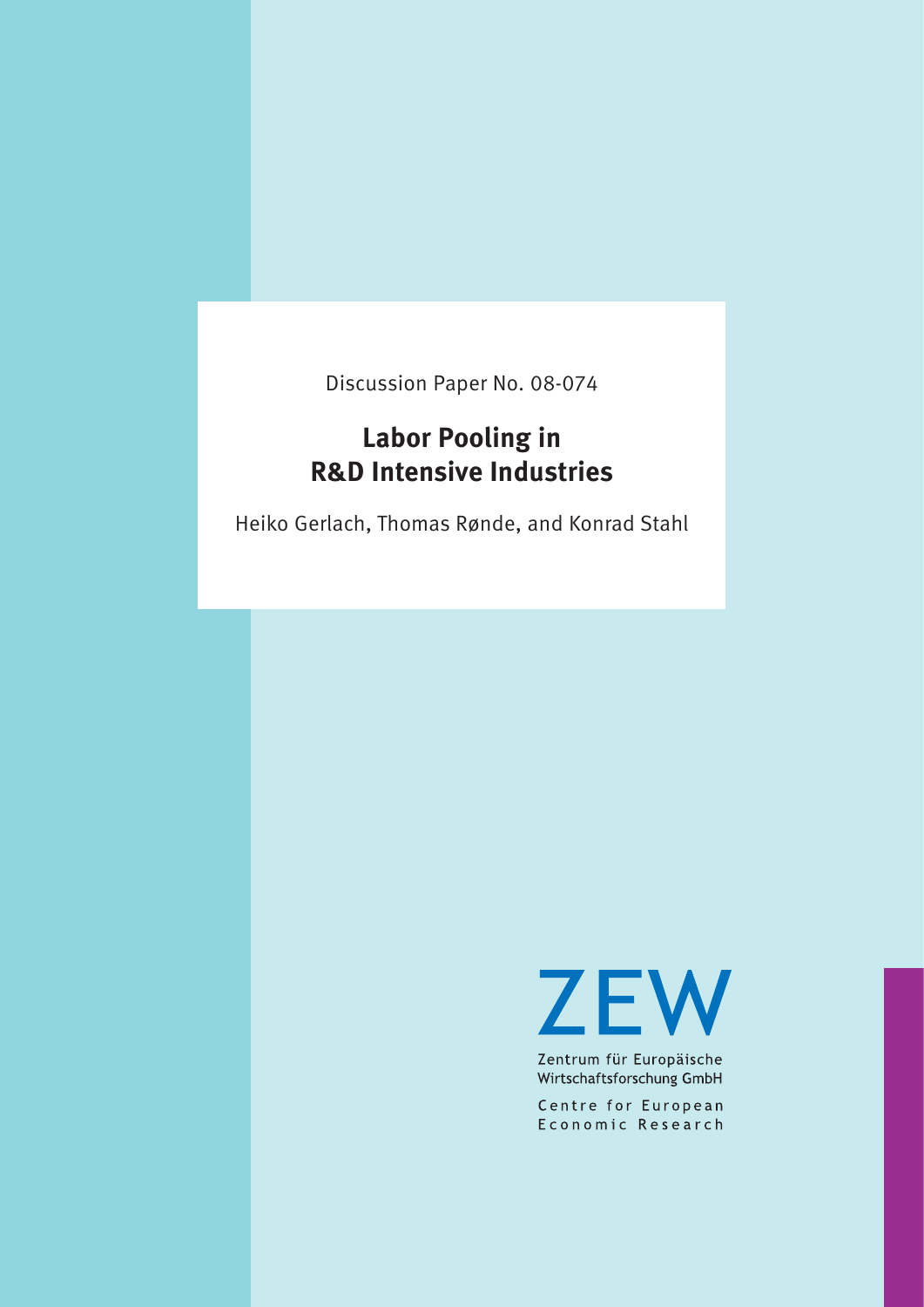Discussion Paper No. 08-074

# **Labor Pooling in R&D Intensive Industries**

Heiko Gerlach, Thomas Rønde, and Konrad Stahl

Download this ZEW Discussion Paper from our ftp server: ftp://ftp.zew.de/pub/zew-docs/dp/dp08074.pdf

Die Discussion Papers dienen einer möglichst schnellen Verbreitung von neueren Forschungsarbeiten des ZEW. Die Beiträge liegen in alleiniger Verantwortung der Autoren und stellen nicht notwendigerweise die Meinung des ZEW dar.

Discussion Papers are intended to make results of ZEW research promptly available to other economists in order to encourage discussion and suggestions for revisions. The authors are solely responsible for the contents which do not necessarily represent the opinion of the ZEW.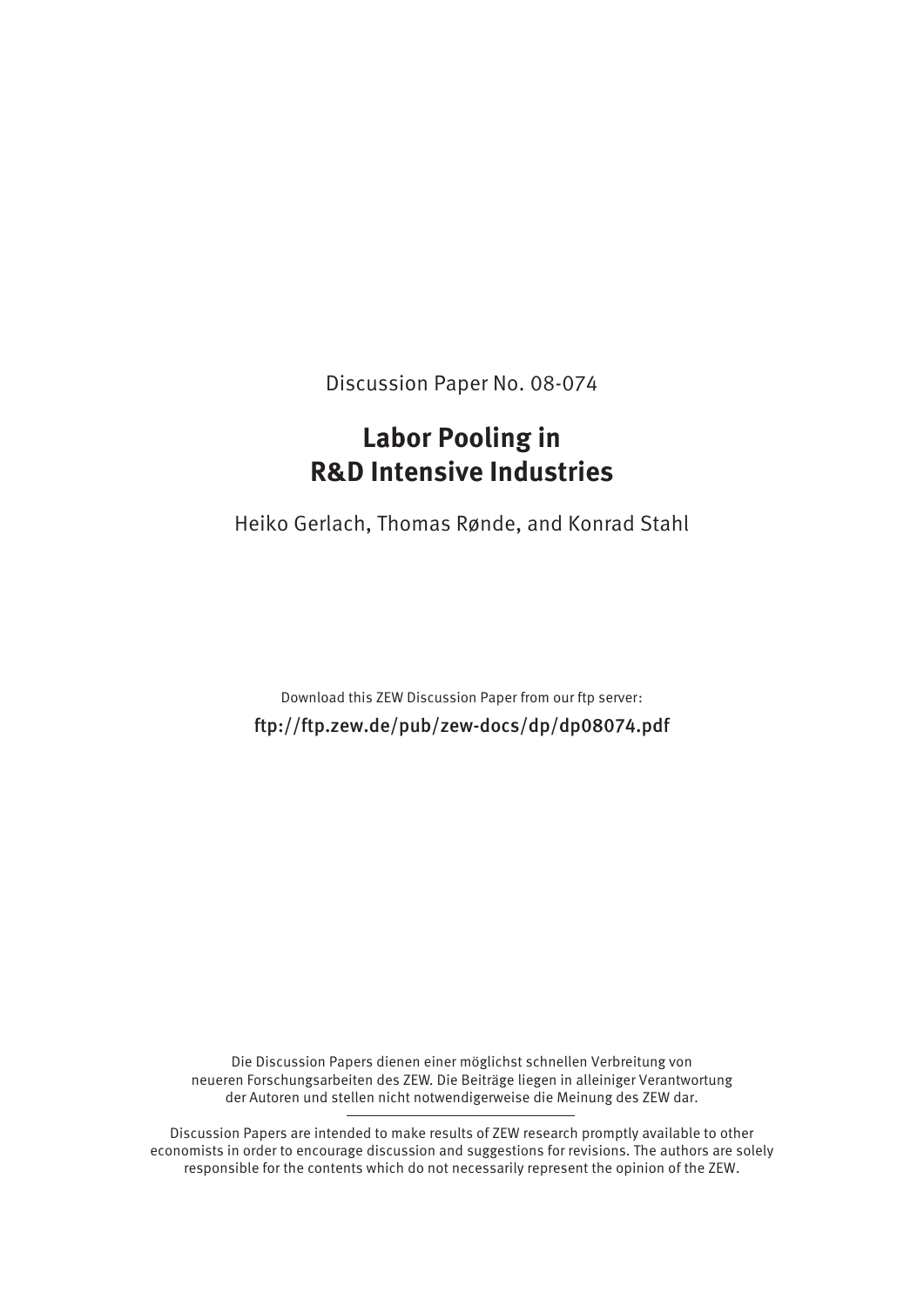# **Non-technical Summary**

Clusters play a central role in the spatial organization of some of the world's most dynamic and R&D intensive industries. Inspired by the exceptional performance of Silicon Valley and other leading high-tech clusters, local, regional and national governments have spent billions of dollars to promote the formation of similar clusters. Yet overall success rates were low, indicating that the forces behind these agglomeration processes are more subtle than thought of heretofore.

In this paper, we take a step forward by linking firms' R&D investment incentives to their local economic environment, and then analyze how this, in turn, affects firms' location decisions. The questions addressed are: is there a relationship between agglomeration and the R&D intensity chosen and the type of R&D projects undertaken? Does the industry wide R&D portfolio change with the degree of agglomeration? What are the consequences of all this on firms' incentives to agglomerate and on the welfare benefits from agglomeration?

Towards deriving answers to these questions, we extend Marshall's labor pooling argument by introducing stochastic demand shocks arising from firms' R&D decisions. We show that upon agglomeration, firms tend to invest more in R&D and to choose R&D projects of higher risk as compared to spatially separated firms. Most interestingly, ex-ante identical firms generically choose asymmetric R&D strategies to avoid joint success and thus to reduce labor market competition. This contributes to a higher variance of R&D efforts in agglomerations.

Turning to the welfare implications, our analysis shows that the agglomeration of firms is always the preferred industry outcome. The welfare superiority of a cluster relative to dispersed locations stems from two sources. First, successful innovations are implemented by more workers (a 'labor productivity effect'). Second, R&D programs are collectively better organized (an 'R&D portfolio effect'). The latter effect is the result of firms' endogenous choice of R&D strategy, and it represents a benefit of labor pooling that has not been discussed heretofore.

Finally, we test the central prediction of the theory regarding the variance of R&D expenditures of firms in agglomerations and of firms in separate locations using firm level panel data from R&D intensive industries in Germany.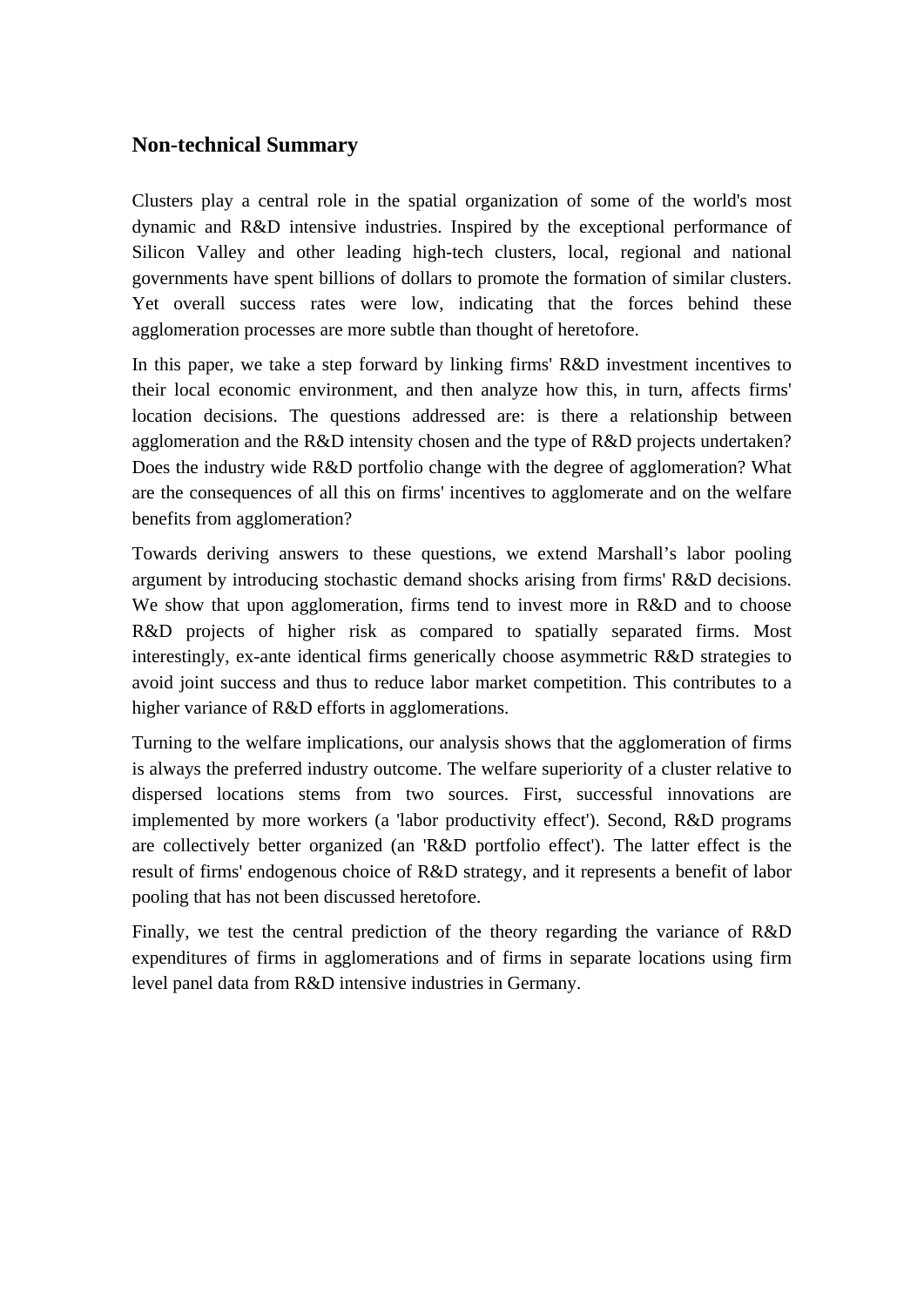# **Das Wichtigste in Kürze**

Clusterbildung - d.h. die räumliche Konzentration von Unternehmen der gleichen Branche - ist oftmals ein zentrales Kennzeichen von Sektoren, die sich durch eine besonders hohe Dynamik und FuE-Intensität auszeichnen. Angeregt durch die außergewöhnliche Entwicklung der Elektronik- und Softwareindustrie im Silicon Valley sowie durch andere Hightech-Cluster, haben sowohl lokale und regionale als auch nationale Regierungen große Beträge zur Förderung der Herausbildung ähnlicher Cluster in ihren Regionen ausgegeben. Der Erfolg blieb jedoch weitgehend aus, was darauf hindeutet, dass die Kräfte, die hinter sektoralen Agglomerationsprozessen stehen, wohl komplexer sind als von vielen gedacht.

Die vorliegende Arbeit untersucht die Anreize für Unternehmen, in Forschung und Entwicklung (FuE) zu investieren in Abhängigkeit von ihrem lokalen Umfeld und analysiert wird, wie dadurch die Standortentscheidung von Unternehmen beeinflusst. Die Forschungsfragen lauten: Existiert eine Beziehung zwischen Clustern (d.h. der Agglomeration von Unternehmen der gleichen Branche innerhalb einer Region) und der FuE-Intensität sowie der Art der FuE-Tätigkeit von Unternehmen? Ändert sich das FuE-Portfolio eines Sektors mit dem Ausmaß der Clusterbildung? Welche Auswirkungen haben Cluster und die Art und Intensität der sektoralen FuE-Tätigkeit auf die Anreize für Unternehmen, sich in Clustern anzusiedeln and was sind die Wohlfahrtseffekte von sektoralen Agglomerationen?

Zur Beantwortung dieser Fragen erweitern wir das traditionelle Argument des Arbeitkräftepoolings von Marshall durch die Einführung von stochastischen Nachfrageshocks, die sich aus den FuE-Entscheidungen der Unternehmen ergeben. Wir zeigen, dass zusätzlich zum Arbeitkräftepooling-Effekt Unternehmen tendenziell mehr in FuE investieren und risikoträchtigere FuE-Projekte verfolgen als Unternehmen, die außerhalb von Agglomerationen angesiedelt sind. Unternehmen, die ex-ante identisch sind, wählen asymmetrische FuE-Strategien, um gemeinsamen Erfolg und damit direkten Wettbewerb im Arbeitsmarkt zu entgehen. Dadurch kommt es zu einer höheren Varianz der FuE-Aufwendungen in Agglomerationen.

Unsere Analyse zeigt, dass Clusterbildung das von den Unternehmen bevorzugte Ergebnis ist. Die höheren Wohlfahrtseffekte von Clustern im Vergleich zu einer zerstreuten Ansiedlung von Unternehmen rührt seinerseits aus Produktivitätseffekten, da Innovationen von mehr Arbeitskräften genutzt werden können, und andererseits einer besseren kollektiven Organisation der FuE-Aktivitäten in Form eines ausgewogeneren FuE-Portfolios. Zweitgenannter Effekte resultiert aus den endogenen Entscheidungen der Unternehmen über ihre FuE-Strategie und spiegelt einen Nutzen des Arbeitskräfte-Poolings wider, der in dieser Form in der Literatur noch nicht diskutiert wurde.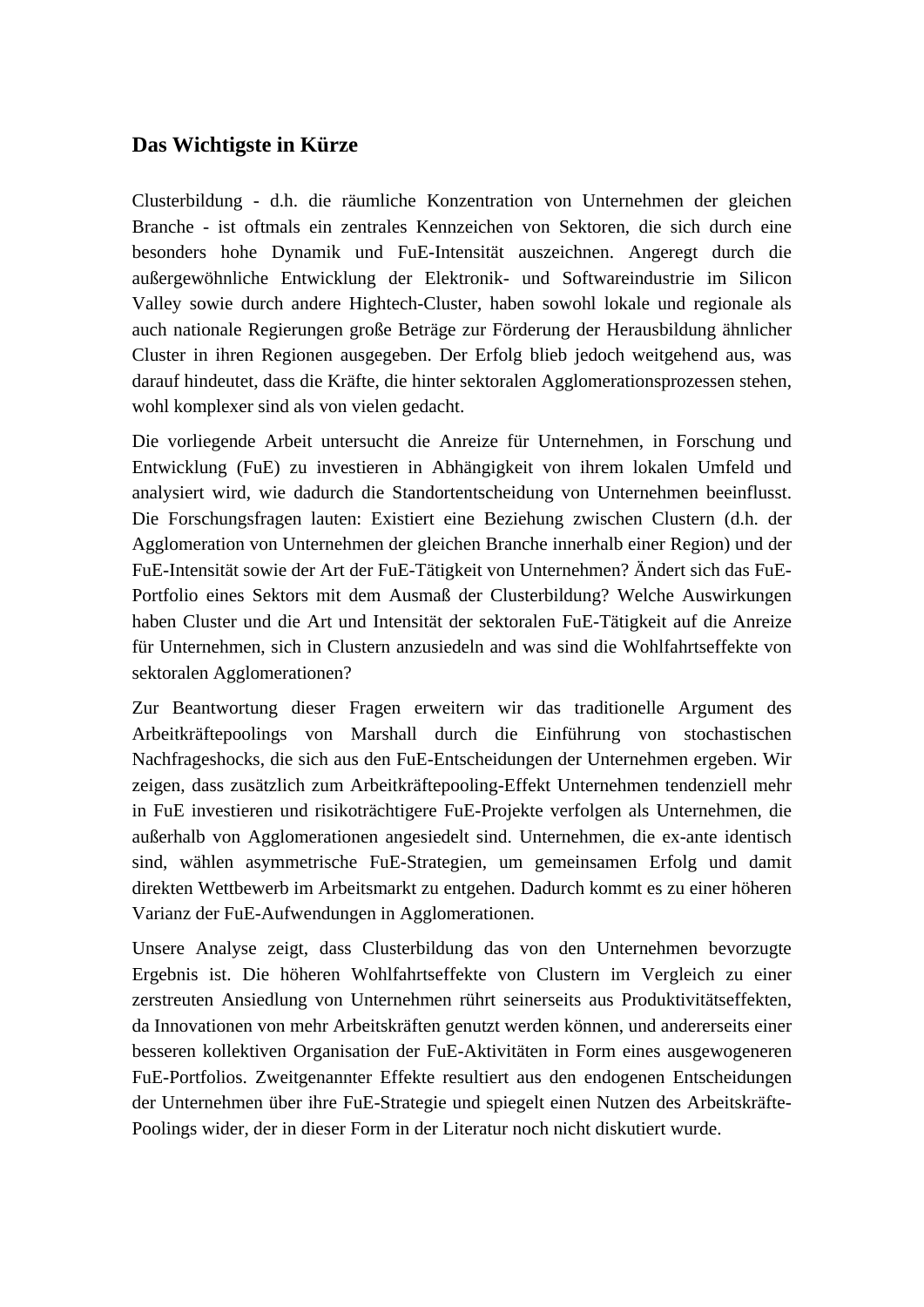Eine der zentralen Aussagen des theoretischen Modells, nämlich die höhere Varianz der FuE-Aufwendungen von Unternehmen in Agglomerationen im Vergleich zu Unternehmen an isolierten Standorten, wird mit Hilfe von Paneldaten zu Unternehmen in forschungsintensiven Industrien in Deutschland getestet.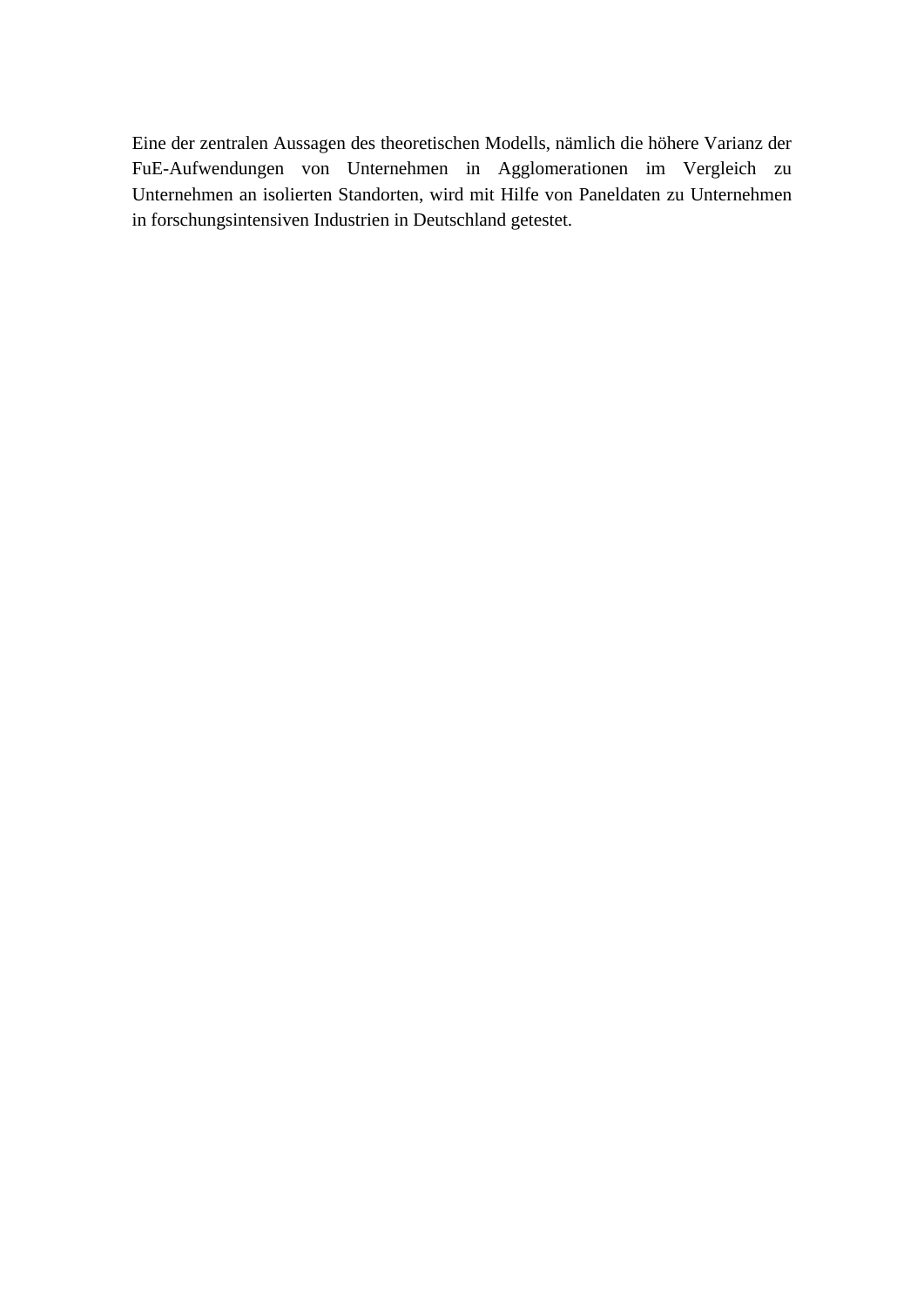# Labor Pooling in R&D Intensive Industries<sup>∗</sup>

Heiko Gerlach

Thomas Rønde

University of Auckland h.gerlach@auckland.ac.nz Copenhagen Business School, CEPR, and ZEW thr.ino@cbs.dk

Konrad Stahl

University of Mannheim, CEPR, CESifo, and ZEW kos@econ.uni-mannheim.de

July 25, 2008

#### Abstract

We investigate the interplay between firms' R&D decisions and labor market competition, and how this influences equilibrium location choices and welfare. Firms engage in risky R&D activities and thus create stochastic product and implied labor demand. Spatial agglomeration is more likely in situations where the innovation step is large and the probability for a firm to be the only innovator is high. When firms agglomerate, they tend to invest more in R&D compared to spatially dispersed firms. Agglomeration is welfare maximizing, because expected labor productivity is higher and firms choose a more efficient, diversified portfolio of R&D projects at the industry level. The latter aspect is ascertained by data from German firms in R&D intensive industries. (JEL: L13, O32, R12)

<sup>∗</sup>We are very grateful to Tobias Klein and Christian Rammer for extraordinarily competent help in the empirical part of our study. We gratefully acknowledge financial support from the Deutsche Forschungsgemeinschaft (grant SPP 199, Sta 169/9-3, as well as SFB-TR 15) and the European Commission under the TMR network "The Evolution of Market Structure in Network Industries" (FMRX-CT98-0203) and under the RTN Network "The Economic Geography of Europe: Measurement, Testing and Policy Simulations" (HPRN-CT-2000-00069). We would like to thank Gilles Duranton, Rikard Forslid and seminar participants at CEBR (Copenhagen), University of Zurich, University Pompeu Fabra (Barcelona) and at the congress of the EEA in Vienna and the RTN meeting in Villars for valuable comments on earlier drafts. All remaining errors are ours.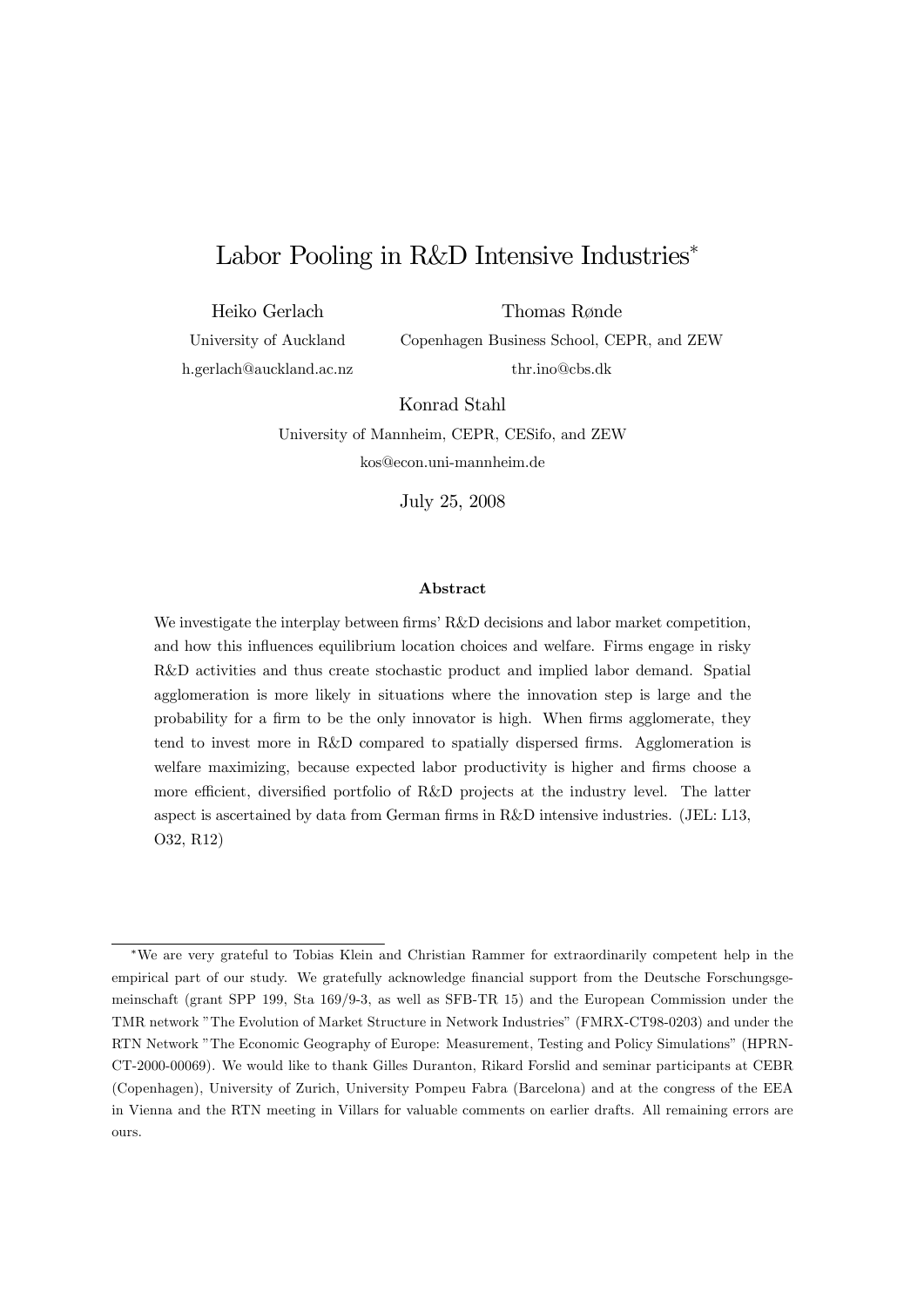### 1 Introduction

Clusters play a central role in the spatial organization of some of the world's most dynamic and R&D intensive industries. The best known example is Silicon Valley that during the nineties was home to 20 per cent of the world's 100 biggest electronics and software companies (Business Week, August 5, 1997). Other well-known examples are the biotech cluster in La Jolla (California), the neuroscience cluster in Oxford (UK) and the automotive industry cluster in the Stuttgart region (Germany). Audretsch and Feldman (1996) provide evidence showing that firms in R&D intensive industries more than other firms tend to cluster their innovative as well as their productive activities.

The success of some of these clusters has been remarkable. In spite of ups and downs in employment during the nineties of the last century, the employment growth rate in Silicon Valley outpaced with an impressive 15 per cent the U.S. national employment growth rate, and the mean income was 50 per cent higher than the national figure (Audretsch, 1998).

The exceptional performance of Silicon Valley and other leading high-tech clusters has promoted a worldwide interest in their replication. Billions of dollars were spent by local, regional and national governments to promote the formation of such high-tech clusters. Yet overall success rates were low, indicating that the forces behind these agglomeration processes are more subtle than thought of heretofore.

In this paper, we intend to take a step forward by linking firms' R&D investment incentives to their local economic environment and then analyze how this, in turn, affects firms' location decisions. To do so, we elaborate the labor pooling argument proposed first by Alfred Marshall in his Principles (1920) and formalized afterwards by Krugman (1991a). Our model unveils a new benefit of labor pooling and offers novel, empirically verifiable predictions. The central prediction, that the variance of firms' R&D efforts is larger in agglomerations, is shown to be consistent with data from German firms in R&D intensive industries.

We consider a simple setup where two firms supply to a competitive world market. Firms have access to a common technology that allows them to produce a basic quality, but undertake risky R&D to improve on their product quality. The R&D shocks translate into stochastic product, and therefore labor demands. Confronted with location decisions before the outcome of these shocks becomes known, the firms decide to either locate separately in small labor markets, or, followed by their labor pool, to jointly locate in a large labor market. Firms may prefer separate locations in spite of the smaller labor supply, in order to enjoy monopsony power in the labor markets and to avoid the competition for laborers that arises under agglomeration.

We first look at a situation where innovations are the result of an exogenous R&D process.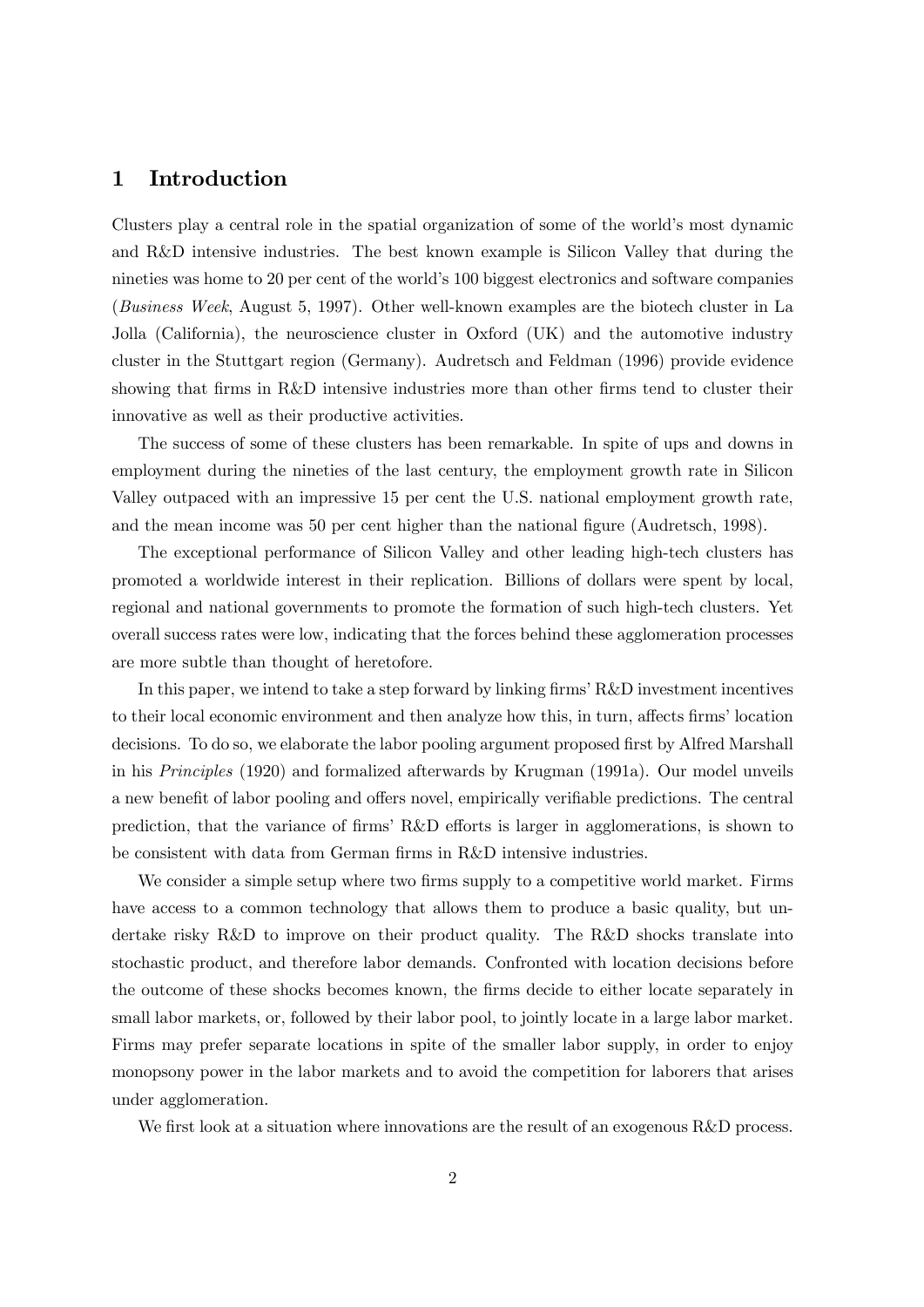We show that agglomeration in a cluster only occurs if, after the realization of the R&D shocks, firms are likely to end up in an asymmetric situation where one of the firms pulls significantly ahead in the R&D race. If this outcome arises  $ex\text{-}post$ , the leading firm is able to enjoy the large labor supply at relatively low wages, because competition in the labor market from the lagging firm is weak. By contrast, if firms market products of similar qualities, most of their profits are dissipated by labor market competition. Labor pooling has thus two opposing effects on profits. It allows the leading firm to expand its production, which increases expected profits and constitutes the agglomerative force in our model. At the same time, competition in the labor market dilutes profits, which works against agglomeration.

We then endogenize firms' R&D investment and thereby, implicitly, the labor demand shocks. Interestingly, upon agglomeration, ex-ante identical firms generically choose asymmetric R&D strategies to avoid joint success and to reduce labor market competition. This contributes to a higher variance of R&D efforts in agglomerations.

The welfare analysis shows that within our framework agglomeration of firms is always the preferred industry outcome. The superiority of a cluster relative to dispersed locations in terms of welfare stems from two sources. Firstly, successful innovations are applied over a larger base of workers due to a deeper labor pool (a 'labor productivity effect'). Secondly, agglomeration in a cluster allows for a better organization of R&D programs within the industry (an 'R&D portfolio effect'). The latter effect is the result of firms' endogenous choice of R&D strategy, and it represents a benefit of labor pooling that has not been discussed heretofore. The intuition is that if the firms locate together in a cluster and both experience R&D success, one of the innovations represents wasteful duplication of R&D efforts. The asymmetric equilibrium strategies that reduce the likelihood of joint success increase thus the efficiency of the R&D portfolio at the industry level by reducing duplication. Since there are clear cut parameter regimes under which in equilibrium firms choose separate locations, there is too much locational separation relative to the welfare optimum.

In his Principles, Marshall (1920) argued that firms enjoy a number of benefits when locating in a cluster.<sup>1</sup> Firstly, the high demand for intermediate inputs allows upstream suppliers to achieve a higher degree of specialization, leading to a more efficient division of labor within the industry and lower prices due to decreasing marginal cost (Stigler, 1951; Krugman, 1991b). Secondly, firms inside a cluster can share information and knowledge which reflects itself as technology spillovers. There is ample empirical evidence suggesting that firms' productivity increases due to technology spillovers with increasing geographical proximity (Acs et al., 1994; Almeida and Kogut, 1999; Jaffe et al., 1993; summarized in

<sup>&</sup>lt;sup>1</sup>See Duranton and Puga (2004) for an excellent survey of the microeconomics of clusters.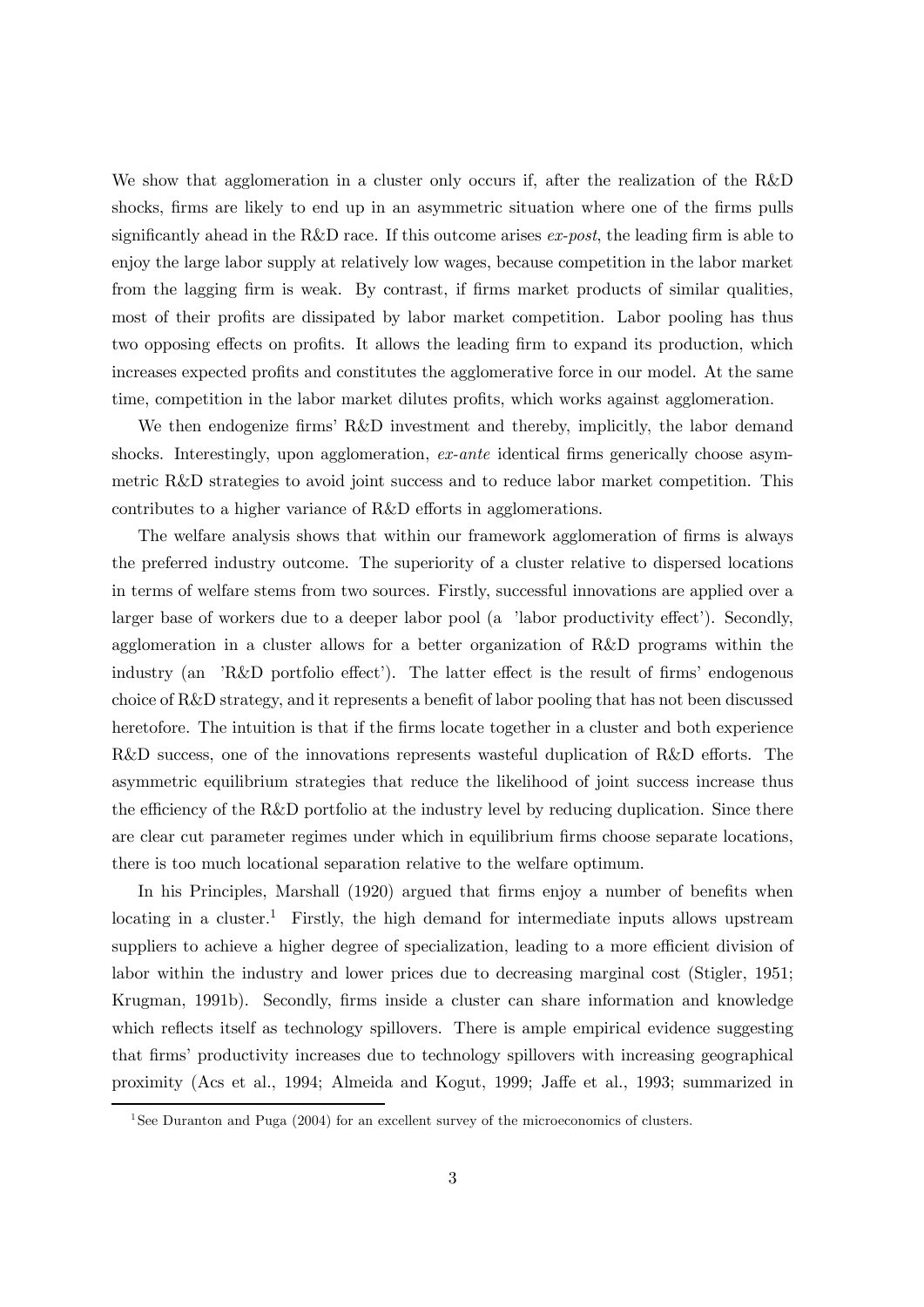Audretsch and Feldman, 2004). Recently, a number of authors have analyzed spillover driven clustering from a theoretical perspective (Combes and Duranton, 2005; Fosfuri and Rønde, 2004; Saint-Paul, 2003).

Thirdly and finally, the concentration of firms attracts a 'deep' pool of laborers, which is the benefit from clustering we focus on in this paper. Marshall argued that firms have incentives to locate in the same region when they face imperfectly correlated stochastic labor demands. Firms blessed with high output and labor demand can draw workers at low cost from a large local labor market pool. Labor pooling thus provides firms with a more elastic labor supply and workers with more job security. Although labor pooling probably is the agglomeration benefit that has received the least attention in the literature, empirical work suggests that it plays an important role for firms' location decisions. Indeed, Rosenthal and Strange (2002) regress the Ellison-Glaeser index of spatial industry concentration (Ellison and Glaeser, 1997) on proxies for the three above mentioned agglomeration benefits and find that the evidence is strongest for the labor pooling argument. Dumais et al. (2002) reach a similar conclusion in their study of the dynamics of agglomeration processes.

Marshall's labor pooling argument was first formalized in a model by Krugman (1991a, Ch. 2 and App. B). He analyzed location equilibria in a model with two locations and  $n$  firms who produce under decreasing returns to scale and face exogenous firm-specific productivity shocks. The analysis shows that large clusters provide greater labor pooling benefits than smaller clusters, because the labor market is 'deeper'. The firms' individual labor demands affect the equilibrium wage less in a deep market, which allows the most productive firms to capture a larger share of the labor force. This results in higher profits and welfare, and provides a push towards full agglomeration by firms and workers. Apart from Krugman (1991a), Stahl and Walz (2001) is the only other formal model of labor pooling known to us. Stahl and Walz introduce both firm-specific and sector-specific (exogenous) shocks and analyze whether firms locate together with firms belonging to the same or to a different sector. There is also a small literature on firms' location decisions relative to localized labor markets. However, Topel (1986), Baumgardner (1988), or more recently Picard and Toulemonde (2000) all focus on issues different from ours, such as workers' migration incentives, the division of labor as changing with labor market size, and asymmetric agglomeration as the result of minimum wages, respectively.

The remainder of the paper is organized as follows: In Section 2, we present our baseline model of labor pooling with exogenous R&D strategies. At the end of this section, we relate in more detail our setup and results to Krugman's labor pooling model. In Section 3, we endogenize R&D investment decisions and derive and characterize the equilibria of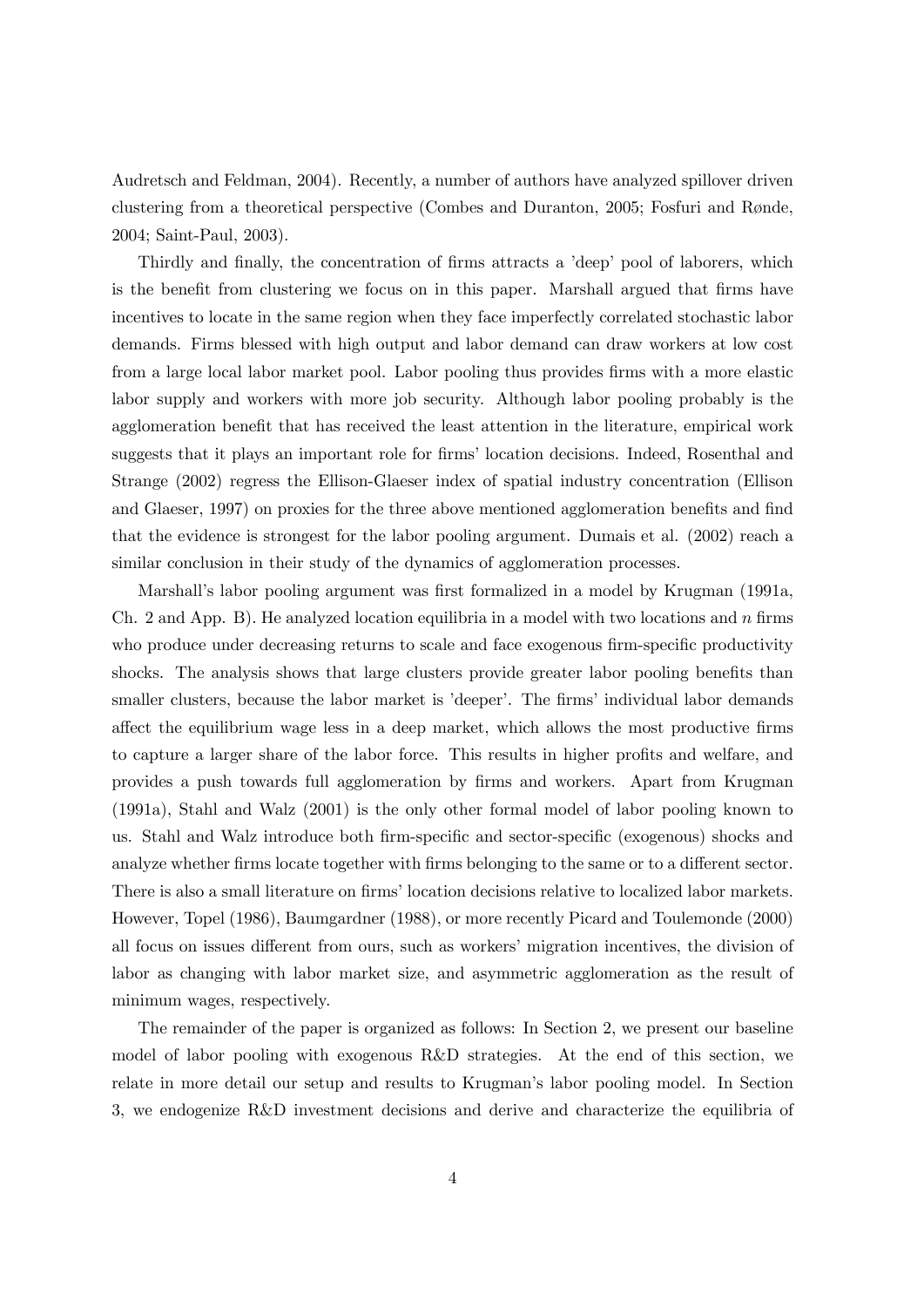the game. Section 4 contains our empirical analysis, in which, by combining German data from various sources, we show that indeed R&D expenditures of firms vary significantly more in agglomerations than under separation even after controlling for the most important confounding effects. We conclude by discussing implications of our analysis and possible extensions. All relevant proofs are relegated to the first Appendix.

## 2 A Simple Model of Labor Pooling

#### 2.1 The Model Set-Up

There are two firms 1 and 2, and two locations. The firms produce with a one-to-one production function, so that  $L_i$  units of labor employed by firm i at wage  $w_i$  result in the identical output quantity  $y_i$ . With respect to their output, the firms are price takers in a world market. The price obtained depends on the quality of the product. For simplicity, we assume that the price  $p_i$  fetched by firm i is equal to the quality of its product  $q_i$ <sup>2</sup>. The firms' marginal production cost net of wages is normalized to zero, and fixed costs are sunk.

The firms are initially endowed with a technology to produce a good of quality  $v$ . They may benefit from the stochastic outcome of their R&D effort that for the moment is costless. If the R&D project is successful, the product's quality is increased to  $v + \Delta$ , with  $\Delta > 0$ . If it is unsuccessful, the firm has to produce the initial quality. In this section, we assume the simplest possible R&D process, with exogenous and independent success probability  $\rho$ for each firm.

In specifying labor supply, we follow the simple approach taken by Krugman (1991a). There is an economy wide mass of L identical workers with industry-specific skills. Before accepting a job, laborers are perfectly mobile between the two locations. However, once settled in one region, the costs of migration become prohibitive.<sup>3</sup> The workers are riskneutral and choose the location maximizing their expected wage. The opportunity wage outside the industry for the workers is  $\overline{u} < v$ , i.e. industry production is efficient with the initial product quality.

The firms simultaneously choose their location. We consider two alternative outcomes of the location subgame: the outcome in which firms locate together is dubbed 'agglomeration', and the outcome in which firms locate separately is dubbed 'separation'. If the firms agglomerate, they compete in wages for the skilled workers in the region. Firms simultaneously

<sup>&</sup>lt;sup>2</sup>This price would also be obtained if the two firms were monopolists in their respective market and  $N \geq L$ consumers endowed with a utility function of  $U = q - p$  would buy at most one unit of the good.

 $3$ Introducing non-prohibitive ex-post migration costs would not affect the qualitative nature of our results.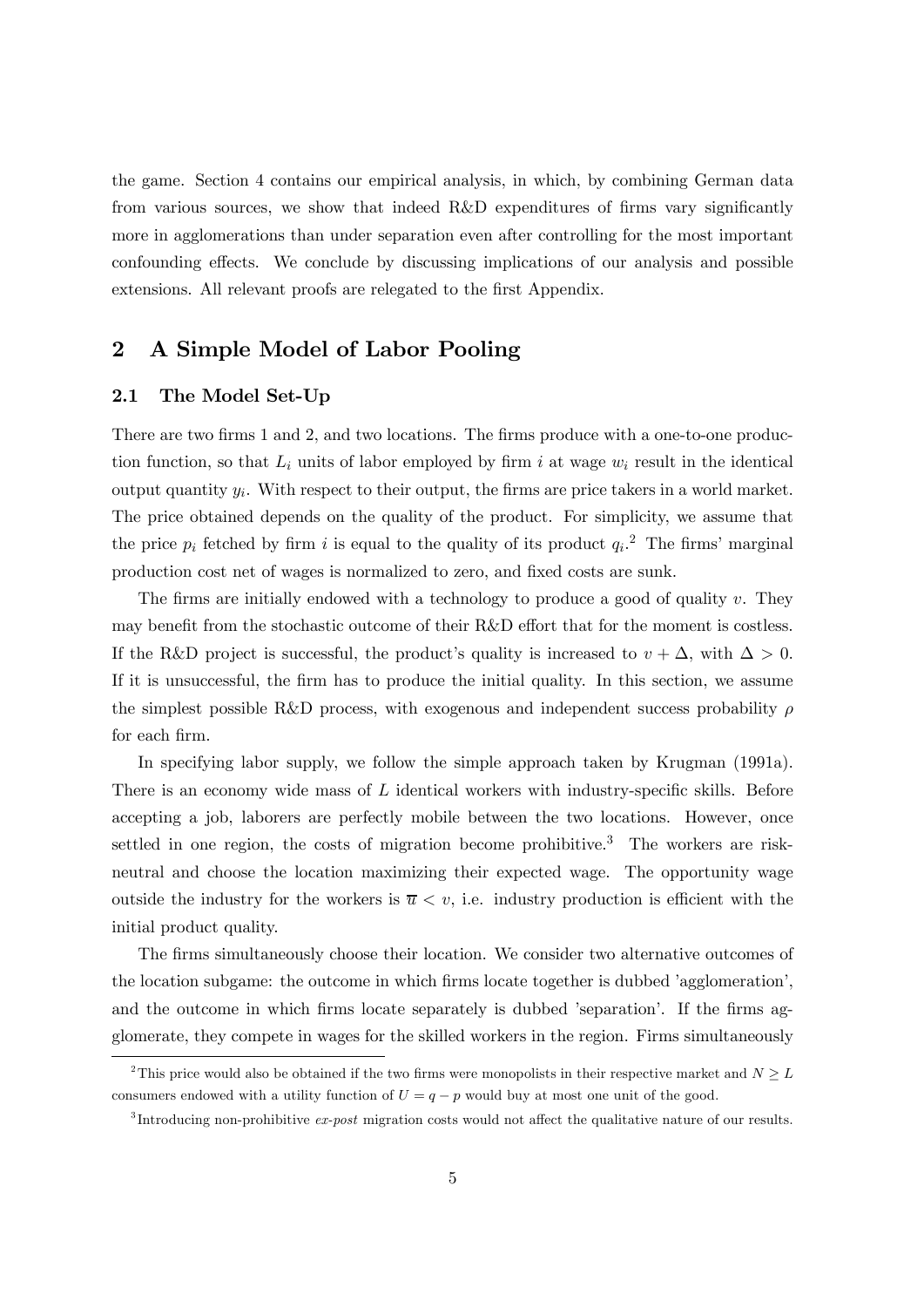set wages and workers choose either the firm offering the higher wage, or take the outside opportunity. In case of a tie at a wage that is preferred to the outside option, workers split equally across the firms. If the firms choose separate locations, they behave as monopsonists in their respective local labor market.

The timing of the game is as follows: 1) firms choose their location, 2) workers locate, 3) R&D outcomes are realized, 4) firms set wages and workers are hired, and 5) production takes place and profits are realized. Our timing reflects that location decisions involve a longer term commitment relative to R&D decisions, which in turn are less flexible than allocation decisions involving wages.

#### 2.2 Equilibrium Analysis

Suppose that firms have chosen separate locations. As each firm is a monopsonist in its local labor market, workers are paid a wage that matches their outside opportunity  $\overline{u}$ , and this independently of the R&D outcome. Therefore, ex-ante, workers are indifferent between settling in the two regions, and the expected local labor supply is  $L/2$ . Then, firm i's expected profits under separation are

$$
E(\pi_i^S) = \rho(v + \Delta - \overline{u})\frac{L}{2} + (1 - \rho)(v - \overline{u})\frac{L}{2}
$$
  
= 
$$
\frac{L}{2}(v - \overline{u} + \rho\Delta).
$$
 (1)

Obviously, the firms' profits increase in the number of workers available, as well as in the expected product quality net of the minimum wage,  $\overline{u}$ .

Suppose now that firms have agglomerated in one region. The wage resulting from firms' competition in the labor market depends on the outcome of the R&D process of both firms.

Lemma 1 Consider the labor market equilibrium when firms agglomerate.

i) If both firms produce at the same quality  $q \ge v$ , then the equilibrium wages are  $w_i^* = w_j^* = q$ . Firms make no profit.

ii) If firm i produces at quality  $v + \Delta$  and firm j at quality v, then the equilibrium wages are  $w_i^* = v + \varepsilon$  and  $w_j^* = v$ , respectively. All workers supply to firm i. Firm i's profit per worker is  $\Delta$ , and firm j makes no profit.

Hence under agglomeration the firms' competition for labor shifts rents to the workers. No matter whether both firms have innovated or not, all profits are competed away in the labor market when product qualities are symmetric. By contrast, when only one firm innovates, the successful firm drives the low quality firm out of the market and employs all available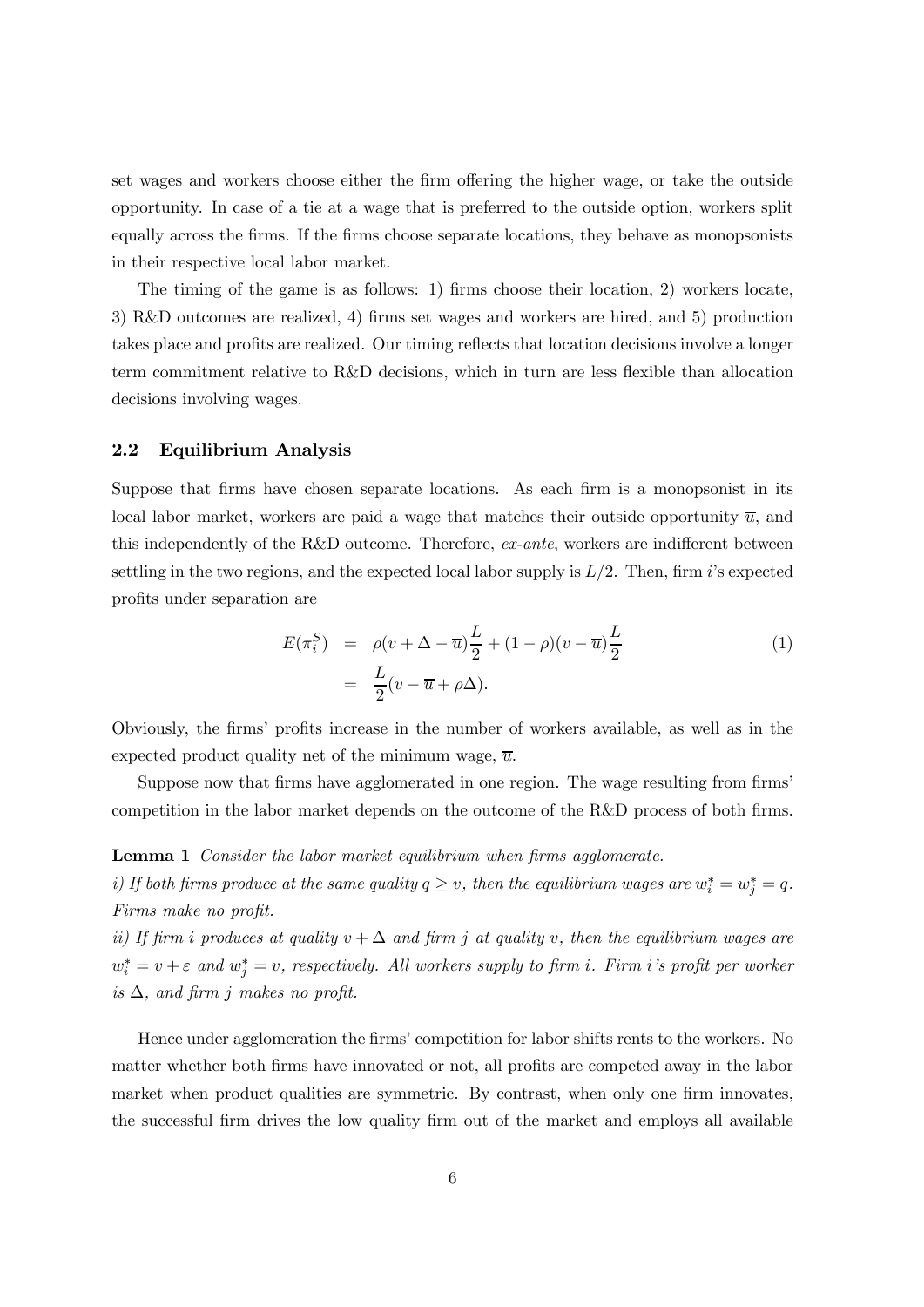workers at a wage above the workers' outside opportunity. The expected profits of firm  $i$ under agglomeration are therefore

$$
E(\pi_i^A) = \rho(1 - \rho)\Delta L. \tag{2}
$$

Profits increase in the probability that only one firm is successful,  $\rho(1-\rho)$ , in the size of the labor pool, and in the innovation step. Workers in the cluster receive a wage of  $v + \Delta$ if both firms innovate and of v otherwise. Their expected wage of  $v + \rho^2 \Delta$  always exceeds the opportunity wage they would earn in the other location. Therefore, all workers with industry-specific skills prefer to co-locate with the two agglomerating firms.

In the first stage of the game, firms simultaneously choose their location on the basis of expected profits. Comparing (1) and (2), the Nash equilibrium in locations is summarized in

**Proposition 1** Agglomeration is the unique location outcome if  $\rho < 1/2$  and

$$
\Delta \ge \tilde{\Delta} \equiv \frac{v - \overline{u}}{\rho(1 - 2\rho)}.
$$
\n(3)

Otherwise, separation is the unique outcome.

The profits of a firm can come from two sources: the basic product quality available at the industry level and firm specific product innovation. Under separation, both the basic product quality and the innovation contribute to expected profits. Under agglomeration, however, successful innovation is the only source of rents, because the profits that could accrue from the basic product quality are competed away in the labor market. Hence, a necessary condition for agglomeration to be the preferred option is that the expected profits from successful innovation efforts must be greater than under separation, which is guaranteed by the minimum condition on  $\Delta$ .

Explaining the location trade-off in a different way, agglomeration has two opposing effects on profits. On the one hand, it induces the formation of a large labor pool. Therefore, the firm with the higher product quality can expand its production more than under separation, which increases expected profits. This is the agglomerative force. On the other hand, wages increase via tougher competition for workers. Wage competition under agglomeration thus constitutes the deglomerative force in the model.

Keeping these two forces in mind, the comparative statics of the model are easily understood. Under agglomeration a firm is only able to hire workers at a profitable rate if it pulls ahead in the R&D race and makes its workers more productive than the rival's. Consequently, agglomeration is more profitable if the innovation step, i.e. the productivity advantage of the winning firm, is large. Agglomeration is also more likely if the R&D hazard rate is neither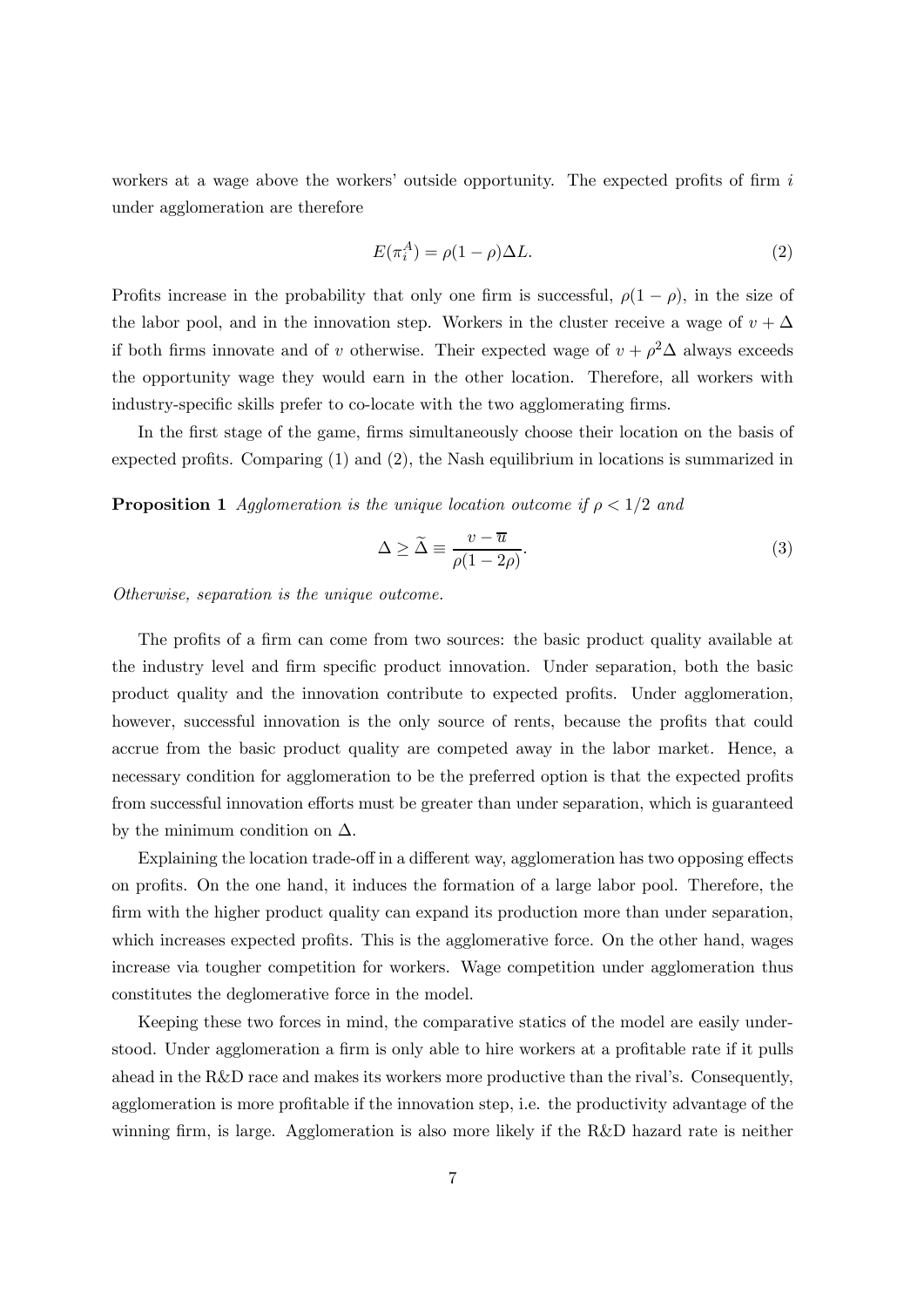too low (which would render innovation unlikely) nor too high (which would render likely simultaneous innovation by both firms). The  $\Delta$ −threshold of Proposition 1 takes its minimum value at a hazard rate of 1/4, and separation equilibrium always obtains for  $\rho \geq 1/2$ . This relationship is illustrated in Figure 1. Finally, wage competition under agglomeration destroys all rents to firms from the initial technology. Thus, separation becomes the more attractive the higher is  $v - \overline{u}$ . This can also be seen from Figure 1 where the region of the parameter space for which agglomeration is the equilibrium outcome is smaller for the higher value of  $v - \overline{u}$ .



Figure 1: Location equilibrium with exogenous  $R\&D$  success probabilities for two different values of  $v - \overline{u}$ ,  $(v - \overline{u})' < (v - \overline{u})''$ .

Turning to a welfare comparison, we have that expected social surplus, the sum of workers' rents and firms' profits, is maximized when firms agglomerate. Under agglomeration all available labor produces the higher quality good if at least one of the firms is successful in R&D. Under separation this is possible only if both firms are successful. Agglomeration has therefore the advantage over separation that workers are always put to their most productive use. We will refer to this agglomeration benefit as the *'labor productivity effect'*. The welfare implication of the location equilibrium in Proposition 1 is straightforward. There is (weakly) too little agglomeration in equilibrium.

Our benchmark model represents essentially a simplified version of Krugman's labor pooling model. First, we assume two rather than  $n$  firms. The locational choice is therefore reduced to either full agglomeration or separation. Second, the firms operate under constant rather than decreasing returns to scale in our model, which leaves labor pooling as the only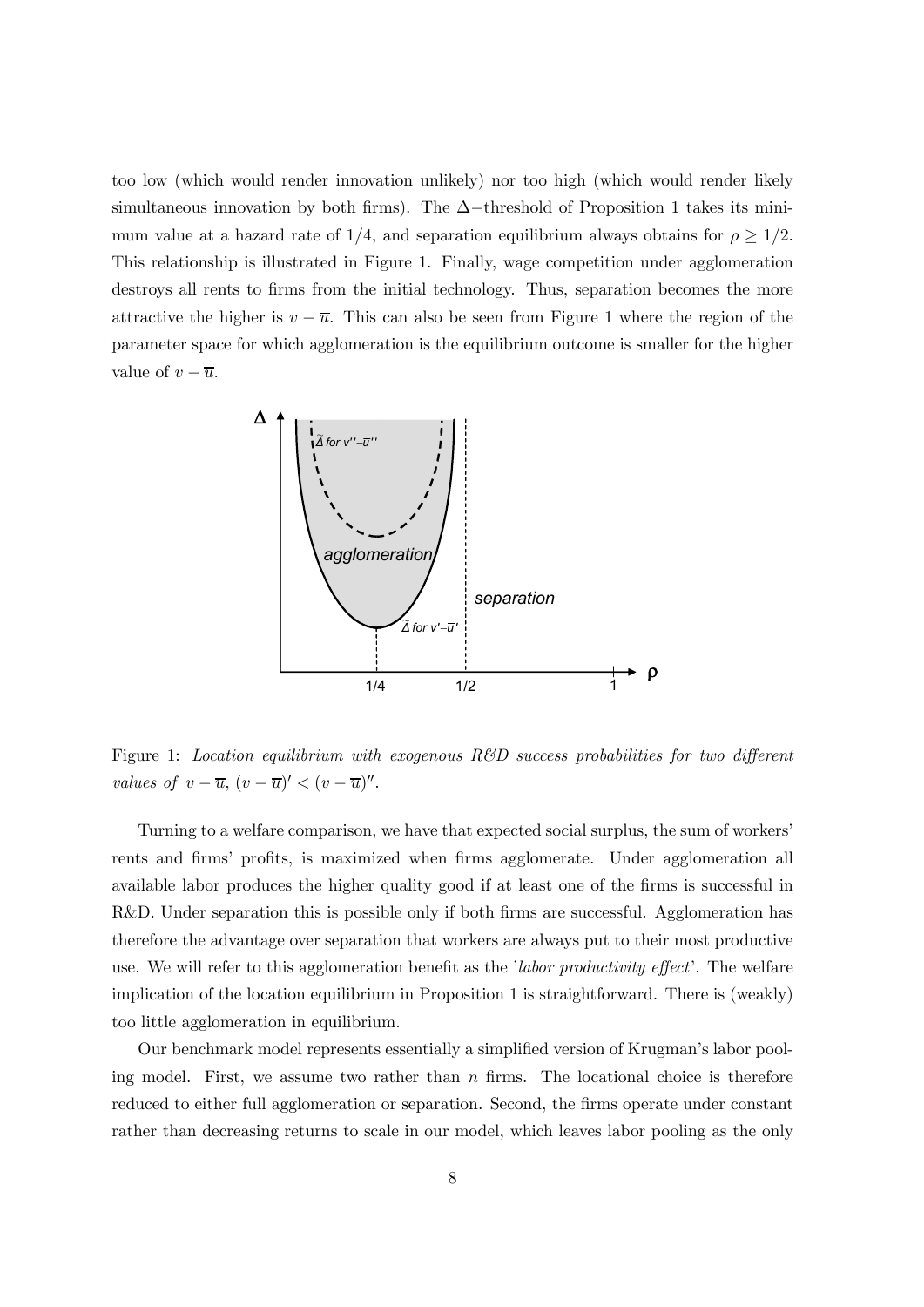source of profits under agglomeration. Finally, R&D shocks have a two-point distribution instead of the uniform distribution assumed by Krugman. Only in the labor market do we consider a slightly more complicated set-up by assuming imperfect rather than perfect competition. The simplifying assumptions are advantageous both in terms of presentation and further analysis. First and foremost, they provide us with a framework that lends itself to model endogenous R&D and to explore the interaction between location and innovation. At the same time the assumptions highlight the importance of firm-level asymmetries for labor pooling, an issue fairly hidden in Krugman's model.

Albeit simpler, the benchmark model contains most of the central effects at play in Krugman's model. In both models the agglomerative force is the 'labor productivity effect': labor pooling increases expected productivity and profits by allowing the more productive firms to expand their output. Unlike our analysis, Krugman finds full agglomeration as the unique equilibrium outcome. Ellison and Fudenberg (2003) point out that the apparent lack of a deglomerative force is due to Krugman's treatment of firms as price takers in the labor market. Once the firms take into account that their location decision affects local wages through the labor market competition, a deglomerative force similar to the one in our model is introduced. Ellison and Fudenberg show that this results in a multiplicity of equilibria where equilibria with full agglomeration and equilibria with firms and workers in both possible locations coexist.

As to the Krugman model, notice finally that it has a scale effect of agglomeration not present in our model with only two firms. In the Krugman model the benefit from labor pooling increases in the size of the agglomeration for a given ratio of workers to firms. The intuition is that the realized productivity of an individual firm has a smaller impact on the average productivity in larger agglomerations with more firms. Since the local wage is determined by the average productivity, the covariance between individual firm productivity and wage is reduced. As a result, firms blessed with a high productivity shock will expand production more. This leads to higher firm productivity as well as profits in larger agglomerations with many firms and workers; an effect that pushes towards full agglomeration in equilibrium.

Before extending our model to endogenous R&D decisions, we should remark that the benchmark model can be reinterpreted as a dynamic R&D model with catching-up in technology. Consider an infinite horizon model in discrete time where firms and workers choose their locations at the beginning of the game. Innovations occur in discrete jumps (maximally one per period) along a 'quality ladder' à la Grossman and Helpman (1991) of the type  $q_i = (1+\Delta)q_{i-1}$ . If one firm pulls ahead in a period, the laggard catches up before the begin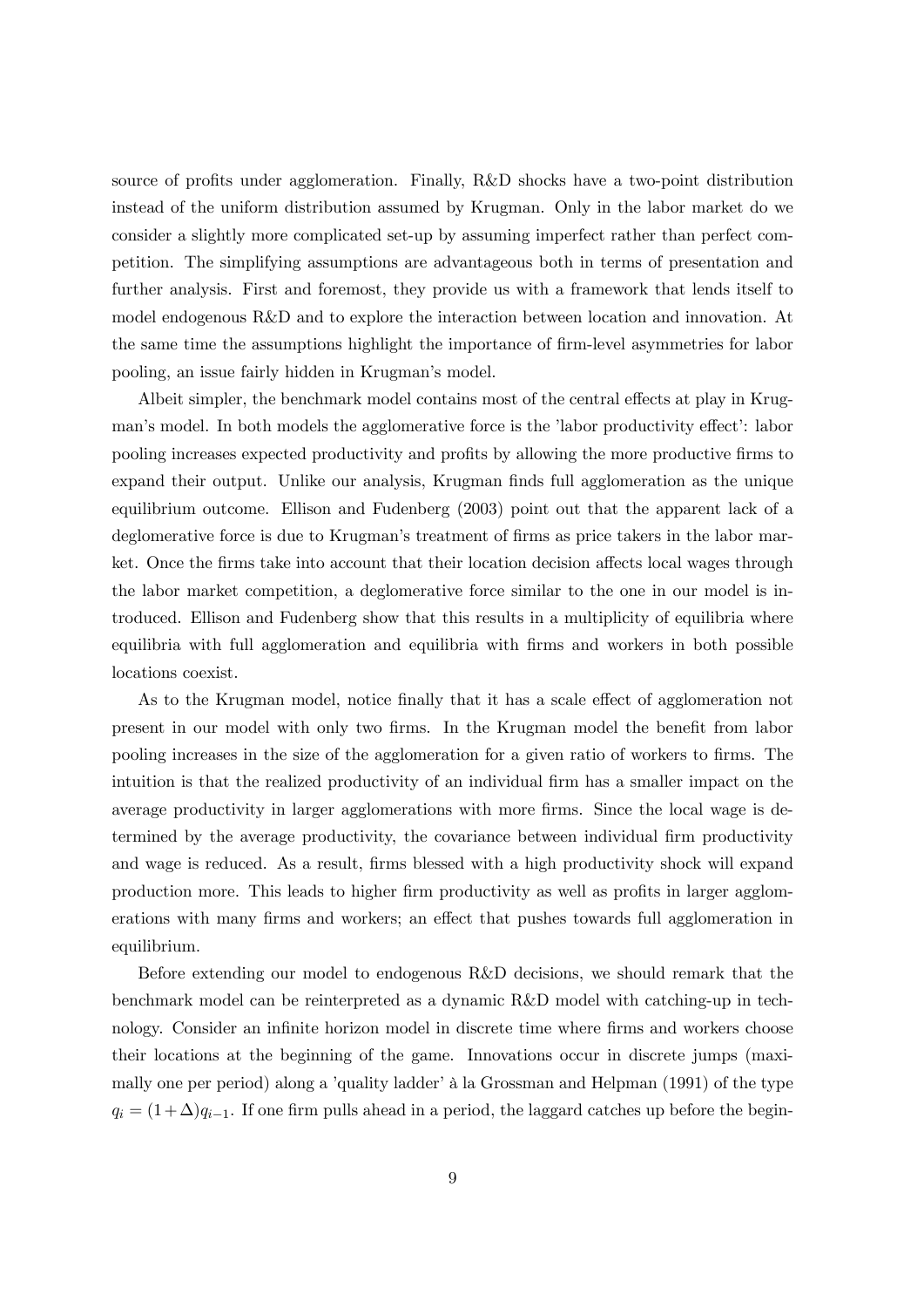ning of the next period. That is, firms start the following period with equal qualities. It can be shown that such a dynamic R&D race produces the same threshold  $\Delta$  as in Proposition 1.

### 3 Endogenous R&D Investment

In the benchmark model firms' location decisions were driven by exogenous shocks. These shocks were referred to as innovations, but they could equally well be interpreted as demand shocks. In this and the following section we take seriously the former interpretation, and endogenize the shocks by explicitly modeling firms' R&D investment. This allows us to bring together two aspects heretofore not considered together, namely the choice of location, and research strategy. The aim is to analyze the interplay between labor market competition and R&D decisions and how this, in turn, influences equilibrium location choices and welfare conclusions.

#### 3.1 Model with R&D Investment

In the baseline model, R&D was characterized by two exogenous parameters,  $\rho$ , the probability of a successful innovation, and  $\Delta$ , its size. Without alluding to specific examples it is difficult to say whether R&D investment affects  $\rho$ ,  $\Delta$ , or both. We therefore start from a fairly general R&D technology and then look at two focal, parameterized examples.

Returning to the specification of a general R&D technology, let firm i choose an R&D intensity  $\phi_i$  resulting in a probability of success  $\rho(\phi_i)$  and an innovation size  $\Delta(\phi_i)$ . Both  $\rho(\phi_i)$  and  $\Delta(\phi_i)$  are C<sup>2</sup>-functions. Let  $\rho(\cdot)$ ,  $\Delta(\cdot) > 0$  for  $\phi_i > 0$  and  $\rho'(\cdot)$ ,  $\Delta'(\cdot) \ge 0$  with at least one strictly positive slope. The cost of employing  $\phi_i$  is specified by the increasing  $C^2$ -function  $g(\phi_i)$  where  $g(0) = g'(0) = 0$  and  $g''(\cdot) > 0$ . It is assumed that  $g(\cdot)$  is sufficiently convex so that the profit function of firm i is concave for  $\phi_i < \phi_j$  and for  $\phi_i > \phi_j$ , and that corner solutions are excluded.<sup>4</sup>

#### 3.2 Equilibrium Analysis

Towards an analysis of this extended model, suppose that in the first stage of the game the firms have chosen separate locations. The expected profit of firm  $i$  is now given by

$$
\pi^{S}(\phi_{i}) = \rho(\phi_{i})(v - \overline{u} + \Delta(\phi_{i}))L/2 + (1 - \rho(\phi_{i}))(v - \overline{u})L/2 - g(\phi_{i}).
$$

<sup>4</sup>By this we suppose that the profit function is piecewise concave but not necessarily globally concave.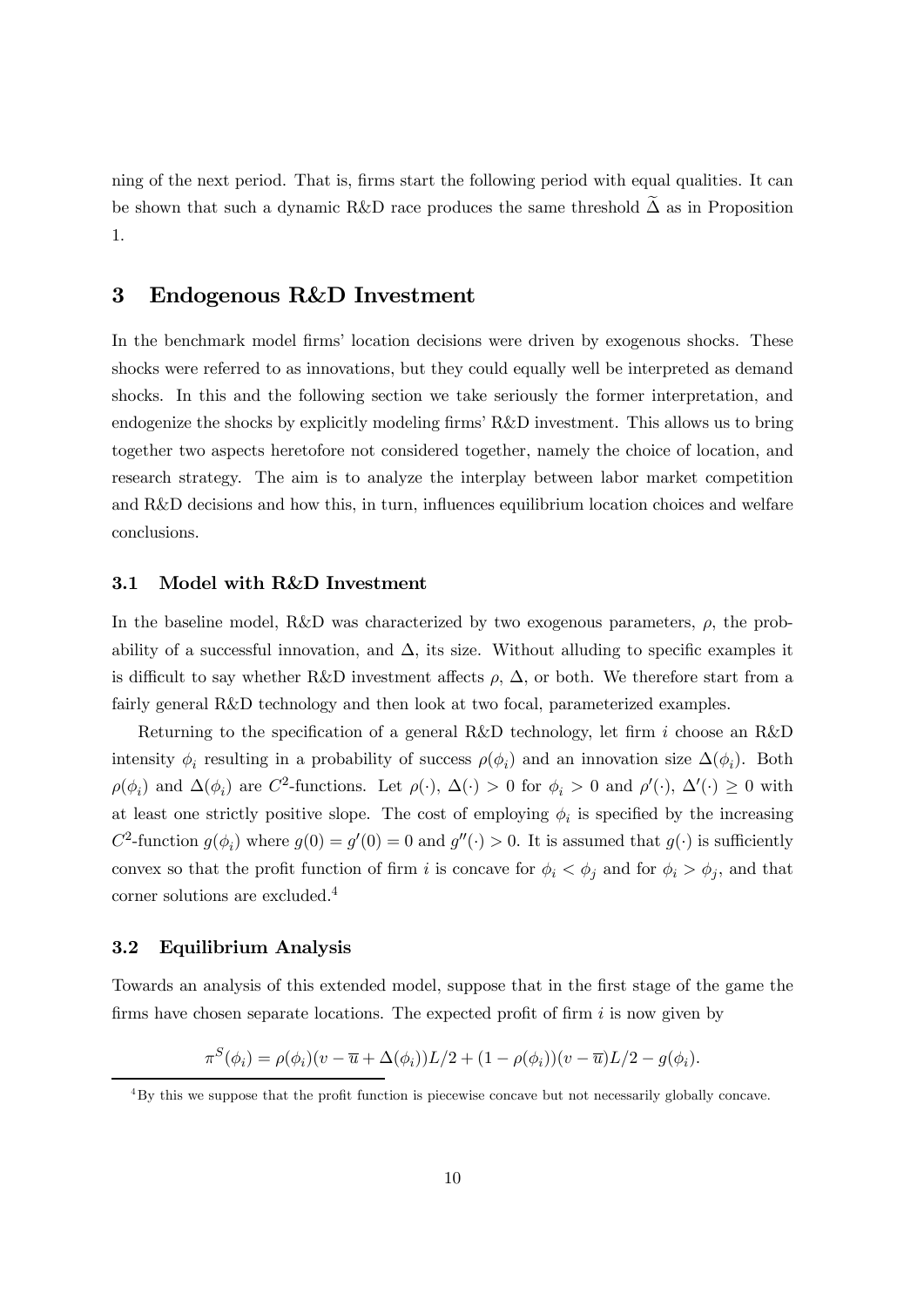The optimal research intensity  $\phi^{S,*}$  solves the first-order condition

$$
\rho'(\phi^{S,*})\Delta(\phi^{S,*})L/2 + \rho(\phi^{S,*})\Delta'(\phi^{S,*})L/2 - g'(\phi^{S,*}) = 0.
$$
\n(4)

Suppose now instead that firms have chosen to agglomerate. In this case, equilibrium wages in the labor market depend on the outcome of the stochastic R&D processes. A firm can draw all workers from the labor pool if its R&D project is the only successful one in the industry. With  $\Delta'(\phi) > 0$  the firm investing more aims for a higher product quality and employs all skilled laborers in the event that both firms' R&D projects are successful. Therefore, the expected profit of any firm  $i$  can be written as:

$$
\pi_i^A(\phi_i, \phi_j) = \rho(\phi_i)(1 - \rho(\phi_j))\Delta(\phi_i)L - g(\phi_i)+
$$
  
\n
$$
\begin{cases}\n0 & \text{if } \phi_i \le \phi_j, \\
\rho(\phi_i)\rho(\phi_j)(\Delta(\phi_i) - \Delta(\phi_j))L & \text{otherwise.} \n\end{cases}
$$

Without loss of generality, suppose that  $\phi_i \leq \phi_j$ . The first-order condition for the lowinvestment firm i is

$$
(1 - \rho(\phi_j^{A,*})) \left[ \rho'(\phi_i^{A,*}) \Delta(\phi_i^{A,*}) + \rho(\phi_i^{A,*}) \Delta'(\phi_i^{A,*}) \right] L - g'(\phi_i^{A,*}) = 0,
$$
\n(5)

while for the high-investment firm  $j$  it is

$$
\left[\rho'(\phi_j^{A,*})\Delta(\phi_j^{A,*}) + \rho(\phi_j^{A,*})\Delta'(\phi_j^{A,*}) - \rho'(\phi_j^{A,*})\rho(\phi_i^{A,*})\Delta(\phi_i^{A,*})\right]L - g'(\phi_j^{A,*}) = 0. \tag{6}
$$

It is easy to verify that the firms' R&D investment choices are strategic substitutes.<sup>5</sup> Specifically, an increase in one firm's R&D investment reduces the marginal value of the other firm's investment by decreasing the probability of having the only successful R&D project. Also, for the higher investment firm  $j$ , investment by firm  $i$  decreases profits by reducing firm j's efficiency advantage in case both firms are successful.

The following proposition characterizes the R&D equilibrium under agglomeration.

**Proposition 2** Suppose that  $g(\cdot)$  is sufficiently convex, and consider the equilibrium in R&D investment strategies  $(\phi_i^{A,*}, \phi_j^{A,*})$  when firms agglomerate.

(i) If  $\Delta'(\phi^{A,*})=0$ , then there exists a unique, symmetric, pure-strategy equilibrium,  $\phi_i^{A,*}=$  $\phi_j^{A,*} = \phi^{A,*}$  in which the equilibrium investment satisfies

$$
(1 - \rho(\phi^{A,*}))\rho'(\phi^{A,*})\Delta(\phi^{A,*})L - g'(\phi^{A,*}) = 0.
$$
 (7)

(ii) If  $\Delta'(\phi^{A,*}) > 0$ , then there exists a generically unique pure-strategy equilibrium with  $\phi_i^{A,*} < \phi_j^{A,*}$  in which the equilibrium investment levels satisfy (5) and (6).

<sup>&</sup>lt;sup>5</sup>Check that for two firms with  $\phi_i \leq \phi_j$  it holds that  $\frac{\partial^2 \pi_i^A(\phi_i, \phi_j)}{\partial \phi_i \partial \phi_j} = \frac{\partial^2 \pi_j^A(\phi_i, \phi_j)}{\partial \phi_i \partial \phi_i} =$  $-\rho'(\phi_j)(\rho'(\phi_i)\Delta(\phi_i)+\rho(\phi_i)\Delta'(\phi_i))<0.$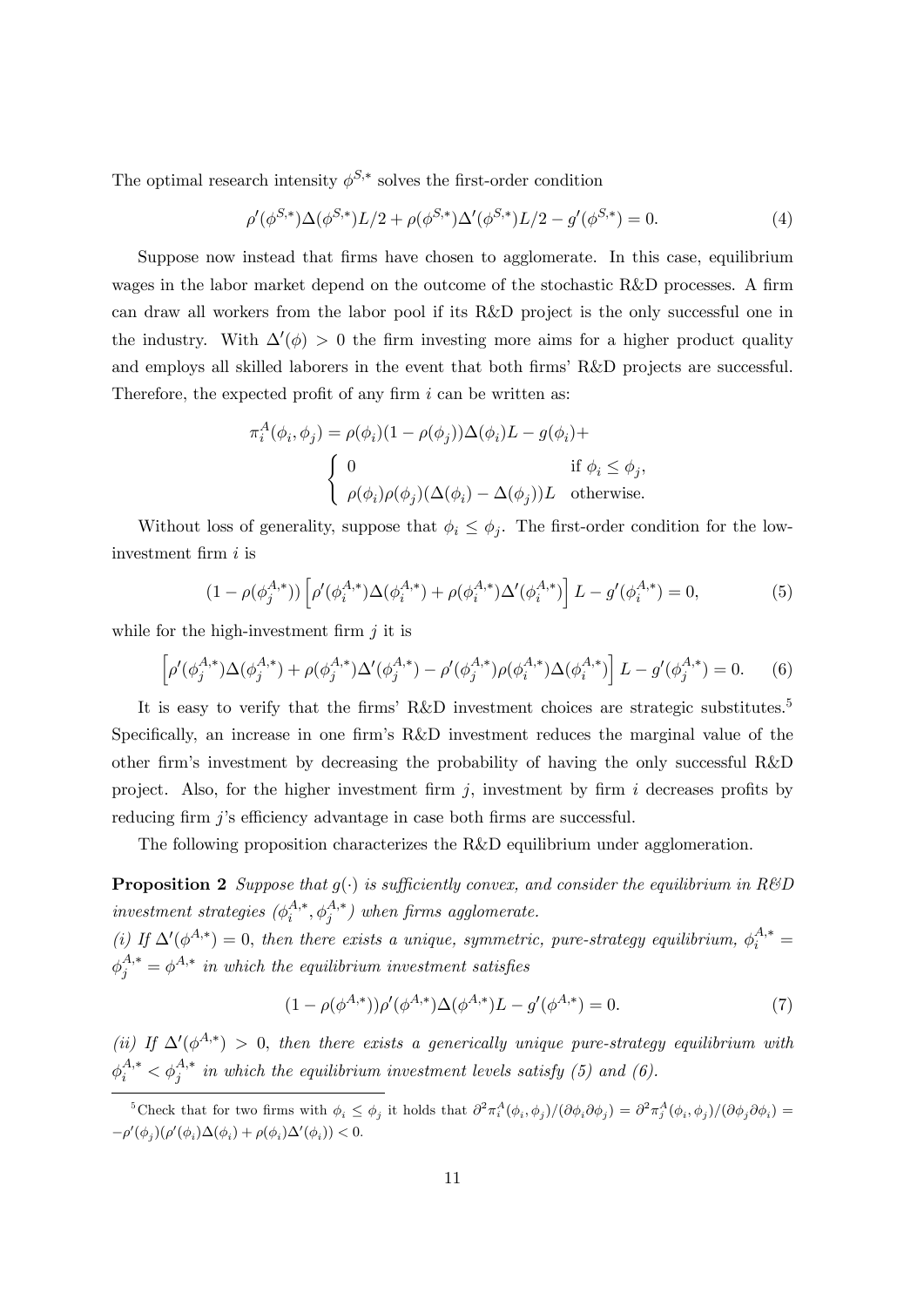The equilibrium in investment strategies conditional upon firms' agglomeration exhibits some interesting properties. Specifically, as long as  $\Delta(\cdot)$  is a strictly increasing function, the ex-ante symmetric firms choose asymmetric R&D investments. The reason is that the marginal return to R&D investment increases discretely as a firm's investment becomes larger than its competitor's. The firm then produces a higher quality than its competitor when both firms are successful and wins the labor market bid for skilled laborers, which in turn increases the marginal return to  $R\&D$ <sup>6</sup>. This induces firms to optimally differentiate their R&D strategies. The high investment firm benefits from a higher probability and a higher innovation step, which provides it with full access to the labor pool in case of joint R&D success. By contrast, the low investment firm is better off saving on R&D expenditures, even if it only gains access to the entire labor pool in situations where it is the sole innovator. Notwithstanding this optimal differentiation of R&D strategies, it is easy to show that, in equilibrium, the high investment firm j has higher expected profits than firm  $i^{\mathcal{T}}$  Finally, it is worth emphasizing that Proposition 2 implies both generic existence and uniqueness (modulo firm identity) of a pure-strategy R&D equilibrium even within a fairly general functional form setup of the R&D technology.8

The empirical implication of our analysis of the firms' R&D decision is that the variance of R&D expenditures is higher under agglomeration than that under separation. In section 4 we test this hypothesis using German data on firm-level R&D expenditures in R&D intensive industries.

Now consider the determination of equilibrium location choices. In our baseline model firms' expected profits under agglomeration are identical, since  $\rho$  and  $\Delta$  are the same for both firms. This yields a simple solution to the locational choice problem in the first stage of our game, as firms always agree on whether to locate jointly or separately. With endogenous R&D investment, firms generically differentiate their R&D strategies as described in Proposition 2. This leaves us with two pure-strategy equilibria in the agglomeration subgame which are identical in every aspect except for the identity of the firm with the higher investment level,

 $6N$ ote, however, that the firm's payoff remains continuous at this investment level, because the profit margin (price - wage) reflects the difference in product quality.

<sup>&</sup>lt;sup>7</sup>Verify that  $\partial \pi_i^A(\phi_i, \phi_j)/\partial \phi_j$  < 0. Using this, the fact that  $\phi_i^{A,*} < \phi_j^{A,*}$ , and a revealed preference argument, we have that  $\pi_i^A(\phi_i^{A,*}, \phi_j^{A,*}) < \pi_i^A(\phi_i^{A,*}, \phi_i^{A,*}) = \pi_j^A(\phi_i^{A,*}, \phi_i^{A,*}) \leq \pi_j^A(\phi_i^{A,*}, \phi_j^{A,*})$ .

<sup>&</sup>lt;sup>8</sup>In order to show this, we link the equilibrium and welfare analysis via the first-order conditions. We show that if  $g(\cdot)$  is sufficiently convex, there exists a unique solution to the welfare problem, implying that a unique equilibrium in pure strategies exists. Note that existence of a Nash equilibrium (at least in mixed strategies) could be guaranteed without assumptions on  $g(\cdot)$ , by just imposing an upper limit on  $\phi_i$ . This makes the strategy set compact and the existence theorem of Glicksberg (1952) would apply.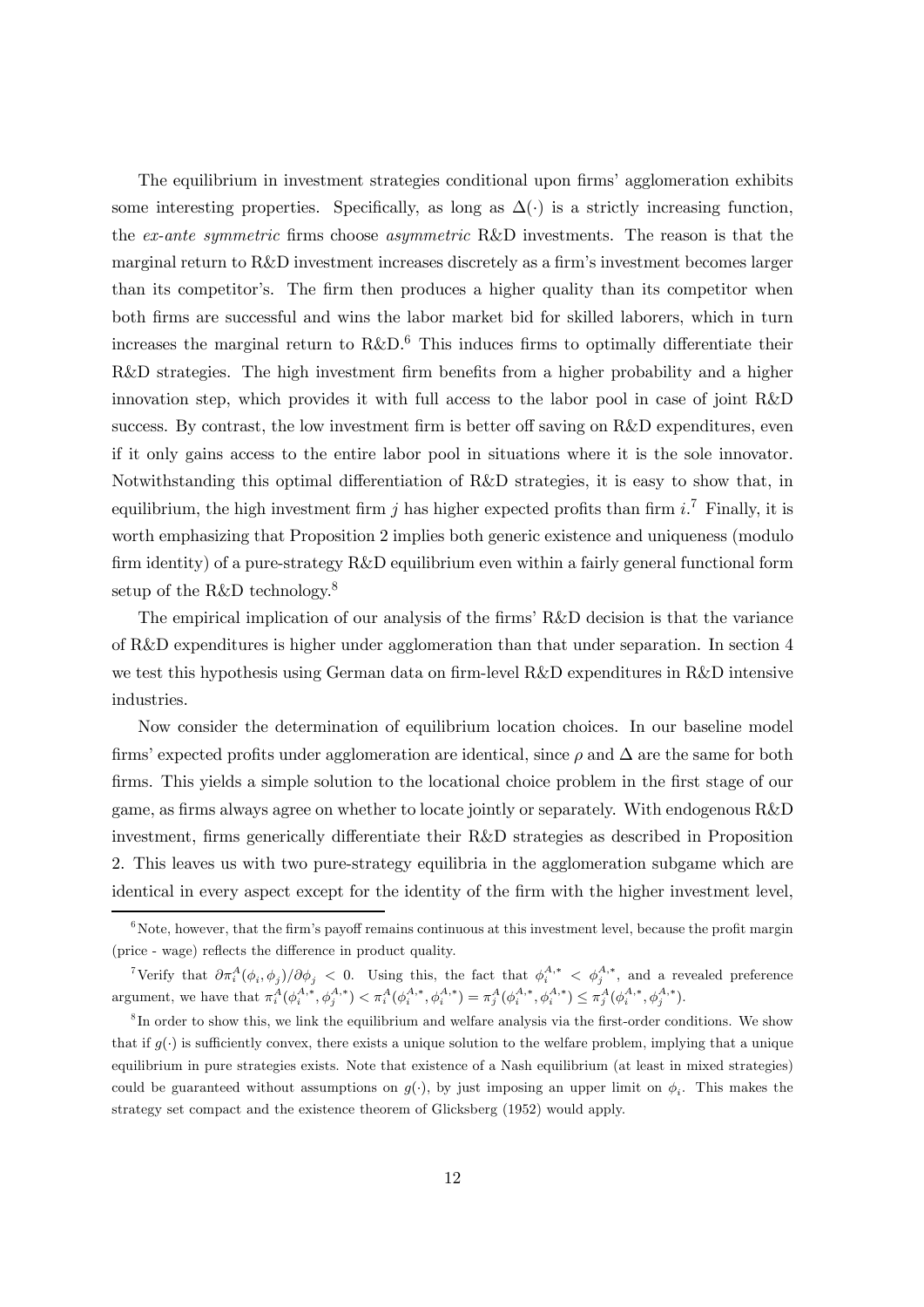and thus, higher equilibrium profits. With the usual equilibrium selection criteria like Pareto dominance or risk dominance we are unable to distinguish between these two equilibria.

As long as both firms prefer either agglomeration or separation no matter which equilibrium is played, we can continue to assume that the firms reach their preferred location outcome. However, asymmetric profit levels under agglomeration introduce the possibility that the high investment firm prefers agglomeration whereas the low investment firm prefers separation.

This issue can be dealt with in several ways. First suppose that firms know their (relative) R&D investment level in an agglomeration before choosing location, i.e. they know which equilibrium would be played. In this case if say firm i prefers agglomeration whereas firm j prefers separation, then firms end up in a mixed strategy equilibrium in location. In such an equilibrium each firm randomizes 50:50 across the locations, and agglomeration occurs in equilibrium with probability  $1/2$ . A second alternative is to assume that there is uncertainty concerning the equilibrium of the agglomeration subgame. The two equilibria are equally likely to arise, and the firms do not know which equilibrium is the relevant one when choosing locations. The firms' expected profits are thus symmetric and the location choice can be analyzed as before.<sup>9</sup> Formally, the assumption is that firms under agglomeration use a public randomization device, i.e. firms condition their R&D on a public signal (for example, media coverage of one of the firms) that selects one of the two equilibria with probability 1/2. Then, agglomeration is the unique equilibrium outcome if and only if

$$
\pi_i^A(\phi_i^{A,*}, \phi_j^{A,*}) + \pi_j^A(\phi_j^{A,*}, \phi_i^{A,*}) \ge 2\pi^S(\phi^{S,*}).
$$
\n(8)

It is not crucial for our analysis how the location outcome is determined when the firms disagree on the location choice ex-post. Indeed, the following propositions are formulated in such a way that they do not rely on the specific assumption made here. Rather than choosing one of the assumptions, we will use the examples to illustrate the equilibrium outcome for the two assumptions discussed above.

The next proposition compares equilibrium investments under separation and agglomeration and further characterizes the location equilibrium.

**Proposition 3** Compare  $R\&D$  investments and expected profits from innovation under the two location choices:

(i) In a symmetric equilibrium,  $\rho(\phi^{A,*}) < 1/2$  is a necessary and sufficient condition for both

<sup>&</sup>lt;sup>9</sup>This approach reflects the idea that location decisions are longer-term than R&D decisions. At the location stage there is thus uncertainty not only concerning R&D outcomes but also concerning how R&D competition will take place.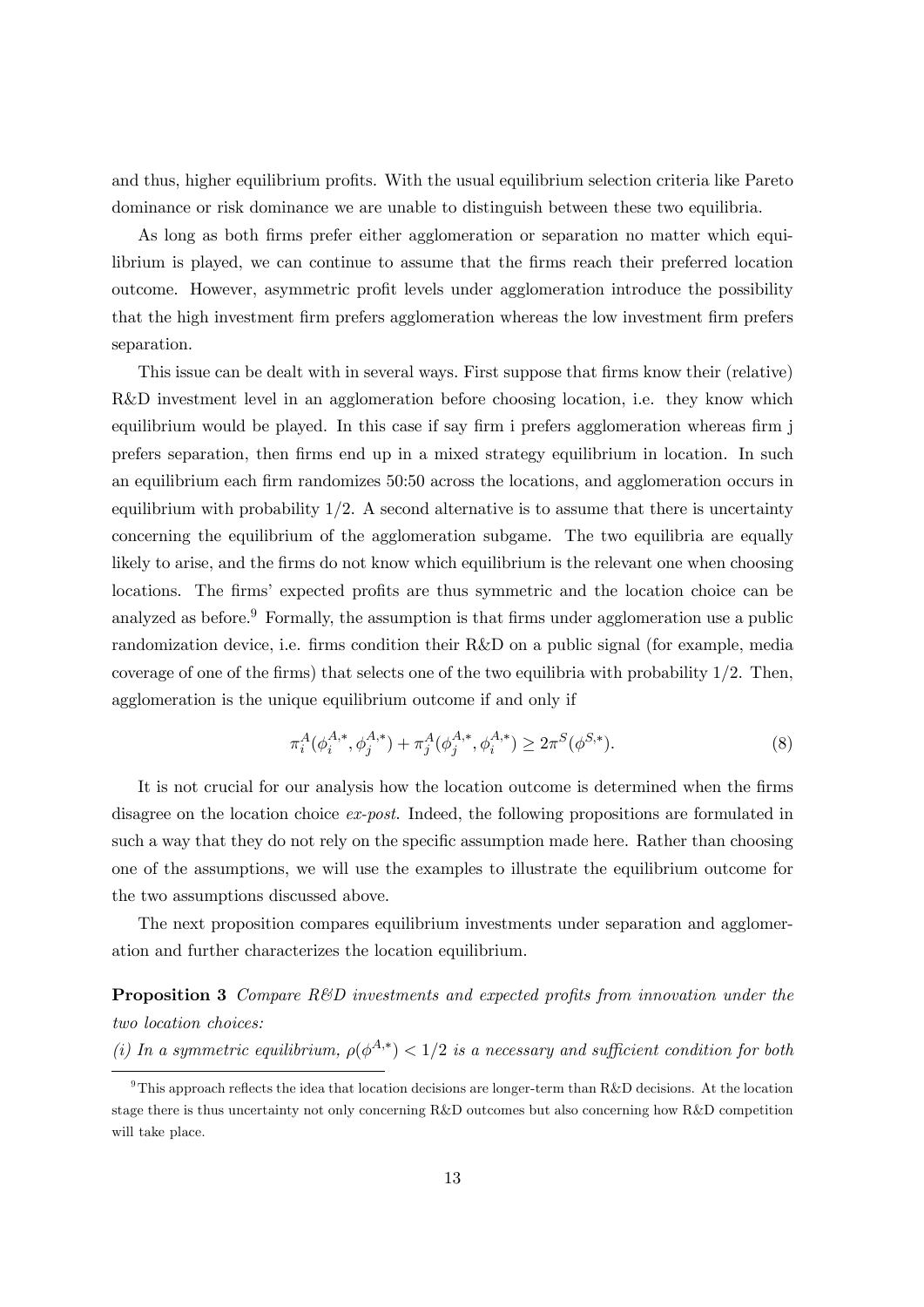firms to invest more in and to earn higher profits from  $R\&D$  under agglomeration than under separation.

(ii) In an asymmetric equilibrium with  $\phi_i^{A,*} < \phi_j^{A,*}$ ,  $\rho(\phi_j^{A,*}) < 1/2$  is a sufficient condition for both firms to invest more in and to earn higher profits from  $R\&D$  under agglomeration than under separation.

(iii) Consider an equilibrium where firm j earns higher expected profits from  $R\&D$  under agglomeration than under separation. Furthermore, firm j earns weakly higher profits from R&D under agglomeration than firm i does. Then, there exist two threshold levels  $\psi_i$  and  $\psi_j$ such that firm i (firm j) prefers agglomeration if and only if  $v-\overline{u} < \psi_i$  ( $v-\overline{u} < \psi_j$ ),  $\psi_j \ge \psi_i$ and  $\psi_j > 0$ . Separation and agglomeration are the equilibrium outcomes for  $v - \overline{u} \ge \psi_j$  and for  $v - \overline{u} < \psi_i$ , respectively.

 $(iv)$  Consider an equilibrium where both firms earn higher profits from  $R\&D$  under separation than under agglomeration. Then, separation is the equilibrium outcome.

Points *(i)* and *(ii)* of the proposition reflect the trade-off between innovating for a labor pool of half the size under separation versus the dissipation of rents from innovation under agglomeration due to labor market competition. A firm invests more in R&D under agglomeration and has higher expected profits from innovation if the equilibrium hazard rate of its competitor is less than  $1/2$ . A low hazard rate of the competitor stimulates own investment in R&D, because the rents from successful innovation are less likely to be competed away in the labor market. Though the conditions  $\rho(\phi^{A,*}) < 1/2$  and  $\rho(\phi^{A,*}_j) < 1/2$  refer to endogenous rather than exogenous parameters,<sup>10</sup> it is clear that these conditions hold in equilibrium when it is not feasible or too expensive to increase the hazard rate beyond  $1/2$ , i.e.  $\lim \rho(\phi) < 1/2$ as  $\phi \to \infty$ , or  $g(\phi) \to \infty$  as  $\phi \to \rho^{-1}(1/2)$ . This will be illustrated in more detail in Example I below.

As detailed in the discussion of the baseline model in section 2, expected profits under separation are composed of the certain profits from the basic technology and the expected profits from innovation. Under agglomeration innovation is the only source of profits. Thus, for agglomeration to be preferred, the profits from innovation must not only be greater under agglomeration than under separation, but the basic technology must also not be too profitable. Point *(iii)* and *(iv)* of Proposition 3 give precision to this argument. Point *(iii)* and  $(iv)$  characterize the location choices, except when firm j prefers agglomeration but firm  $i$  prefers separation. Using the notation of Proposition 3, the firms prefer different location outcomes when  $\psi_i \leq v - \overline{u} < \psi_j$ . As explained above, this case can arise when the firms are

 $10$  We have formulated them this way in order to preserve the comparability of the results with those derived in the other model versions.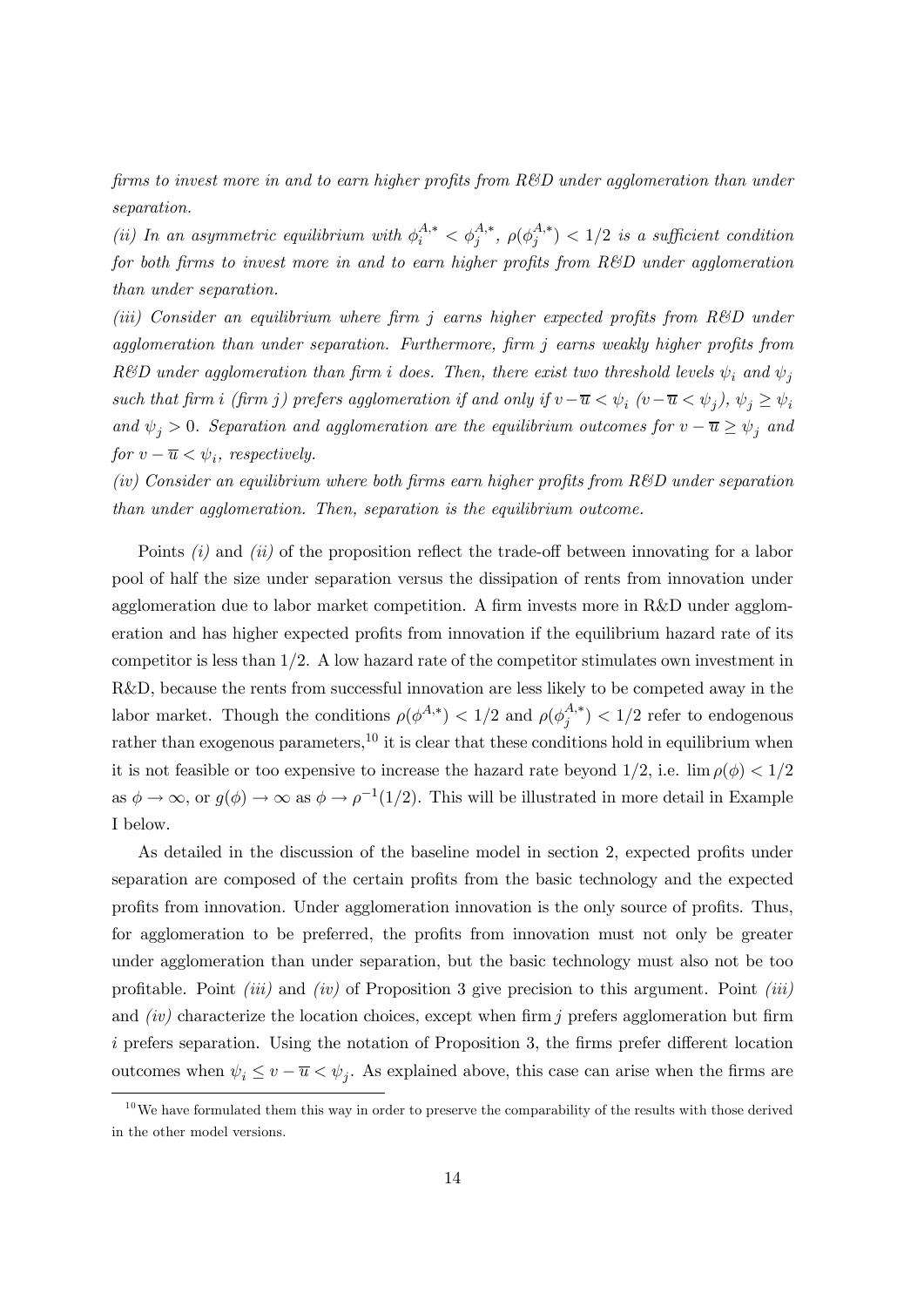not equally likely to obtain the role as the high investment firm under agglomeration. We return to this issue in example II that consider asymmetric equilibria in the agglomeration subgame.

#### 3.3 Welfare

We now turn to the welfare properties of the equilibrium characterized in the previous section. Under separation the firms operate as monopsonists and appropriate all local rents. From this it follows directly that conditional upon locational separation, the equilibrium R&D intensities maximize total welfare.

The welfare analysis is more involved under agglomeration because there are competing effects at play. Firms no longer capture all rents accruing from their R&D investment, as some of these rents go to the workers in the form of higher wages. This tends to reduce incentives to invest in R&D below the welfare maximizing level. At the same time, however, there is a strategic effect at play. A firm does not internalize the negative effect its R&D investment has on the competitor's profits, which pushes towards overinvestment in R&D. A priori, it is unclear how these effects play out and whether there is underinvestment or overinvestment in R&D.

Aggregate welfare is specified by

$$
W^A(\phi_i, \phi_j) = \left[ v - \overline{u} + \rho(\phi_j) \Delta(\phi_j) + \rho(\phi_i) (1 - \rho(\phi_j)) \Delta(\phi_i) \right] L - g(\phi_i) - g(\phi_j).
$$

Suppose that  $W^A(\phi_i, \phi_j)$  is globally concave in  $\phi_i$  and  $\phi_j$  for  $\phi_i \leq \phi_j$ , which holds if  $g(\cdot)$  is sufficiently convex. Then it is easy to verify that the first-order conditions characterizing the welfare maximizing R&D intensities are identical to  $(5)$  and  $(6)$ . Hence the R&D intensities chosen by the firms in equilibrium are welfare maximizing, i.e. the two effects leading to underinvestment and overinvestment, respectively, cancel out each other. More precisely, the expected contribution of firm i to social welfare is  $E[Max{q_i-q_j,0}L-g(\phi_i)]$ , which is equal to firm i's expected profit. Therefore, the firm has the correct incentive to invest in quality improvement. Although interesting, we do not wish to over-emphasize this result as it clearly represents a knife's edge case. Changes in the specification of the model, for example in the mode of competition in labor or output markets, could affect the relative strength of the two opposing effects. As a result, equilibrium R&D investments would no longer be welfare optimal.

The next proposition summarizes the welfare analysis of R&D investments and assesses the efficiency of location choices.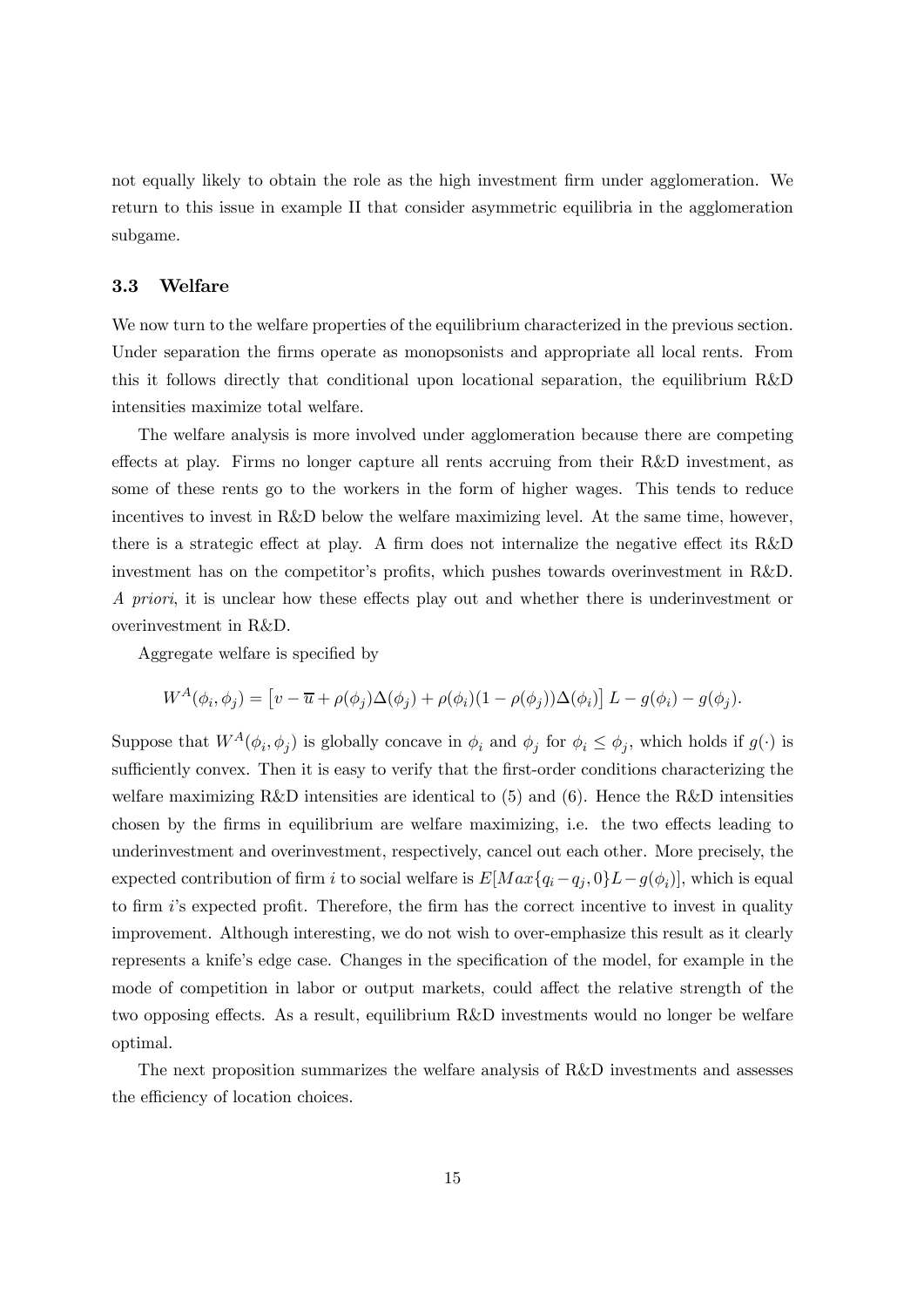**Proposition 4** Suppose that  $g(\cdot)$  is sufficiently convex such that the welfare function is globally concave in  $\phi_i$  and  $\phi_j$  for  $\phi_i \leq \phi_j$ . Then

 $(i)$  conditional upon locations, firms choose the welfare maximizing R&D intensities,

(ii) welfare is maximized when firms agglomerate.

Towards assessing the efficiency of the location equilibrium, it is useful to decompose the welfare difference between agglomeration and separation into two effects, an  $R\&D$  portfolio effect and a labor productivity effect,

$$
W^{A}(\rho_{i}^{A,*}, \rho_{j}^{A,*}) - W^{S}(\rho^{S,*}, \rho^{S,*}) =
$$
\n
$$
\underbrace{W^{A}(\rho_{i}^{A,*}, \rho_{j}^{A,*}) - W^{A}(\rho^{S,*}, \rho^{S,*})}_{\text{R&D portfolio effect}} + \underbrace{W^{A}(\rho^{S,*}, \rho^{S,*}) - W^{S}(\rho^{S,*}, \rho^{S,*})}_{\text{Labor productivity effect}}
$$

The labor productivity effect captures the welfare benefit of agglomeration for given R&D strategies. As discussed in section 2.2, this effect is positive because under agglomeration the firm with higher product quality can expand production by hiring all workers. The R&D portfolio effect represents an additional welfare benefit of agglomeration that arises because labor pooling allows for a more efficient, diversified R&D portfolio at the industry level.<sup>11</sup> To the best of our knowledge, the R&D portfolio effect is novel to the labor pooling literature.

The major difference between the equilibrium R&D strategies under the two locational choices is that firms choose asymmetric R&D investments under agglomeration, but symmetric R&D investments under separation. To see why asymmetric investments lead to a more efficient R&D portfolio, suppose that firms would choose symmetric investment levels. Then, if both firms were successful, the R&D investment of one of the firms would be wasted, i.e. would not contribute to welfare. Notice that this is not the case under separation as the firms do not share a common pool of workers. Keeping total investments constant but allocating them asymmetrically reduces the problem of wasteful R&D duplication under agglomeration. The investment of the low quality firm is still wasted if the high quality firm is successful. However, since the low quality firm invests less compared to the situation of symmetric investments, that waste is reduced. Of course, this argument provokes the question of why it would not be efficient to allocate all investment to one firm to avoid duplication altogether. The reason is that there are decreasing returns to R&D investment at the firm level. Thus the allocation of R&D investment trades off the cost of asymmetric R&D investments due to decreasing returns to scale, against the cost of wasteful duplication of R&D efforts.<sup>12</sup>

<sup>&</sup>lt;sup>11</sup>Since in equilibrium firms choose the welfare maximizing  $R\&D$  investments, we have immediately that  $W^{A}(\rho_{i}^{A,*}, \rho_{j}^{A,*}) \geq W^{A}(\rho^{S,*}, \rho^{S,*}).$ 

 $12$ Put differently, starting from a situation of symmetric investments, a small reallocation of investments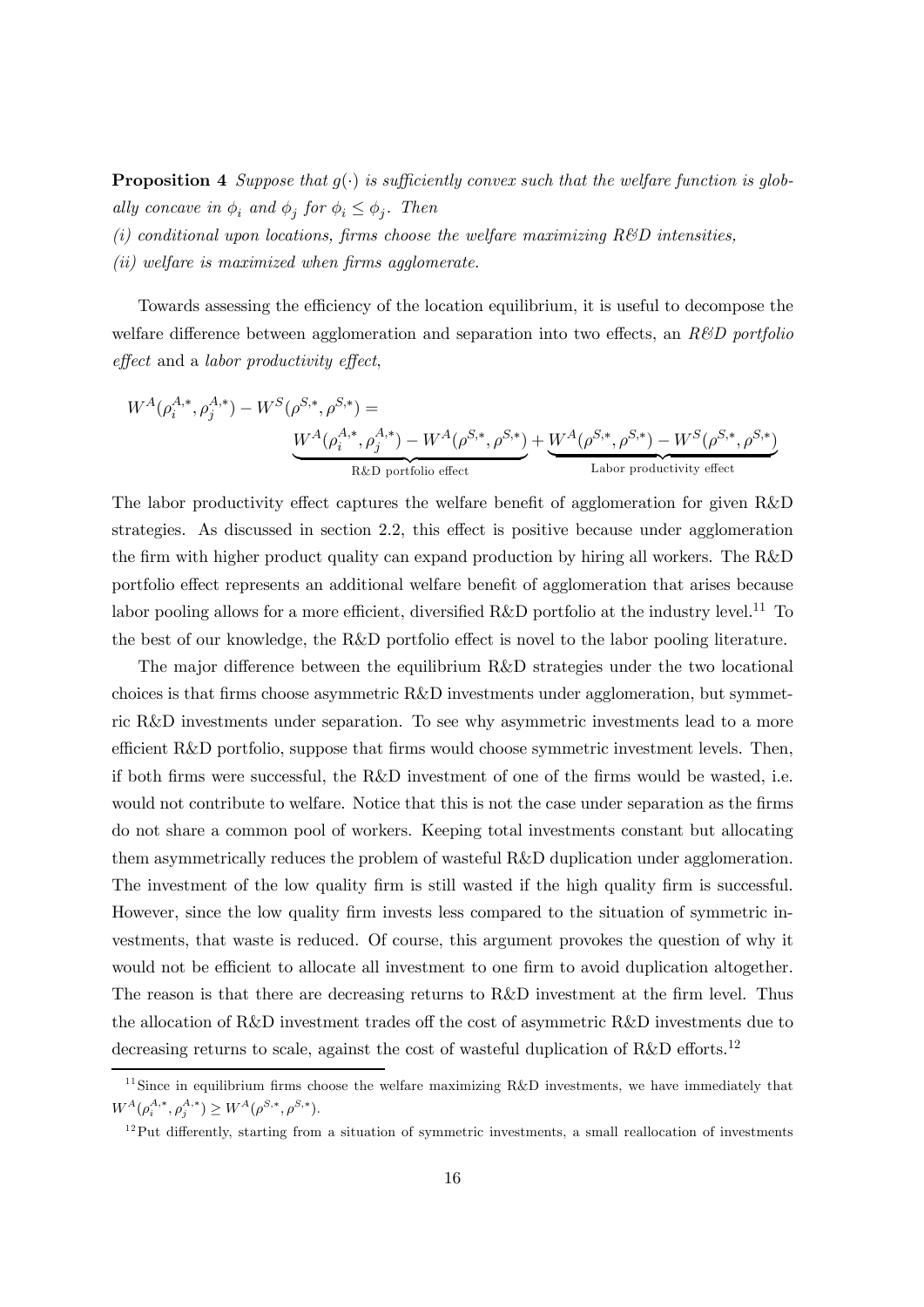While the welfare optimality of R&D investments rests on the specific assumptions made here, this appears not to be the case for the two effects underlying Proposition 4 (ii). The labor productivity effect relies on the more productive firm hiring more workers than the less productive firm under agglomeration. All reasonable specifications of labor market competition would yield this outcome, so this effect is clearly robust to different specifications of the model. The R&D portfolio effect arises, because firms have an interest in avoiding situations where joint R&D success cannibalizes the profits from innovation. Joint success is also undesirable from the point of view of social welfare, because it entails wasteful duplication of R&D efforts. As public and private interests are aligned on this matter, it seems likely that the R&D portfolio effect will remain positive for minor changes in the model.

In order to gain additional insights into the link between R&D strategies and location decisions, we have constructed two examples involving specific functions for  $\rho(\cdot)$ ,  $\Delta(\cdot)$ , and  $g(\cdot)$  so that the model could be solved in closed-form. We consider the two extreme cases, one where R&D investment increases only  $\rho$ , and another where it only increases  $\Delta$ .

#### 3.4 Example I: Endogenous Hazard Rate

In this example, we consider a setup where firms choose the probability of achieving an innovation of constant size  $\Delta$ . In particular, suppose that  $\rho(\phi) = \phi$  and  $g(\phi) = \gamma \phi^2/2$  where  $\gamma$  measures the marginal cost of R&D. We assume that  $\gamma > \Delta L/2$ , to exclude corner solutions. The equilibrium is derived in the same manner as above, so details are left out.

Since investment does not increase the innovation step, there is a symmetric equilibrium also when firms choose to agglomerate. The investment in R&D per firm is  $\phi^{S,*} = \Delta L/2\gamma$ and  $\phi^{A,*} = \Delta L/(\Delta L + \gamma)$  under separation and agglomeration, respectively. This results in equilibrium profits

$$
\pi_i^S(\phi^{S,*}) = \frac{(v - \overline{u})L}{2} + \frac{\Delta^2 L^2}{8\gamma},
$$

$$
\pi_i^A(\phi^{A,*}, \phi^{A,*}) = \frac{\gamma \Delta^2 L^2}{2(\Delta L + \gamma)^2}.
$$

In this example, the location decision can be treated as in the benchmark model. Comparing profits under agglomeration and separation, we find that firms agglomerate in the first stage if and only if

$$
\pi_i^A(\phi^{A,*}, \phi^{A,*}) \ge \pi_i^S(\phi^{S,*}) \Leftrightarrow \psi_j = \psi_i \equiv \psi = \frac{\Delta^2 L(\gamma - \Delta L)(3\gamma + \Delta L)}{4\gamma(\gamma + \Delta L)^2} \ge v - \overline{u}.\tag{9}
$$

from one firm to the other will result in a second-order reduction in R&D efficiency due to decreasing returns to scale but in a first-order reduction in R&D duplication. Therefore, the welfare maximizing R&D investments are asymmetric under agglomeration.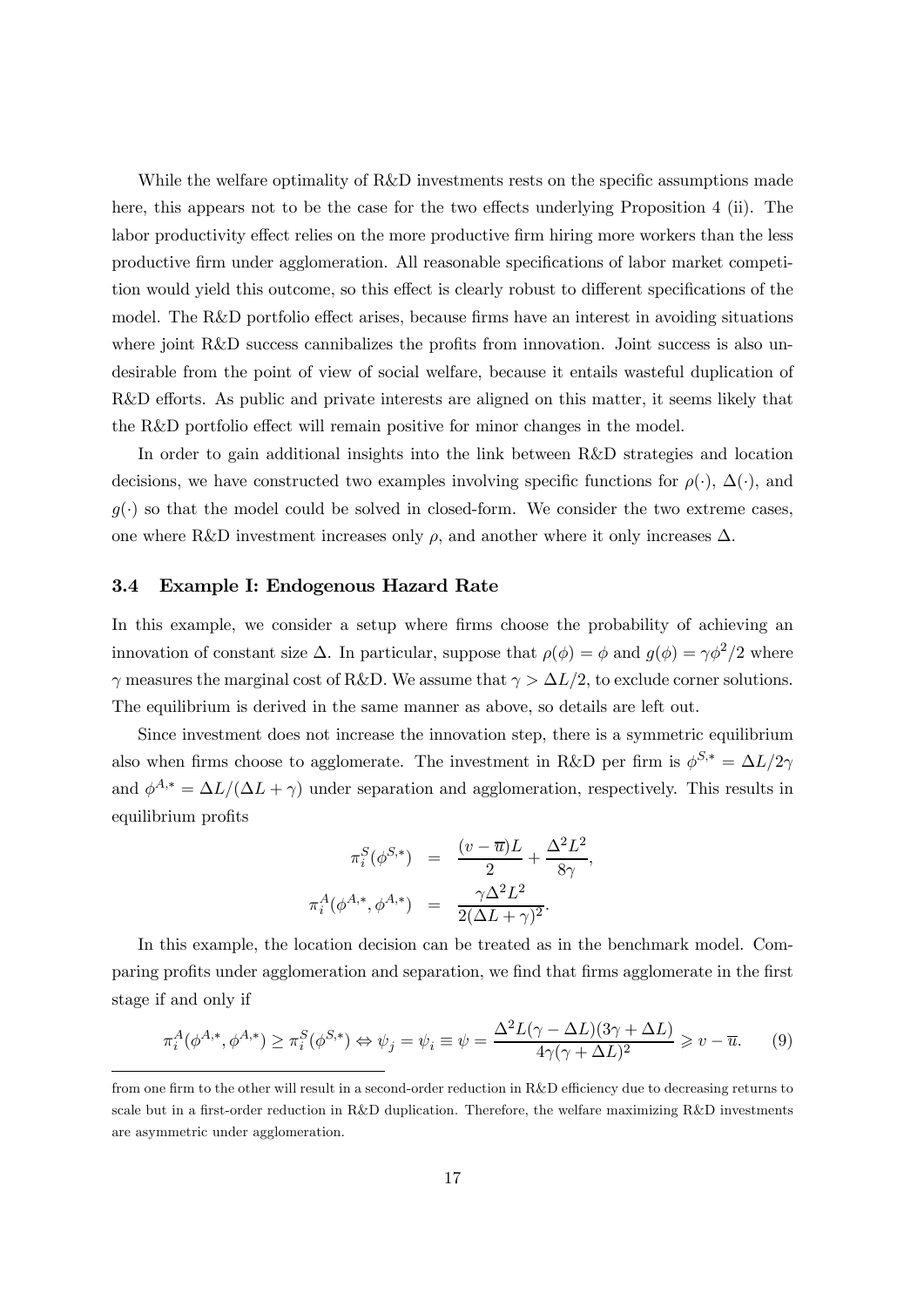In Figure 2 equation (9) is plotted in  $(\gamma, \Delta)$ -space. Notice that in this example the condition  $\rho(\phi^{A,*})$  < 1/2 from Proposition 3 (i) is equivalent to  $\gamma > \Delta L$ . This implies that for all parameter values above the  $\gamma = \Delta L$ -line, firms invest more in R&D under agglomeration than under separation, and the profits from innovation are higher when firms cluster. However, this must be weighed against the profits obtained under separation from producing the baseline product.

Since we can explicitly determine the relevant equilibrium values, it is easier to see the connection to the benchmark model of section 2 than in the more general setup. In particular, firms agglomerate also in this example if two conditions are met: i)  $\rho(\phi^{A,*})$  is intermediate between 0 and 1/2, and ii)  $\Delta$  is sufficiently large compared to  $v - \overline{u}$ . The first condition is violated if the marginal cost of R&D,  $\gamma$ , is either too low or too high.



Figure 2: Location equilibria with endogenous hazard rate.

#### 3.5 Example II: Endogenous Innovation Size

Suppose now that firms choose the innovation step so that  $\Delta(\phi) = \phi$  whereas the probability of success is constant,  $\rho(\phi) = \rho$ . Let the marginal cost of adding to the innovation size be quadratic as in the previous example.

With separate locations both firms choose the R&D intensity  $\phi^{S,*} = \rho L/2\gamma$ . The equilibrium profits are

$$
\pi_i^S(\phi^{S,*}) = \frac{(v - \overline{u})L}{2} + \frac{\rho^2 L^2}{8\gamma}.
$$

Under agglomeration equilibrium R&D intensities are asymmetric since  $\Delta(\phi)$  is increasing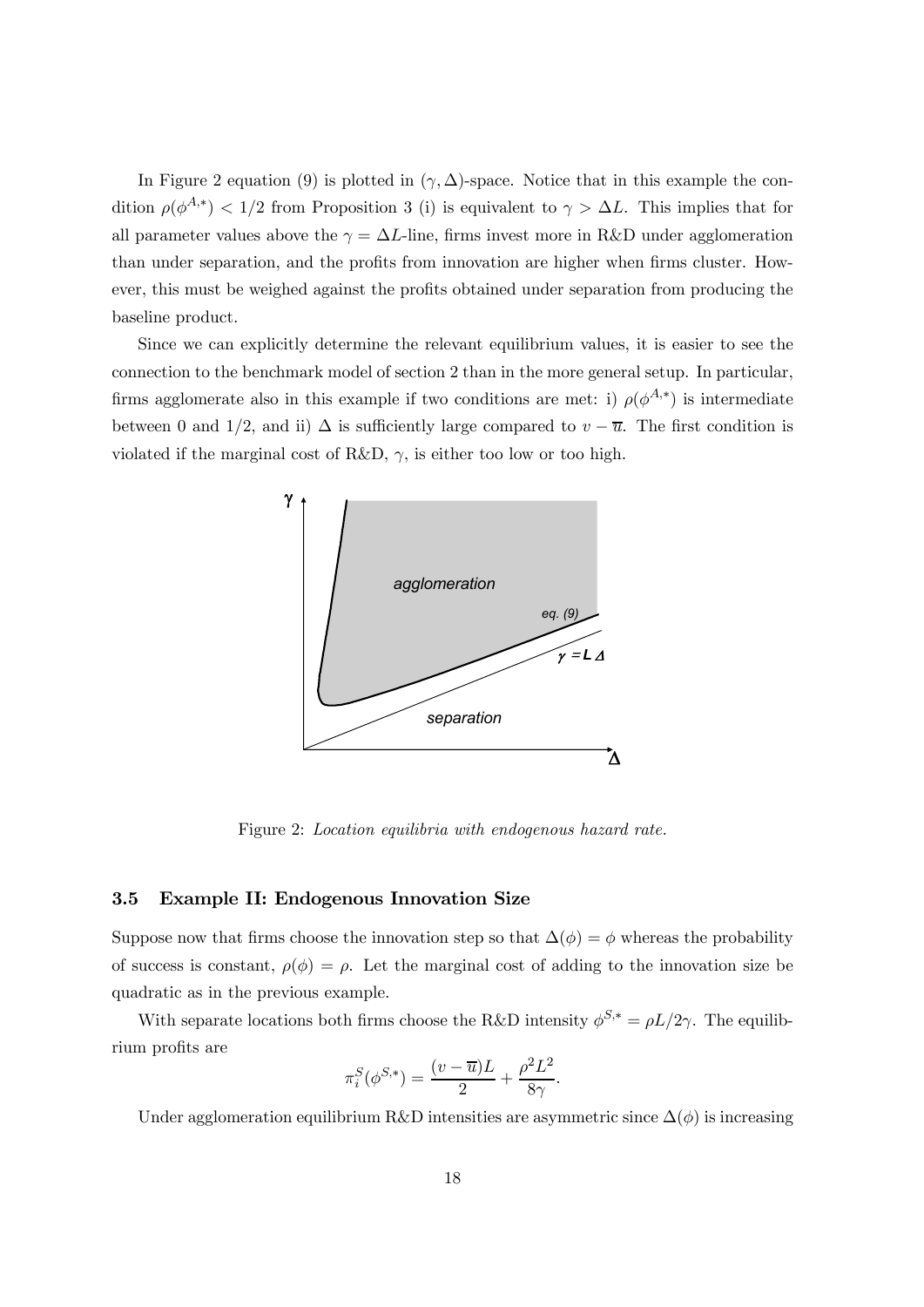in  $\phi$ . Solving the first-order conditions, we find  $\phi_i^{A,*} = (1 - \rho)\rho L/\gamma$  and  $\phi_j^{A,*} = \rho L/\gamma$ . The more R&D intensive firm j, which produces the highest quality, increases its investment with higher success probability  $\rho$ . By contrast, the less R&D intensive firm i invests the most when the probability of being successful alone is maximized, i.e. at  $\rho = 1/2$ . Note also that firm j invests as much in R&D as the two firms together under separation. The resulting profits under agglomeration are

$$
\pi_i^A(\phi_i^{A,*}, \phi_j^{A,*}) = \frac{(1-\rho)^2 \rho^2 L^2}{2\gamma},
$$
  

$$
\pi_j^A(\phi_i^{A,*}, \phi_j^{A,*}) = \frac{\rho^2 L^2 (1 - 2\rho(1 - \rho))}{2\gamma}.
$$

Suppose that the firms know the equilibrium outcome under agglomeration. Then, firm i prefers agglomeration if and only if

$$
v - \overline{u} \le \frac{\rho^2 L}{4\gamma} \left( 3 - 8\rho + 4\rho^2 \right) =: \psi_i,
$$
\n(10)

and firm j prefers agglomeration if and only if

$$
v - \overline{u} \le \frac{\rho^2 L}{4\gamma} \left( 3 - 8\rho + 8\rho^2 \right) =: \psi_j. \tag{11}
$$

If the equilibrium under agglomeration is determined after the locations are chosen, and the two equilibria are equally likely to be played, the firms agglomerate if and only if

$$
v - \overline{u} \le \frac{\rho^2 L}{4\gamma} \left( 3 - 8\rho + 6\rho^2 \right) =: \psi.
$$
 (12)

The equilibrium outcome is depicted in  $(v - \overline{u}, \rho)$ -space in Figure 3. Firm i makes highest profits under agglomeration if and only if  $v - \overline{u}$  is below  $\psi_i$  in (10). Notice that this can only occur for  $\rho < 1/2$  where agglomeration results in higher profits from R&D. The high investment firm always earns higher profits from R&D under agglomeration. Since expected profits are increasing more rapidly in  $\rho$  under agglomeration than under separation, the threshold value of  $v - \overline{u}$  below which firms agglomerate,  $\psi_j$  in (11), is also increasing in  $\rho$ .

For values of  $v - \overline{u}$  above  $\psi_i$  (the white area) and below  $\psi_i$  (the dark grey area), the firms agree on separation and agglomeration, respectively. In the rest of the parameter space (the light grey area), firm  $j$  earns more profits under agglomeration but firm  $i$  earns less. Here, as discussed above, the outcome depends on the specific assumptions made at the location stage. If the firms know which equilibrium will be played under agglomeration, simultaneous location choices result in a mixed strategy equilibrium where agglomeration is the outcome with a probability  $1/2$ . If instead the firms are equally likely to become the high investment firm under agglomeration, there is separation above the dotted line in Figure 3, representing  $\psi$  in (12), and agglomeration below.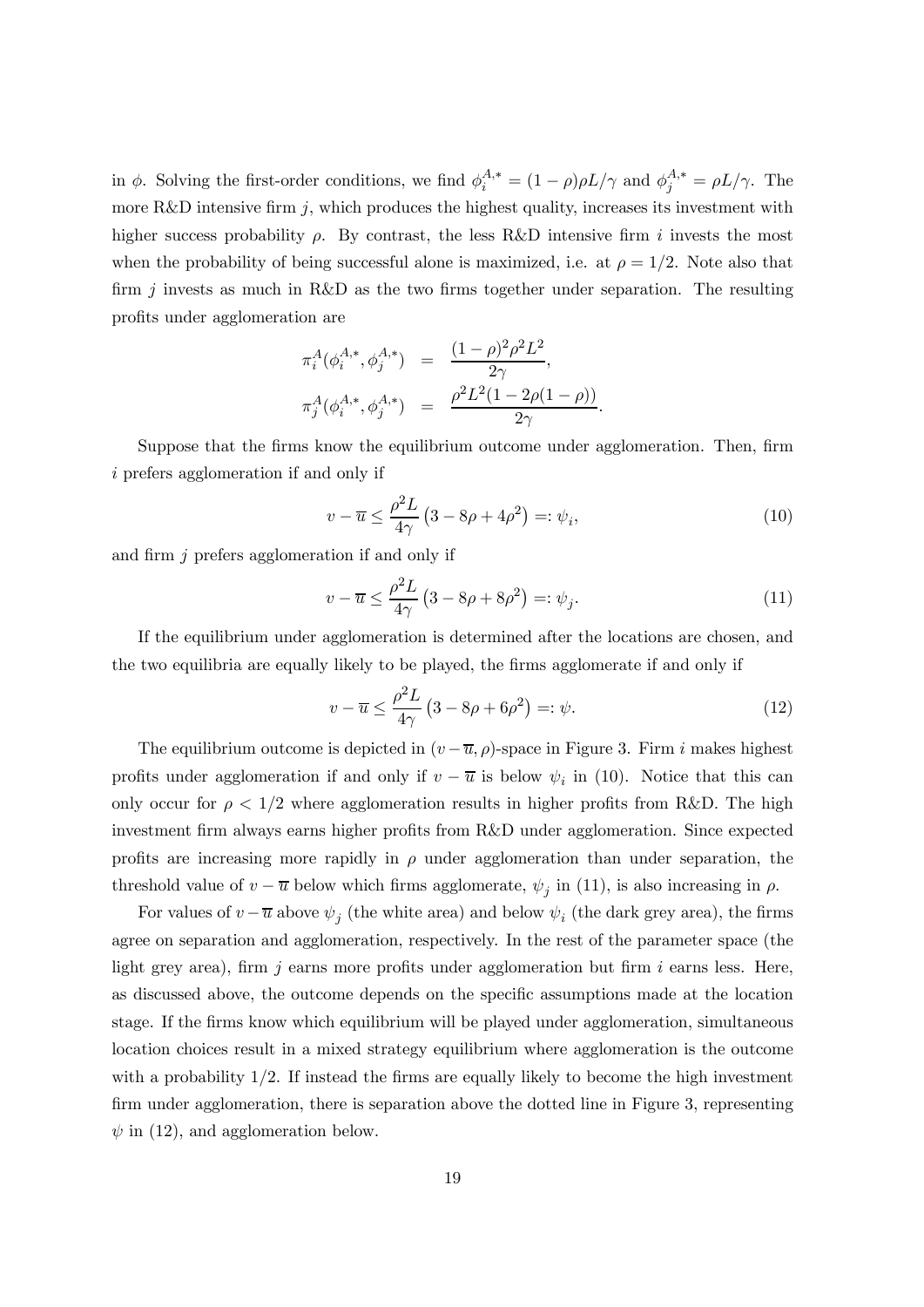

Figure 3: Location equilibria with endogenous innovation size

# 4 The Variance of R&D Expenditures by Location: Evidence from German Firms

In the previous section, we have demonstrated that local labor market competition for skilled workers induces firms to choose a more diversified R&D portfolio at the industry level. If this is true then, ceteris paribus, it should hold that the variance of R&D expenditures of firms in agglomerations is higher than the variance of R&D expenditure of firms in separate locations. In this section, we test this relationship using firm level panel data from R&D intensive industries in Germany. In what follows, we first describe the construction of the data set and compare different definitions of agglomeration and separation. We then discuss potential confounding factors and explain how we deal with them in our analysis. Finally, we run a two-step fixed effect estimation and test for heteroskedasticity with respect to firms in agglomerations and in separations.

We primarily make use of two data sets for Germany, namely the Mannheim enterprise panel (MUP) and the Mannheim innovation panel (MIP), both located at the Centre for European Economic Research, Mannheim (ZEW). The MUP is constructed from credit rating data collected by Creditreform, the largest credit rating firm in Germany. The data base is supposed to contain all firms active in Germany at a given time. The MIP is a subset of these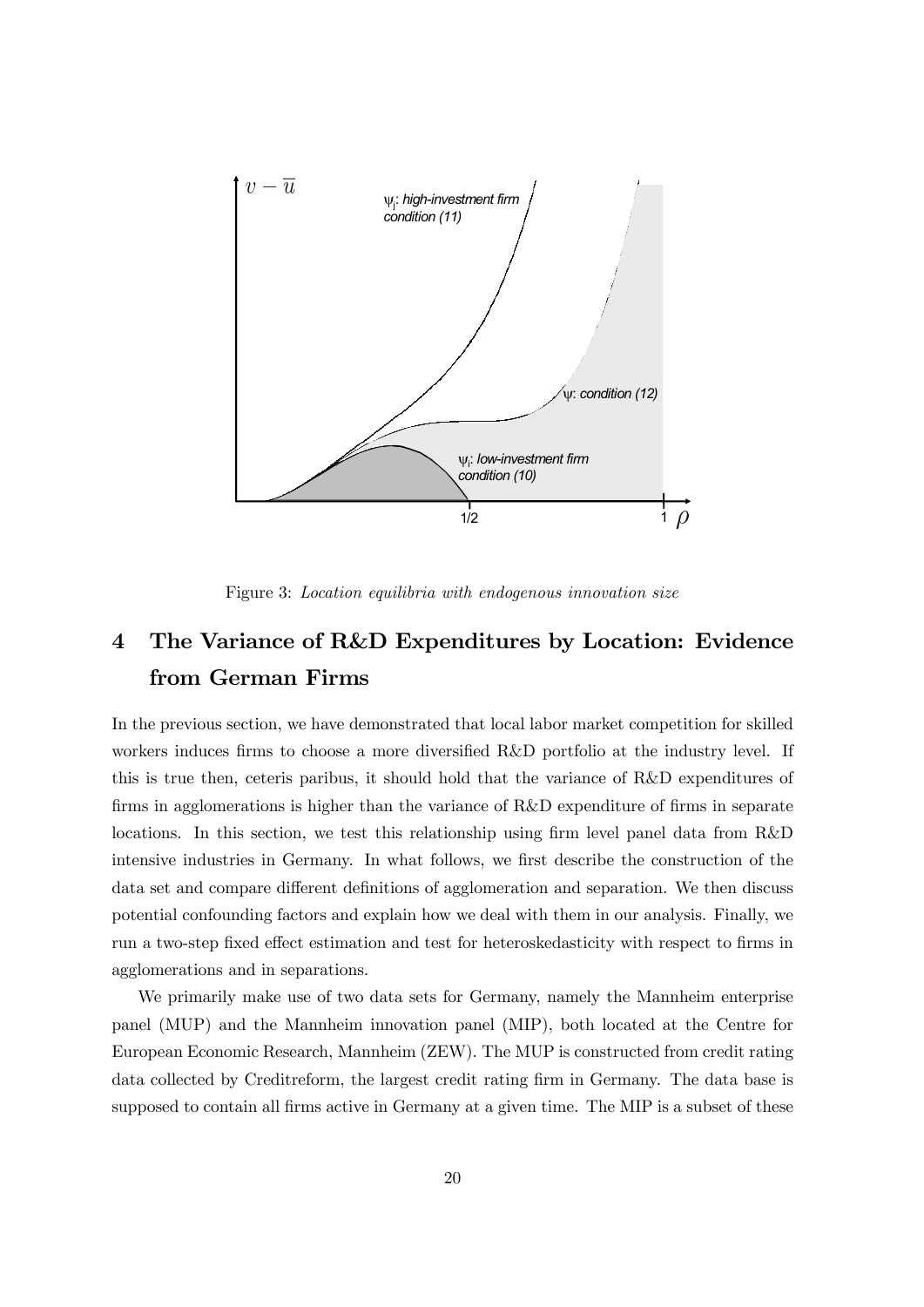firms selected from research intensive NACE3 industries.<sup>13</sup> For the purpose of our analysis, the natural locational unit is a labor market region. We use the specification developed by Eckey et al. (1991) from commuting data, which is the specification currently used in all German policy studies.

Towards defining whether a labor market region is an agglomeration or a separation, we employed the 2003 MUP data to determine for each of the research intensive NACE3 industries the number of firms per labor market region. We considered five alternative definitions of agglomeration and separation and settled on the following: first, we specify a separation to be a labor market region housing just one firm belonging to the particular NACE3 industry. We justify this narrow definition of separation as one excluding, in line with the assumptions made in our model, the swap of specialized labor across firms. Second, we deviate slightly from the theoretical model by defining a labor market region as an agglomeration if it houses two or more firms belonging to the NACE3 industry. Focusing on regions with exactly two firms would be closer to the theoretical model, but it would reduce the number of observations substantially. Instead, we establish the link between theory and empirics by requiring that the concentration of industry employment in the region exceeds a Hirschman-Herfindahl-Index (HHI) of 0.18 and that at least one per cent of the country's labor force in the industry works in the region. These two criteria are imposed in order to ensure that the labor force is concentrated in a small number of sizable firms rather than spread over many small firms of equal size. The regions classified as agglomerations are thus likely to be characterized by a high degree of imperfect competition in the labor market, a central ingredient of the theoretical model.14 Appendix 2 contains a brief description of the two data sets, our procedure for the sample selection, a discussion of the definitions of agglomeration and separation, and summary statistics on the selected sample. Since estimations based on the alternative definitions of agglomeration and separation led to similar results, we do not report them here. Details are available upon request.

One could expect that a host of factors confounds location choice and the volume and variance of per employee R&D expenditures across firms and time. Therefore, a simple comparison of the variance of per capita R&D expenditures in agglomerations and separations could be misleading as long as, e.g., firm size varies across the two location types and the variance of per capita R&D expenditures depends on firm size.<sup>15</sup>

 $^{13}$  For a detailed description see Rammer et al. (2005).

<sup>&</sup>lt;sup>14</sup>This HHI was computed from the MUP data base. The rationale behind the cutoff value of 0.18 is that the U.S. Department of Justice considers an industry as concentrated if the HHI for turnover exceeds 0.18.

 $15$ As a benchmark we included the result of this simple approach in Figure 4 in the appendix. Each point in this figure represents, for a particular NACE3 industry, the (raw) standard deviation of per capita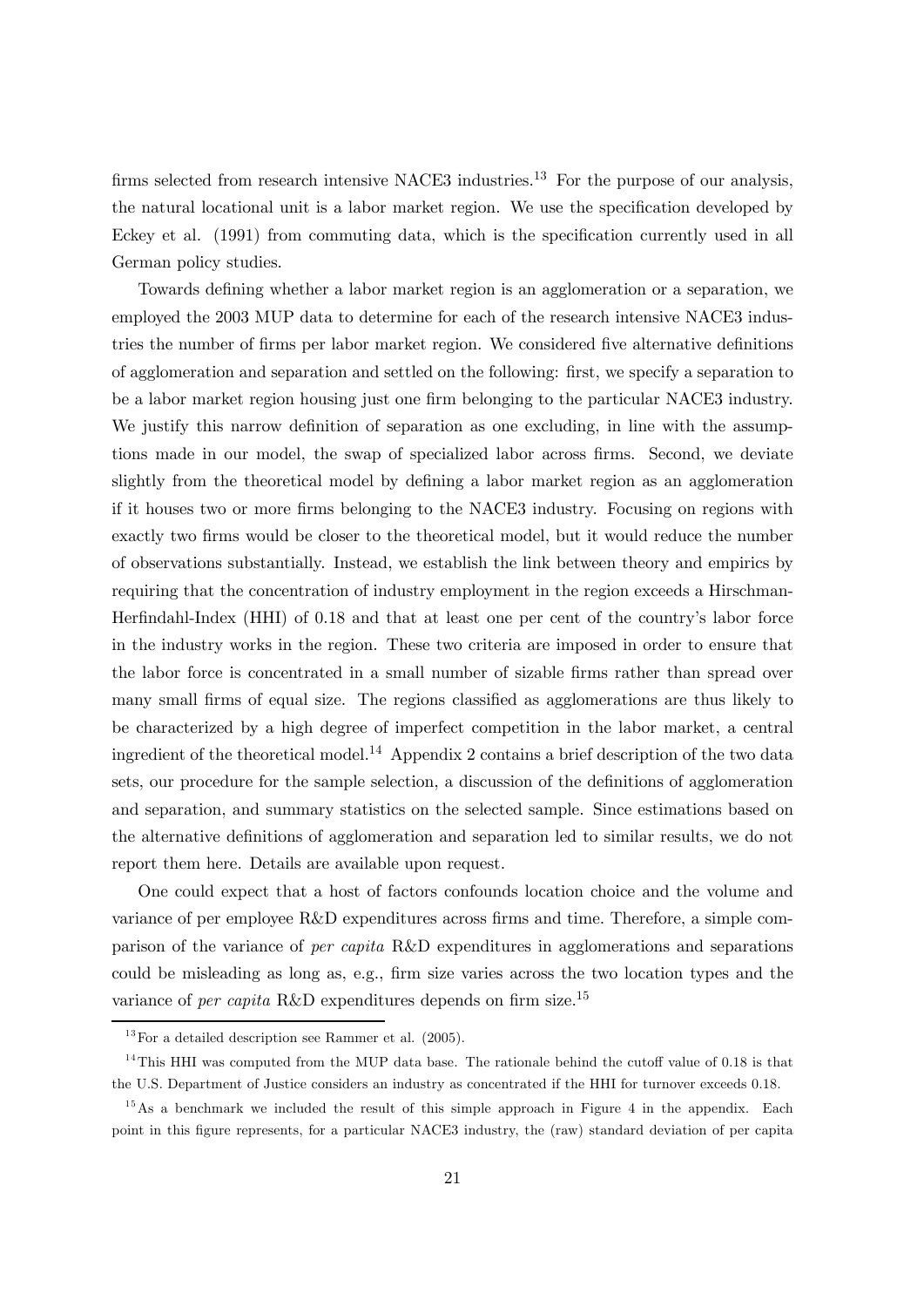We therefore control (i) for firm size by including a polynomial in the number of employees additional to considering per capita R&D expenditures, (ii) for differences across industries by including industry fixed effects, (iii) for firm age by including age dummies, (iv) for the firms' skill composition by including the fraction of employees with a higher education degree, (v) for changes over time by including a time trend, and (vi) for possible differences between East and West Germany that date back to the 1989 reunification by including a dummy for East Germany.

In accordance with our hypothesis, we then posit that once we control for all these factors any remaining, unexplained difference between the R&D variance of firms in agglomeration and separation can be attributed to the strategic R&D portfolio effect elaborated in Section 3. To capture this difference, we proceed in two steps. First we regress firms' annual per capita R&D expenditures on those control variables plus dummies for agglomeration and separation using MIP data from 1992 to 2004 and a fixed effects estimator.<sup>16</sup> We then calculate the residual from this estimation and regress its square on the location indicators, controlling again for the same factors. This procedure can be understood as a refined version of a test for heteroskedasticity, testing the hypothesis that the variance of per capita R&D expenditures is higher for firms in agglomeration than for firms in separation.<sup>17</sup>

Table 1 reports the results for different specifications of the first stage regression. In specifications (1) to (3) the polynomial of firm size (as measured by number of employees) is increased from third to fifth order. The first two models indicate that this polynomial is significant up to the 4th order term. By contrast, adding a fifth order term in column (3) leads to a drop in significance for all polynomial coefficients. We therefore chose the specification from  $(2)$  to control for firm size. In column  $(4)$  we report the results of this second specification with age dummies included. Firm age is highly correlated with firm size in our sample. As a result the coefficients hardly change from (2) to (4) and the age dummies are insignificant. At the same time we lose some observations because age information is not available for all firms. For these reasons, we chose to use specification (2) for the second stage of the estimation. Note that using any of the other three specifications did not make a

innovation expenditure of firms in agglomeration and separation. The dominant share of vector points is located above the 45 degree line, indicating again that firms' per capita R&D expenditures exhibit more variation in agglomerations than in separations.

 $16$  We used the conventional within regression estimator. For all specifications a Hausman test indicates that a random effects model is not appropriate relative to the chosen fixed effects specification.

 $17$ A conventional test for heteroskedasticity would test whether, in general, the variance depends on exogenous variables. Here, we would like to test whether, conditional on a set of controls, the variance is higher in agglomerations than in separations.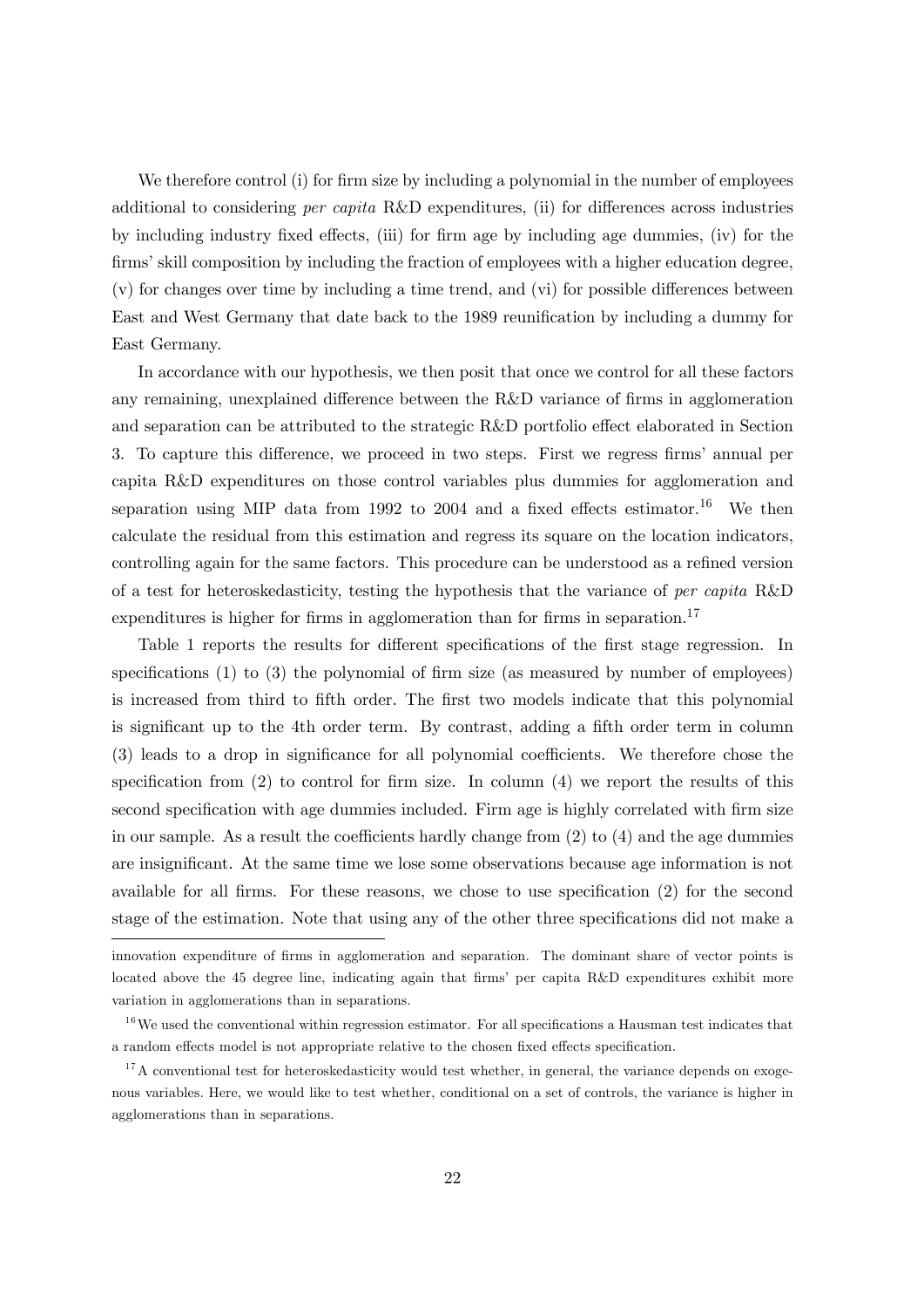significant difference for our second stage results. While we are not primarily interested in the per capita levels of R&D expenditure, the results in Table 1 indicate that R&D expenditures increase in the firm size and in the fraction of employees with a higher education degree. The coefficient of the indicator variable for agglomeration is negative but insignificant throughout. The value of  $R^2$  is low in all four specifications, which reflects the fact that we explain most of the variation in firms' R&D expenditure by using R&D expenditure per capita as the dependent variable.

In the second stage of our estimation we use the squared residual of specification (2) as the dependent variable and test whether and in which way the indicator variables for agglomeration and separation help to explain the variance in R&D expenditure. Table 2 contains the results for three different specifications. Column (1) contains the simplest possible specification which regresses the R&D residuals on the firms' location indicator. This yields a highly significant, positive coefficient for the agglomeration indicator variable. According to our definition of this variable, this means that firms in an agglomeration display a higher variance of R&D expenditure (as measured by the residuals) relative to firms being located neither in agglomeration nor separation. The second column additionally includes an indicator for East Germany, a time trend and industry dummies. With this specification the coefficient for separation is negative, the coefficient for agglomeration is positive and both coefficients are significantly different from zero (at the 1 % level). The regression in column (3) adds the firm size polynomial and firms' skill composition. Again, all terms of the size polynomial prove to be significant, the sign of their coefficient hint at a highly non-linear relationship between firm size and R&D residuals. The skill composition coefficient is positive and significant indicating a positive relationship between firms' human capital and the R&D residuals.

The hypothesis we want to test with these results is that the R&D expenditure residuals for firms in agglomeration are higher compared to firms in separation. Formally, we ask whether the coefficient of the indicator variable for separation is greater than or equal to the coefficient for agglomeration. Table 3, which presents the main results of this section, reports the coefficient differences and the corresponding one-sided  $p$ -test values for the three different specifications of Table 2. The first row gives the values for the full sample and shows that the null hypothesis is clearly rejected for all specifications. This result is strong support in favor of the R&D portfolio effect identified in our theoretical model.

We performed various robustness checks with respect to this result and report one particularly insightful test at this point. Our theory is based on labor pooling. If the results from row 1 of Table 3 are due to the R&D portfolio effect, then we would expect that the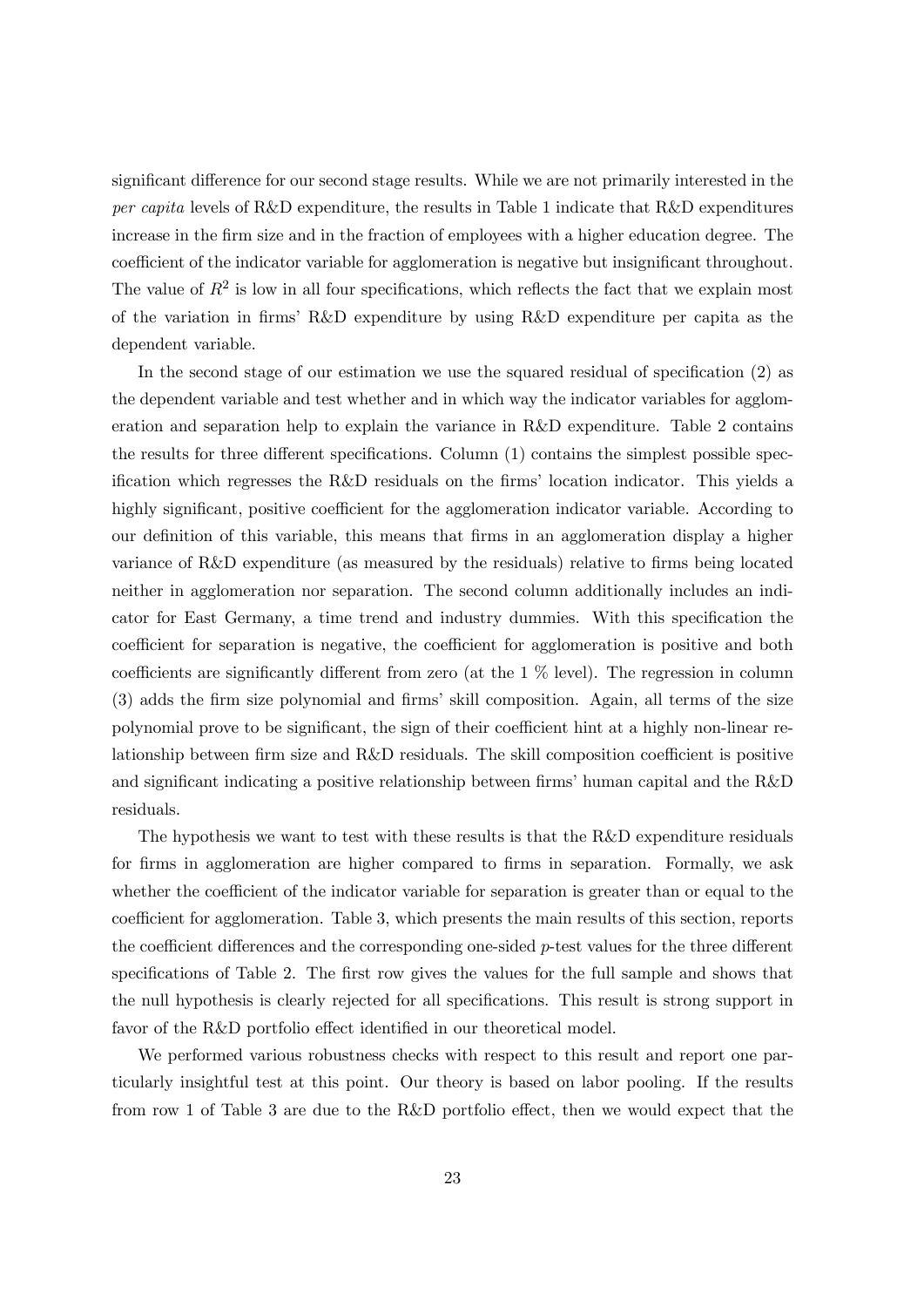|                                | (1)          | (2)          | (3)             | (4)          |
|--------------------------------|--------------|--------------|-----------------|--------------|
| indicator for separation       | 0.001        | 0.001        | 0.001           | 0.001        |
|                                | (0.003)      | (0.003)      | (0.003)         | (0.003)      |
| indicator for agglomeration    | $-0.003$     | $-0.003$     | $-0.003$        | $-0.003$     |
|                                | (0.002)      | (0.002)      | (0.002)         | (0.002)      |
| indicator for eastern Germany  | $-0.005$     | $-0.005$     | $-0.005$        | $-0.006$     |
|                                | $(0.003) +$  | $(0.003) +$  | $(0.003) +$     | $(0.003) +$  |
| million employees              | $-1.096$     | $-1.725$     | $-0.968$        | $-1.741$     |
|                                | $(0.210)$ ** | $(0.365)$ ** | $(0.579) +$     | $(0.377)$ ** |
| million employees sq.          | 6.942        | 18.492       | $-22.001$       | 18.673       |
|                                | $(1.552)$ ** | $(5.710)$ ** | (24.732)        | $(5.857)$ ** |
| million employees cu.          | $-10.605$    | $-67.763$    | 449.782         | $-68.429$    |
|                                | $(2.575)$ ** | $(27.318)^*$ | (308.778)       | $(27.892)^*$ |
| million employees qu.          |              | 77.144       | $-2,113.324$    | 77.902       |
|                                |              | $(36.706)^*$ | (1,302.273)     | $(37.391)^*$ |
| million employees 5th order    |              |              | 2,745.434       |              |
|                                |              |              | $(1,631.562) +$ |              |
| fraction of empl. with higher  | 46.941       | 46.458       | 46.990          | 47.161       |
| education $(\times 10^6)$      | $(18.926)^*$ | $(18.922)^*$ | $(18.922)^*$    | $(19.097)^*$ |
| NACE3 indicators               | yes          | yes          | yes             | yes          |
| year indicators                | yes          | yes          | yes             | yes          |
| firm age dummies up to 9 years | no           | $\mathbf{n}$ | $\mathbf{n}$    | yes          |
| observations                   | 10,115       | 10,115       | 10,115          | 9,969        |
| number of firms                | 3,708        | 3,708        | 3,708           | 3,668        |
| R-squared                      | 0.07         | 0.07         | 0.07            | 0.08         |

standard errors in parentheses

 $+$  significant at 10%;  $^*$  significant at  $1\%$ 

Table 1: The dependent variable is the firm's annual per capita innovation expenditure. We controlled for firm fixed effects. The coeffiecient of the fraction of employees with a higher education degree has been multiplied by  $10^6\cdot$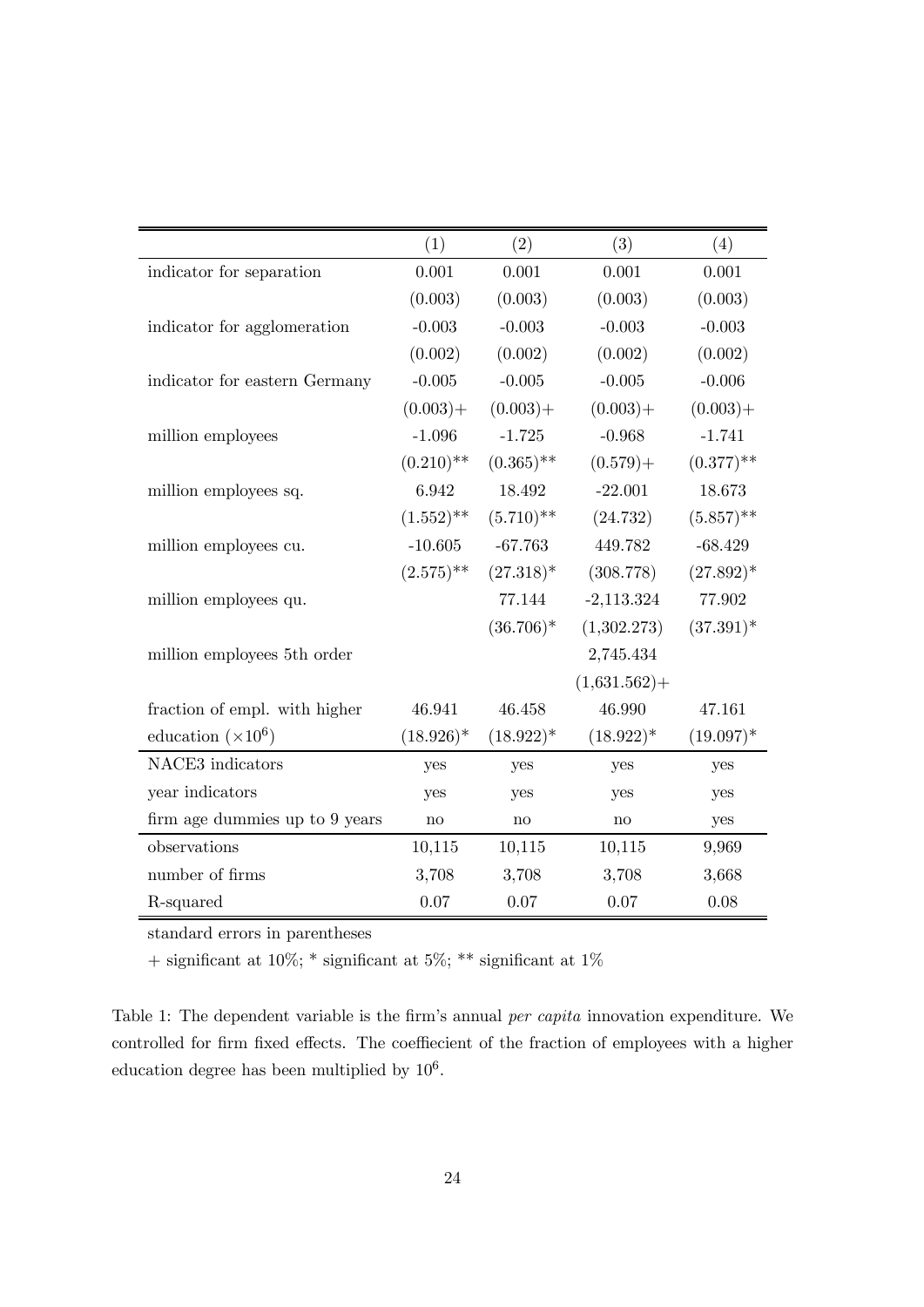|                                                          | (1)          | (2)          | (3)          |
|----------------------------------------------------------|--------------|--------------|--------------|
| indicator for separation $(\times 1,000)$                | 0.000        | $-0.577$     | $-0.410$     |
|                                                          | (0.201)      | $(0.205)$ ** | $(0.203)*$   |
| indicator for agglomeration $(\times 1,000)$             | 0.473        | 0.314        | 0.112        |
|                                                          | $(0.093)$ ** | $(0.094)$ ** | (0.094)      |
| indicator for eastern Germany $(\times 1,000)$           |              | $-0.139$     | $-0.175$     |
|                                                          |              | $(0.075) +$  | (0.076)      |
| million employees                                        |              |              | 0.218        |
|                                                          |              |              | $(0.024)$ ** |
| million employees sq.                                    |              |              | $-2.477$     |
|                                                          |              |              | $(0.419)$ ** |
| million employees cu.                                    |              |              | 8.967        |
|                                                          |              |              | $(1.977)$ ** |
| million employees qu.                                    |              |              | $-10.062$    |
|                                                          |              |              | $(2.634)$ ** |
| fraction employees with higher education $(\times 10^6)$ |              |              | 12.278       |
|                                                          |              |              | $(1.596)$ ** |
| NACE3 indicators                                         | no           | yes          | yes          |
| year indicators                                          | $\mathbf{n}$ | yes          | yes          |
| observations                                             | 10,115       | 10,115       | 10,115       |
| R-squared                                                | 0.00         | 0.05         | 0.07         |

standard errors in parentheses

 $+$  significant at 10%;  $^*$  significant at  $1\%$ 

Table 2: Coefficient estimates obtained from an OLS regression. The dependent variable is the squared residual from the Column (2) estimate reported in Table 1. The coefficients of the first three and the last variable have been multiplied by  $1000$  and  $10^6$ , respectively, as indicated in parentheses behind the variable names.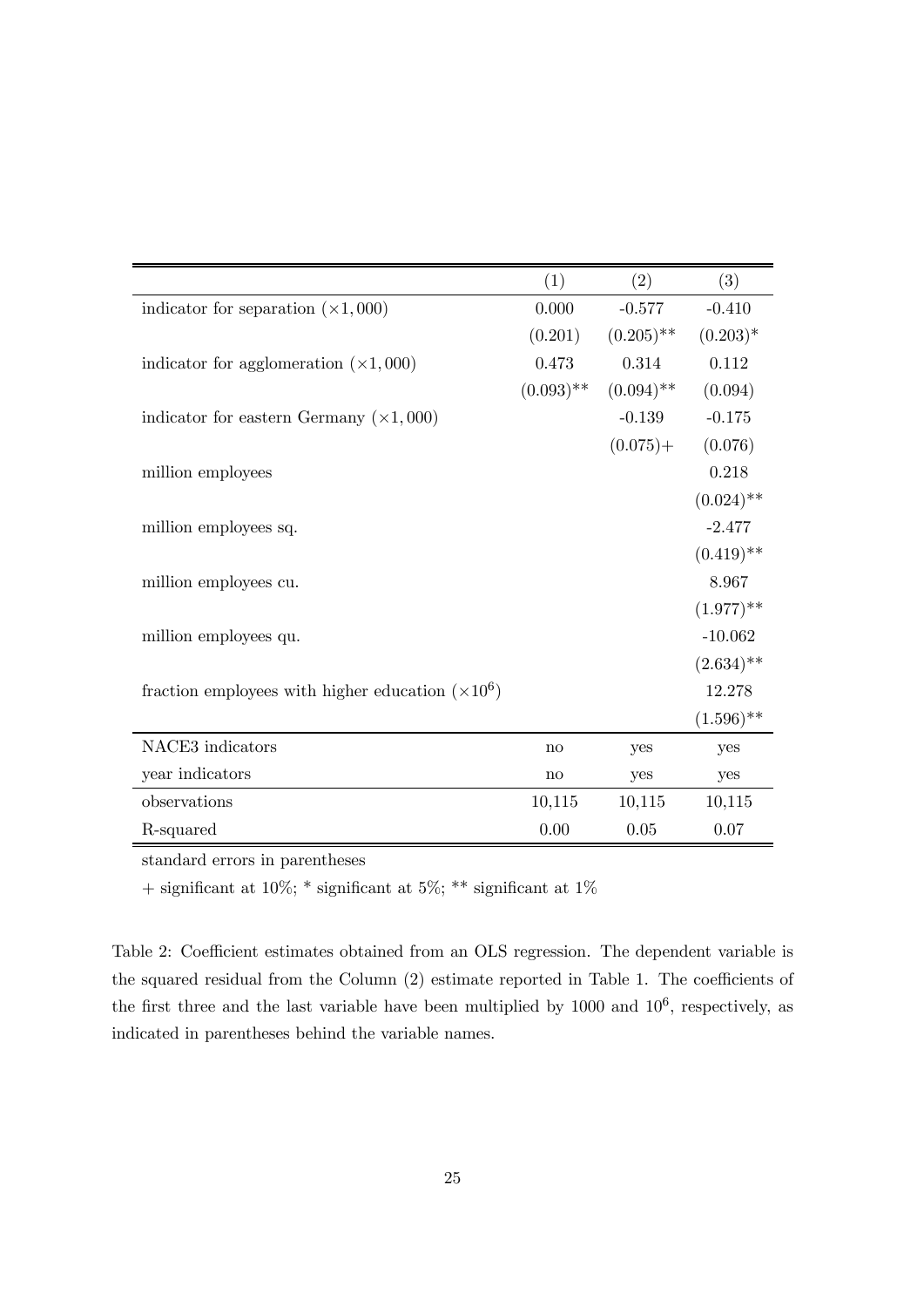|                                                                                   | (1)   |                                 | (2)                                 |  | (3)   |       |
|-----------------------------------------------------------------------------------|-------|---------------------------------|-------------------------------------|--|-------|-------|
|                                                                                   | diff. |                                 | p-value diff. p-value diff. p-value |  |       |       |
| full sample                                                                       |       | $0.465$ $0.016$ $0.891$ $0.000$ |                                     |  | 0.522 | 0.008 |
| $\geq$ 20% higher ed. 0.688 0.012 1.636 0.000                                     |       |                                 |                                     |  | 0.904 | 0.026 |
| $\langle 20\% \text{ higher ed.} \quad 0.256 \quad 0.006 \quad 0.371 \quad 0.000$ |       |                                 |                                     |  | 0.094 | 0.119 |

standard errors in parentheses

+ significant at 10%;  $*$  significant at 5%;  $**$  significant at 1%

Table 3: Estimated difference between the variance in agglomerations and separations as well as  $p$ -values for the hypothesis that the variance of the residuals in agglomeration is smaller than or equal to the residuals in separation. The residuals were obtained from the specification in column (2) of Table 1. The columns correspond to the specifications in Table 2. The subsamples are defined by the mean fraction of employees with a higher education degree. This fraction has been calculated on the industry level across firms and time using the number of employees as weights.

results are stronger - or at least not weaker - in industries with a highly specialized labor force. We test this by comparing the results when the sample is split into two subsamples, industries with a highly specialized labor force and other industries. We follow Rosenthal and Strange (2001) and use the percentage of employees with a higher education degree as a proxy for the degree of specialization of the labor force. Rows 2 and 3 of Table 3 report, respectively, the differences and p-test values for industries with at least 20 per cent higher education employees and industries with less than that. The results are compelling. The difference between the agglomeration and separation coefficient is in all three specifications much higher for firms with a highly specialized workforce compared to the full sample (by  $47.9\%$  for (1), by  $83.0\%$  for (2) and by  $73.1\%$  for (3)). Remarkably, both subsamples have low p-test values comparable to the full sample lending additional, strong empirical support for our hypothesis.

A last issue that deserves some discussion concerns the possible endogeneity of the location decision. The theoretical analysis suggests that firms' location decision depends on their R&D technology, implying that firms in agglomerations and separations might have different R&D technologies. If so, this would influence our results, as the R&D technology affects the level and the variance in R&D expenditures. Controlling for a number of firm characteristics that can be expected to correlate with the R&D technology, such as size and skill composition of the labor force, also mitigates the endogeneity problem. Therefore, we argue that the problem is likely not to be severe in the above analysis. Taking the possible endogeneity fully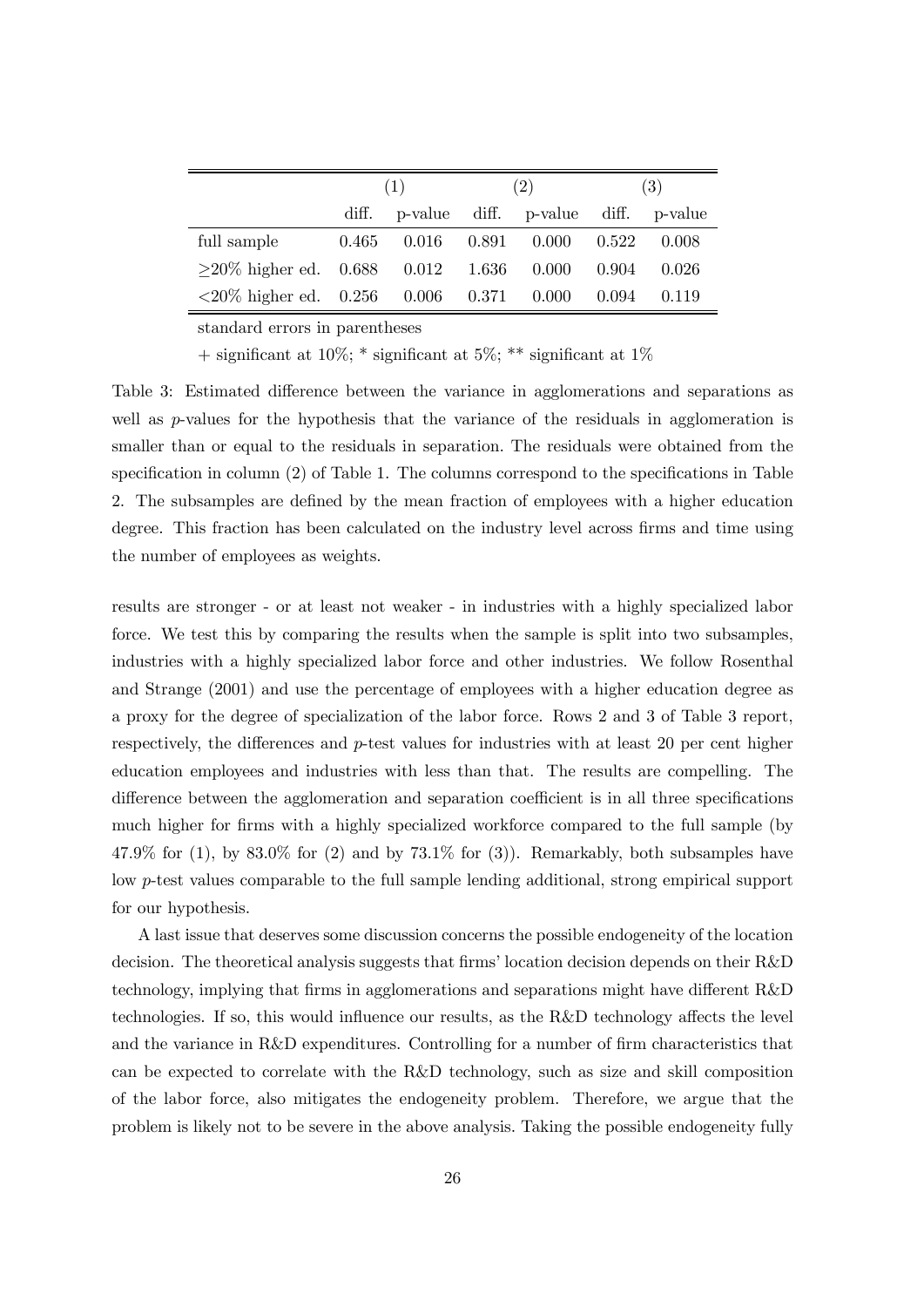into account in the estimation procedure is beyond the scope of this paper, and it is left for future research.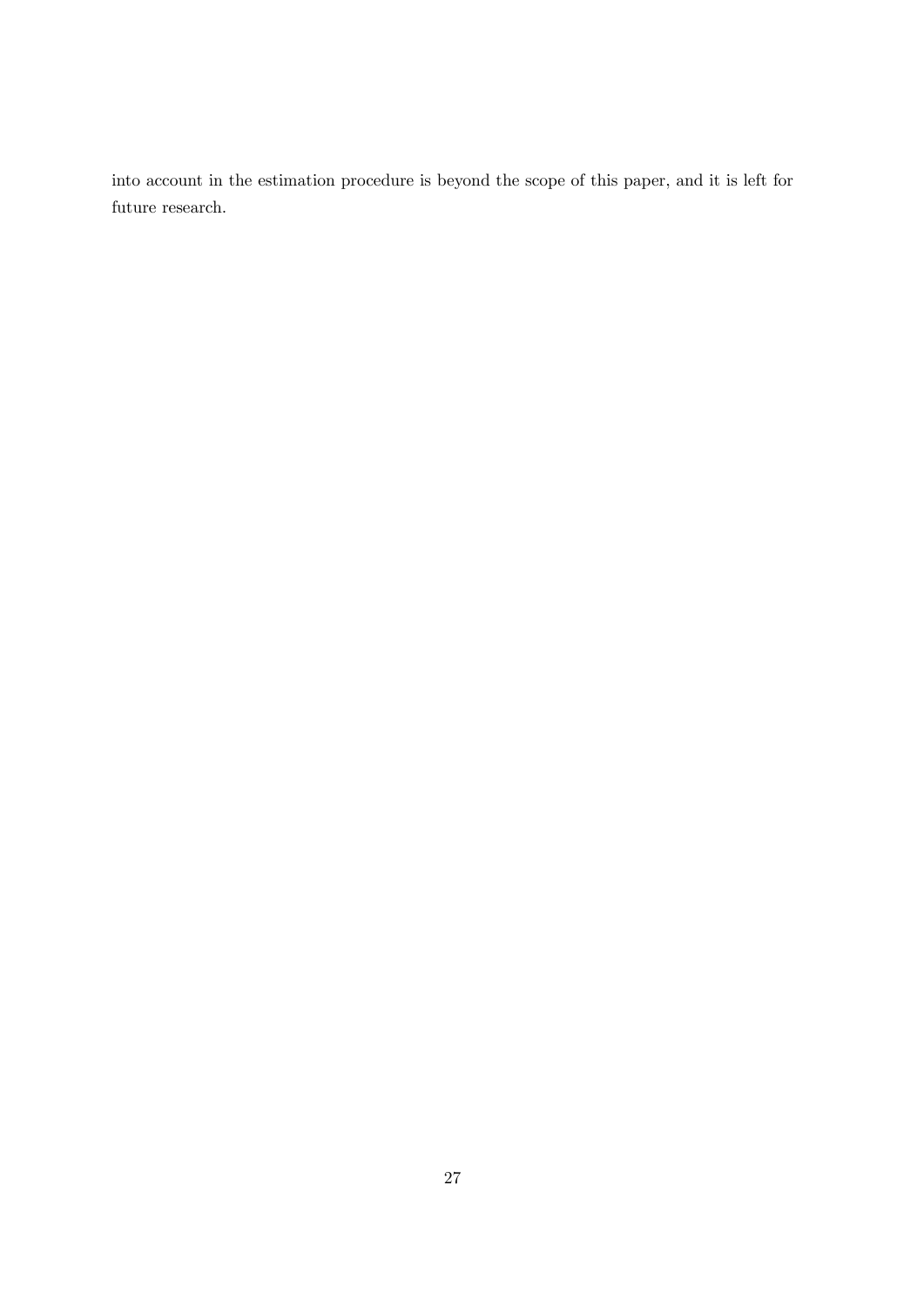## 5 Conclusions

We have developed a model demonstrating some central trade-offs involved in the location decision of research intensive firms. A joint location induces the formation of a large labor pool for firms to draw from. This allows a firm with a successful R&D project to expand its production more than under separate locations, which works as an agglomerative force. At the same time, however, wages increase via tougher competition for workers, which is a deglomerative force.

From our analysis it emerges that firms tend to agglomerate when the equilibrium probabilities of R&D success are low. This is, for instance, the case when it is very costly to increase the success probability. We show that the *ex-ante* identical firms generically choose asymmetric R&D investments to avoid the tough labor market competition resulting from joint R&D success. This contributes to a higher variance of R&D efforts in agglomerations; a prediction shown to be consistent with data from German firms in R&D intensive industries.

Turning to welfare, agglomeration leads to two distinct advantages compared to separation. First, all labor is put to its most productive use under agglomeration but not necessarily under separation. Second, firms choose a more efficient portfolio of R&D projects under agglomeration. Whence the first effect also arises in models of exogenous productivity shocks such as Krugman (1991a), the R&D portfolio effect results from the firms' endogenous choice of R&D strategy. The effect is novel to the literature on labor pooling and represents one of the main insights of the paper.

In Gerlach et al. (2005) we study another important dimension of firms' R&D strategies, namely how ambitious a R&D project to target. A variant of the model is considered where firms strategically choose, at given research outlay, the risk-return profile of their R&D project. It shown that firms in agglomerations choose projects of different risk-return profiles. The asymmetric R&D strategies result also here in a more efficient R&D program at the industry level confirming the robustness of the R&D portfolio effect identified in this paper.

In our model firms always take the welfare maximizing R&D choices conditional upon location. Furthermore, as agglomeration in a cluster is welfare maximizing but not always the equilibrium outcome, the policy recommendation is to leave firms' R&D activities untouched, but to subsidize the formation of a cluster in situations where firms tend to stay apart; for instance in form of a tax break, or favorable land prices.<sup>18</sup> However, as usual, the welfare

<sup>&</sup>lt;sup>18</sup>Such policies are widely used. For instance, the French government announced recently a policy initiative aimed at supporting six globally competitive clusters and no less than 61 "poles of competitiveness" (The Financial Times, 13.07.05). The financial incentives available to these "poles" are 1.5bn EUR, and the policies include subsidies to infrastructure investments but also R&D subsidies.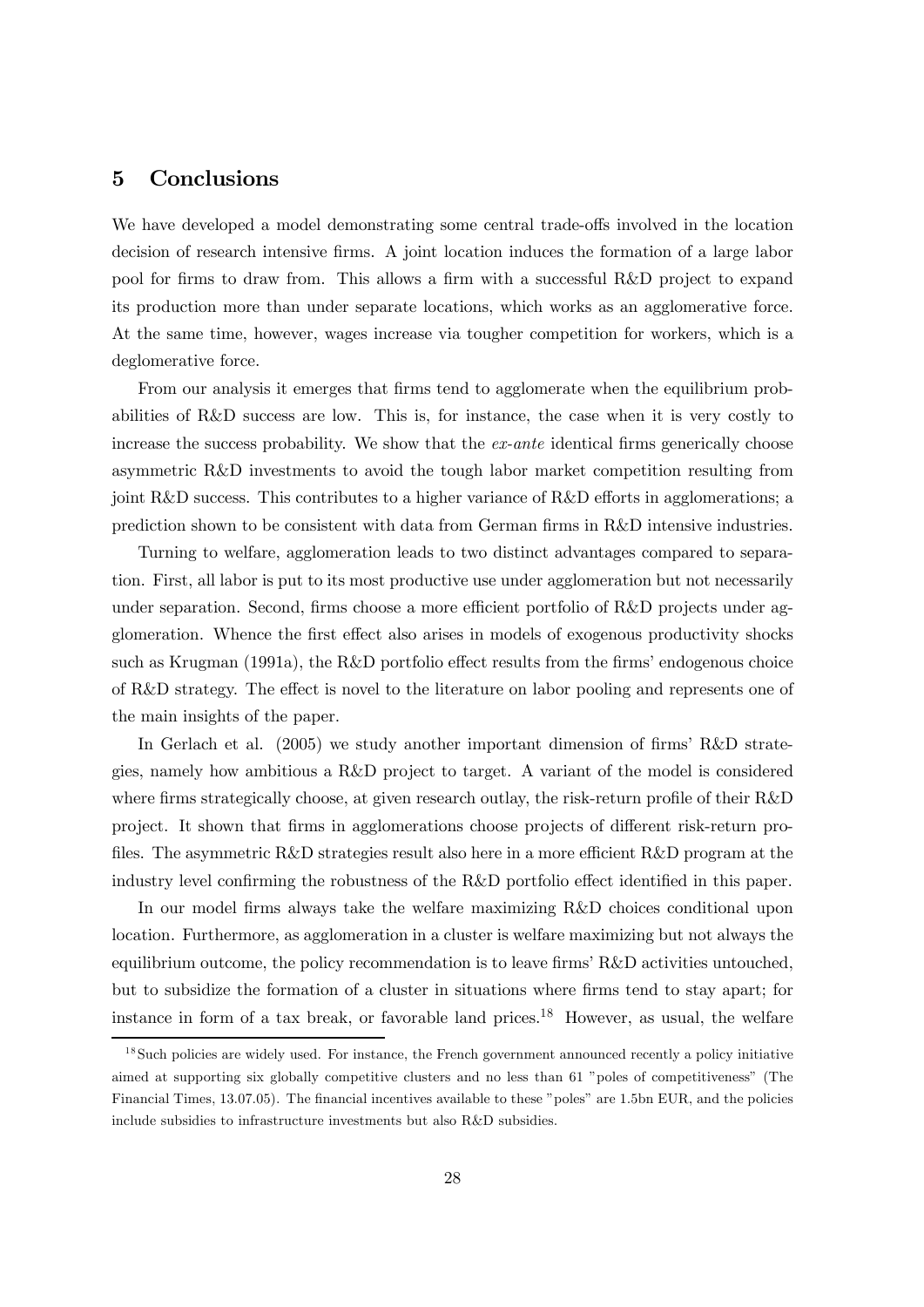improving implementation of such a policy requires precise knowledge about the conditions under which such situations arise.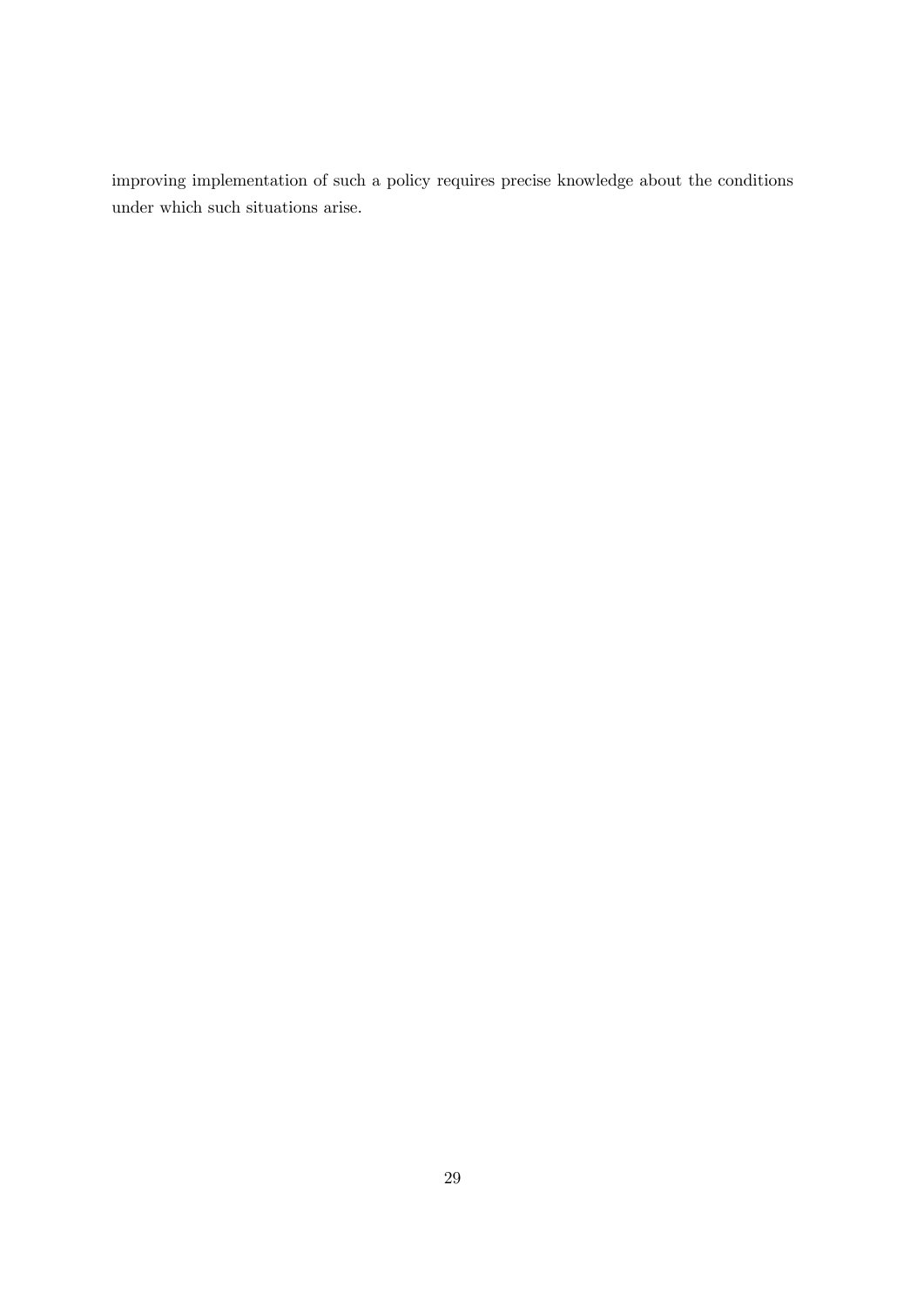# Appendix 1: Proofs

#### Proof of Proposition 2

(i) Consider first a symmetric equilibrium where  $\phi_j^{A,*} = \phi_i^{A,*} = \phi^{A,*}$ . Define:

$$
\omega_1(\phi_i, \phi^{A,*}) \equiv \partial \pi_i^A(\phi_i, \phi^{A,*})/\partial \phi_i \text{ for } \phi_i < \phi^{A,*},
$$
  

$$
\omega_2(\phi_i, \phi^{A,*}) \equiv \partial \pi_i^A(\phi_i, \phi^{A,*})/\partial \phi_i \text{ for } \phi_i > \phi^{A,*}.
$$

In equilibrium the following necessary conditions need to be satisfied:

$$
\omega_1(\phi_i, \phi^{A,*}) \geq 0 \text{ for } \phi_i \to (\phi^{A,*})_- \text{ and}
$$
  

$$
\omega_2(\phi_i, \phi^{A,*}) \leq 0 \text{ for } \phi_i \to (\phi^{A,*})_+.
$$

These conditions ensure that  $\phi_i^{A,*} = \phi^{A,*}$  is a local maximum for  $\phi_j^{A,*} = \phi^{A,*}$ . We have that

$$
\lim_{\phi_i \to (\phi^{A,*})_-} [\omega_1(\phi_i^{A,*}, \phi^{A,*})] - \lim_{\phi_i \to (\phi^{A,*})_+} [\omega_2(\phi_i^{A,*} \phi^{A,*})]
$$
  
=  $-\rho(\phi^{A,*})^2 \Delta'(\phi^{A,*}).$ 

Therefore, there is no symmetric equilibrium if  $\Delta'(\phi^{A,*}) > 0$ . Suppose instead that  $\Delta'(\phi^{A,*}) =$ 0. The first-order derivative of  $\pi_i^A(\phi_i, \phi_j)$  is then continuous at  $\phi_i^{A,*} = \phi^{A,*}$ , which implies that  $\pi_i^A(\phi_i, \phi^{A,*})$  is globally concave in  $\phi_i$ . For  $\Delta'(\phi^{A,*})=0$  the first-order condition (7) is thus both a necessary and a sufficient condition for a symmetric equilibrium in pure strategies to exist.

(ii) Consider now asymmetric equilibria where  $\phi_i^{A,*} < \phi_j^{A,*}$ . The first-order conditions (5) and (6) are necessary for an equilibrium to exist. We need to establish that if there exist  $(\phi_i^{A,*}, \phi_j^{A,*})$  satisfying the first-order conditions, there exist no profitable deviations for the two firms. Consider firm *i*. Since the profit function of firm *i* is concave for  $\phi_i \leq \phi_j^{A,*}$  and (5) is satisfied, there exists no profitable deviation to  $\phi_i \leq \phi_j^{A,*}$ . Instead consider a deviation to  $\phi_i > \phi_j^{A,*}$ . From symmetry follows that

$$
\partial \pi_j^A(\phi_i, \phi_j) / \partial \phi_j |_{(\phi_i, \phi_j) = (\phi_i^{A, *}, \phi_j^{A, *})} = \partial \pi_i^A(\phi_i, \phi_j) / \partial \phi_i |_{(\phi_i, \phi_j) = (\phi_j^{A, *}, \phi_i^{A, *})} = 0.
$$

Since  $\pi_i^A(\phi_i, \phi_j)$  is concave for  $\phi_i > \phi_j$ , this implies that

$$
\partial \pi_i^A(\phi_i,\phi_j)/\partial \phi_i \mid_{(\phi_i,\phi_j)=(\phi_j^{A,*}+\varepsilon,\phi_i^{A,*})} \leq 0
$$

for all  $\varepsilon > 0$ . Finally, as  $\frac{\partial^2 \pi_i^A(\phi_i, \phi_j)}{\partial \phi_i \partial \phi_j} < 0$ , we have that

$$
\partial \pi_i^A(\phi_i, \phi_j) / \partial \phi_i^A < 0 \mid_{(\phi_i, \phi_j) = (\phi_j^{A, *} + \varepsilon, \phi_j^{A, *})} \forall \varepsilon > 0.
$$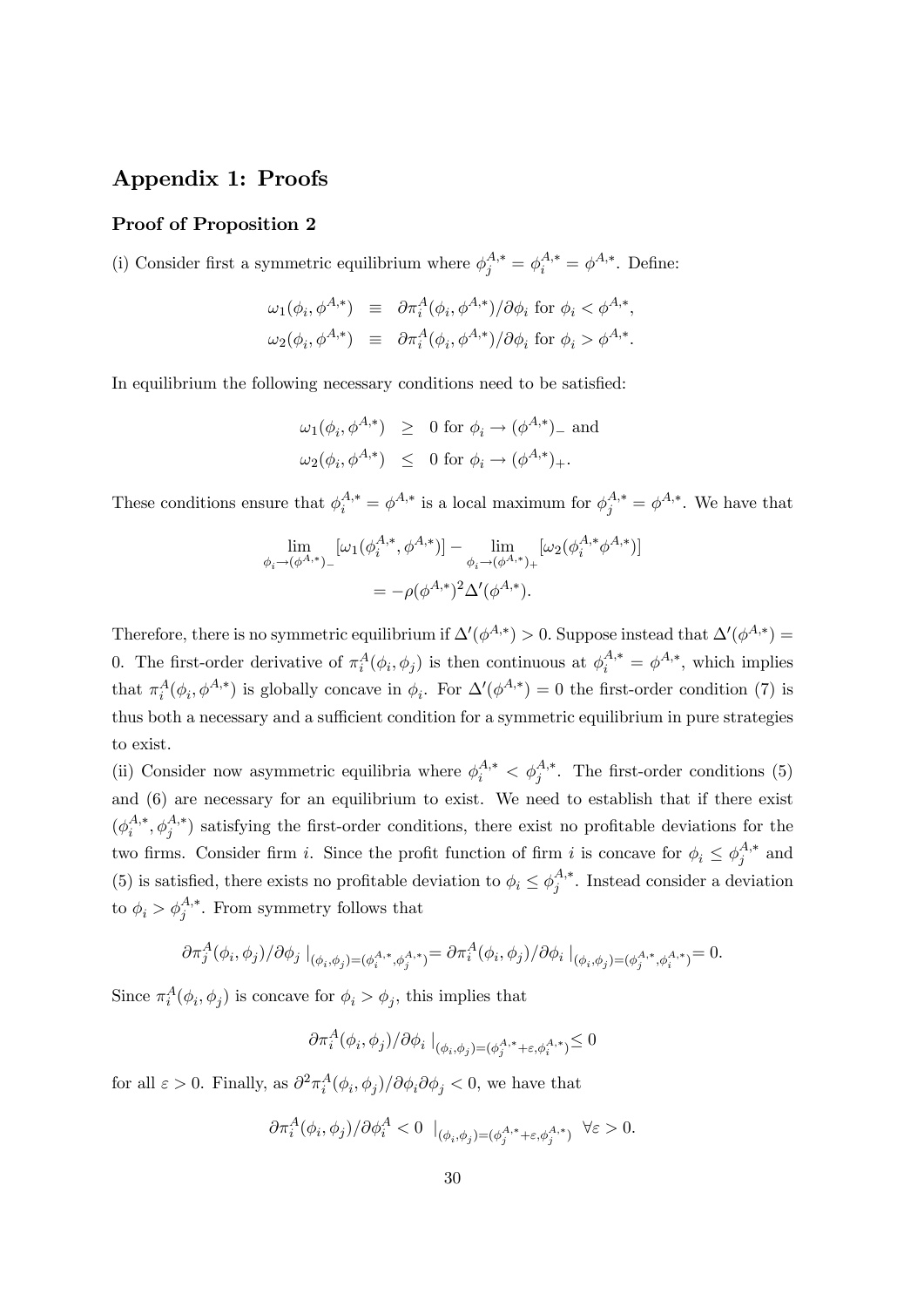Continuity of  $\pi_i^A(\phi_i, \phi_j)$  then implies that there exists no profitable deviation to  $\phi_i > \phi_j^{A,*}$ . A similar argument establishes that firm j neither has an incentive to deviate.

Existence and uniqueness of this equilibrium is established in the proof of Part (i) of Proposition 4.

#### Proof of Proposition 3

(i) In a symmetric equilibrium the first-order conditions (5) and (6) collapse into (7). It follows directly from a comparison of (4) and (7) that  $\phi^{A,*} \geq \phi^{S,*}$  if and only if  $\rho(\phi^{A,*}) \leq 1/2$ . The profits from R&D investment are  $\rho(\phi^{S,*})\Delta(\phi^{S,*})L/2 - g(\phi^{S,*})$  under separation and  $\pi_i^A(\phi^{A,*}, \phi^{A,*})$  under agglomeration. Using  $\phi^{A,*} \geq \phi^{S,*}$ , it follows that the profits from R&D investment are highest under agglomeration for  $\rho(\phi^{A,*}) \leq 1/2$  as

$$
\rho(\phi^{S,*})\Delta(\phi^{S,*})L/2 - g(\phi^{S,*}) \le \pi_i^A(\phi^{S,*}, \phi^{A,*}) \le \pi_i^A(\phi^{A,*}, \phi^{A,*}).
$$

A similar argument establishes that profits from innovation are highest under separation for  $\rho(\phi^{A,*}) > 1/2.$ 

(ii) It follows directly from a comparison of the first-order conditions (4) and (5) that  $\phi_i^{A,*} \geq$  $\phi^{S,*}$  if and only if  $\rho(\phi_j^{A,*}) \leq 1/2$ . Since  $\phi_i^{A,*} = \phi^{S,*}$  if  $\rho(\phi_j^{A,*}) = 1/2$ , we have that

$$
\rho(\phi^{S,*})\Delta(\phi^{S,*})L/2 - g(\phi^{S,*}) = \pi_i^A(\phi_i^{A,*}, \phi_j^{A,*}).
$$

The fact that firm j earns higher equilibrium profits than firm i and  $\partial \pi_i^A(\phi_i, \phi_j)/\partial \rho(\phi_j) =$  $-\rho(\phi_i)\Delta(\phi_i)L<0$  imply that

$$
\rho(\phi^{S,*})\Delta(\phi^{S,*})L/2 - g(\phi^{S,*}) \le \pi_i^A(\phi_i^{A,*}, \phi_j^{A,*}) < \pi_j^A(\phi_i^{A,*}, \phi_j^{A,*})
$$

if and only if  $\rho(\phi_j^{A,*}) \leq 1/2$ .

(iii) and (iv) Denote by  $E(\pi_j^A)$  the expected profits of firm j under agglomeration. Notice that  $E(\pi_j^A)$  is bounded from above and from below by the expected profits from R&D of the high and of the low investment firm, respectively. Reformulating the profits under separation shows that  $v - \overline{u}$  merely shifts profits, and bears no impact on the determination of  $\phi_j$ . Hence a unique level of  $v - \overline{u}$  exists above which separation is preferred by firm j. Denote this threshold level  $\psi_j$ . Moreover,  $\psi_j$  is positive if firm j's expected profits from its R&D investment are greater under agglomeration than under separation. Similarly,  $\psi_i$  is negative, implying that the firm  $j$  prefers separation, if the expected profits from the R&D investment are lower under agglomeration. Applying the same argument to firm  $i$  and assuming that the firms can coordinate on a jointly preferred location outcome establish the results reported.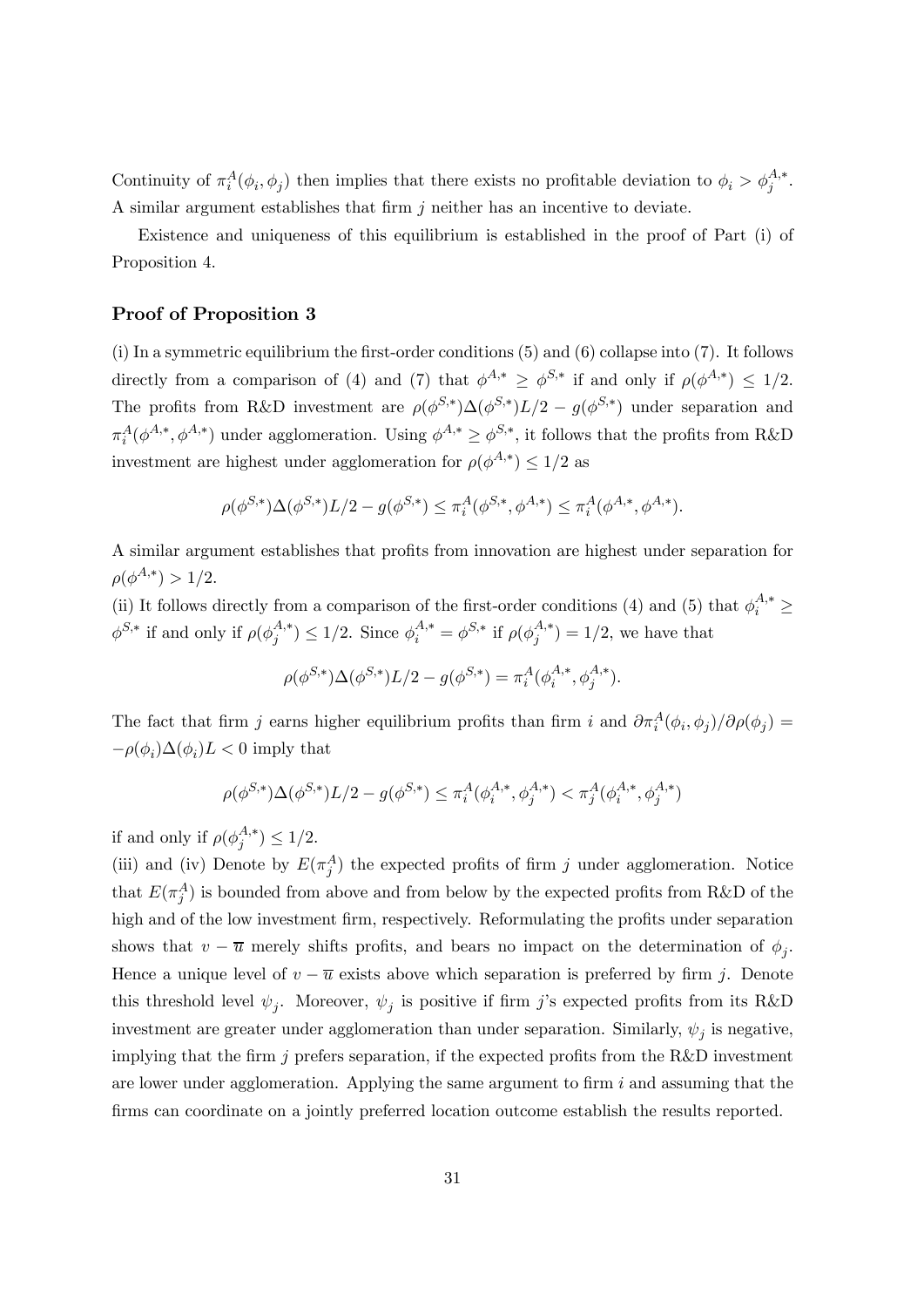#### Proof of Proposition 4

(i) To ensure a strictly globally concave welfare function we assume throughout our analysis that

(*i*) 
$$
W_{ii}, W_{jj} < 0,
$$
  
(*ii*)  $W_{ii}W_{jj} - W_{ij}W_{ji} > 0,$ 

where  $W_{ij} = \partial^2 W / \partial \phi_i \partial \phi_j$ . As can be easily checked, both conditions are satisfied if  $g(\cdot)$  is sufficiently convex.

The equilibrium and the welfare maximizing R&D investments solve the same first-order conditions, (5) and (6). Since the welfare function is globally concave under the assumption that  $g(\cdot)$  is sufficiently convex, there exists a unique  $(\phi_i^{A,*}, \phi_j^{A,*})$  that solves the first-order conditions (modulo firm symmetry). Hence, we can also conclude that there exists one and only one pair that solves the equilibrium conditions of Proposition 2.

(ii) We have that

$$
W^S(\phi^{S,*},\phi^{S,*})\leq W^A(\phi^{S,*},\phi^{S,*})\leq W^A(\phi^{A,*}_i,\phi^{A,*}_j)
$$

where the first inequality follows from the welfare analysis of the benchmark model presented in section 2. This proves the second part of the proposition.

### 6 Appendix 2: Data Descriptions

We started from the full panel of MIP firms which we observe from 1992 to 2004. This panel consists of 30,275 observations across firms and time. We dropped observations with missing information on turnover, missing *per capita* innovation expenditures or with more than 500,000 employees. We also excluded research institutes (NACE 731 and 732), outliers and miscodes. Outliers are defined as obervations where the per capita innovation expenditures exceed 10 times the industry average, firms whose innovation expenditures exceeded their turnover, and firms for which the year of birth was before 1000AD. In total, we dropped 10,340 observations.

We considered several definitions of separation and agglomeration which we summarize in Table 4. Naturally, the five definitions overlap. Table 5 contains the correlation between the definitions in the entire pooled MIP data set before dropping any observations. While the definitions of separation all correlate highly with each other, the first definition of agglomeration correlates badly with all other definitions because it is too restrictive. The weak correlation between definitions 2 and 4/5 shows that including additional restrictions in the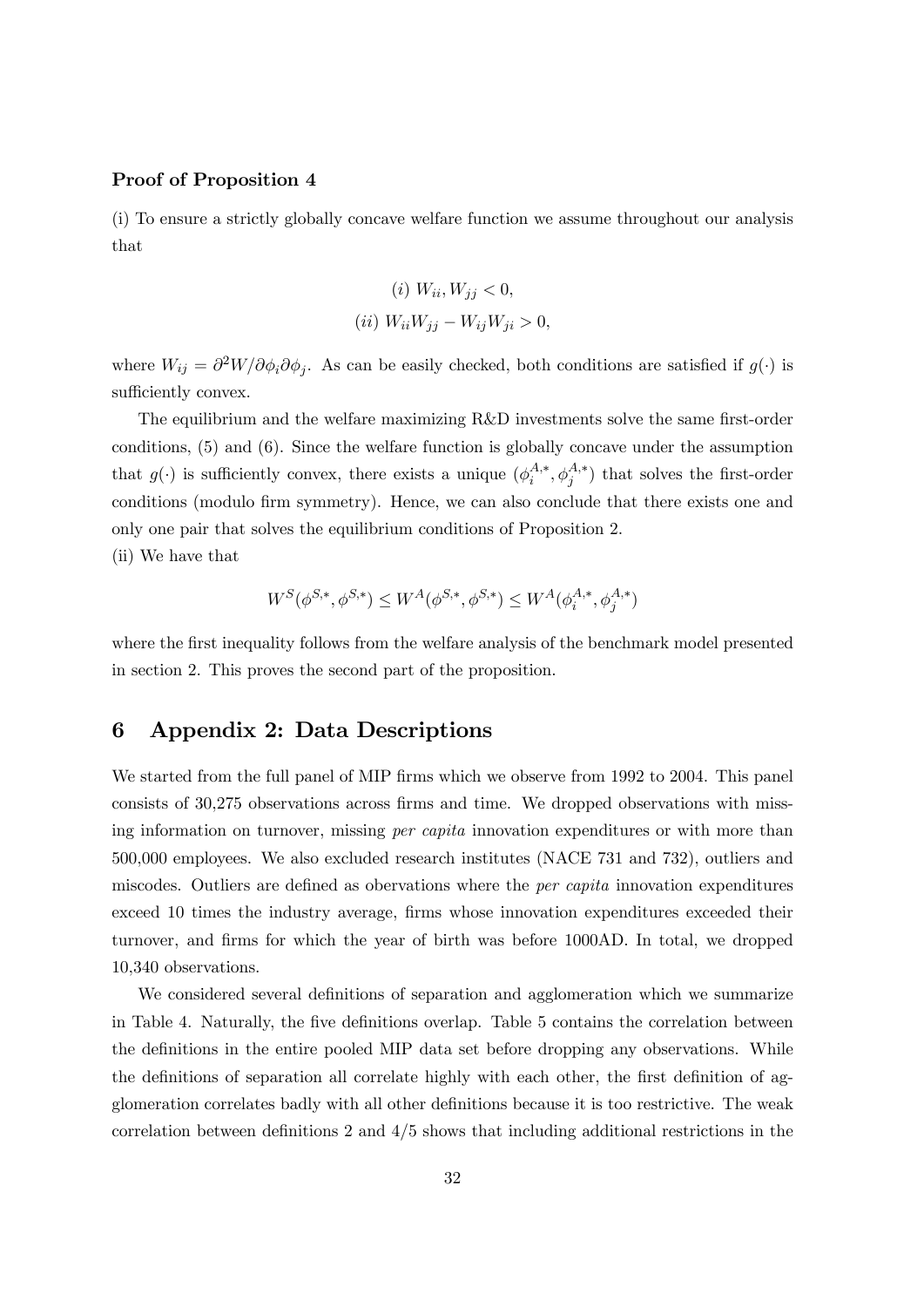| definition | separation                               | agglomeration                           |
|------------|------------------------------------------|-----------------------------------------|
| no.1       | only 1 firm                              | exactly 2 firms                         |
| no. $2$    | only 1 firm                              | 2 or more firms                         |
| no.3       | $1 \text{ or } 2 \text{ firms}$          | 3 or more firms                         |
| no.4       | only 1 firm or less than $0.01$ per cent | 2 or more firms and at least 1 per cent |
|            | of the employees of the industry         | of the employees of the industry and a  |
|            |                                          | HHI exceeding 0.18                      |
| no. 5      | only 1 firm                              | 2 or more firms and at least 1 per cent |
|            |                                          | of the employees of the industry and a  |
|            |                                          | $HHI$ exceeding $0.18$                  |

Table 4: Alternative definitions of separation and agglomeration, respectively.

latter is important as it helps to distinguish regions with a reasonable degree of labor market competition, which we try to identify, from regions in which there are simply many small firms as it could be the case for definition 2. At any rate, our results turn out to be robust with respect of the definition that was chosen.

Summary statistics across firms and years of the data set used for the analysis are contained in Tables 6 through 8.

Figure 4 shows the standard deviation of *per capita* innovation expenditure in agglomerations plotted against standard deviation in separations before controlling for firm characteristics. Agglomeration and separation are defined according to definition 5 in Table 4.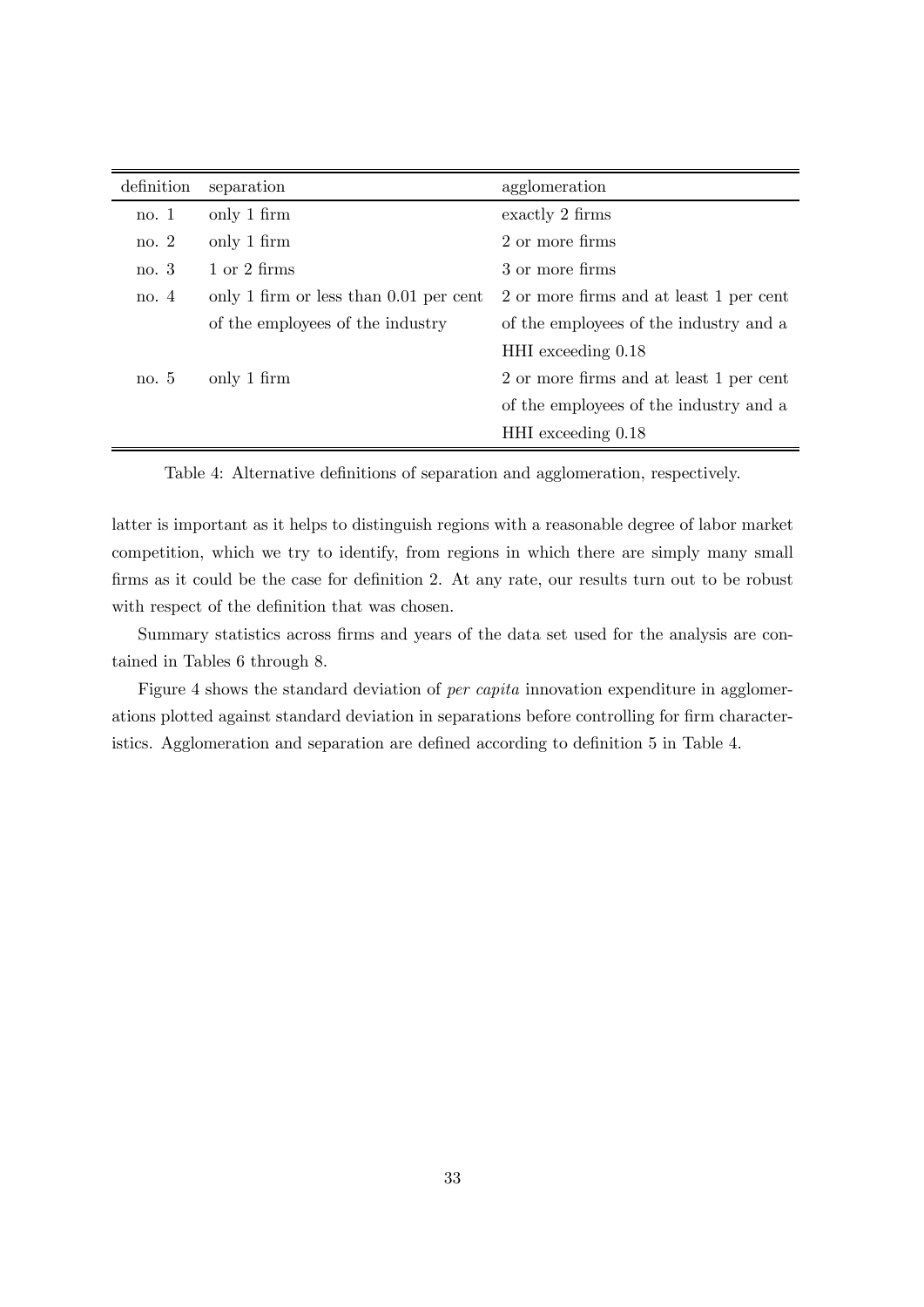| agglomeration no. $1 \text{ no. } 2 \text{ no. } 3 \text{ no. } 4$ |                                   |          |               |                                                                                                                                                                                                                                                                                                                                                                                                                                                                                                                                                                                                                                                        | no.5 |
|--------------------------------------------------------------------|-----------------------------------|----------|---------------|--------------------------------------------------------------------------------------------------------------------------------------------------------------------------------------------------------------------------------------------------------------------------------------------------------------------------------------------------------------------------------------------------------------------------------------------------------------------------------------------------------------------------------------------------------------------------------------------------------------------------------------------------------|------|
| no. 1                                                              | $\mathbf{1}$                      |          |               |                                                                                                                                                                                                                                                                                                                                                                                                                                                                                                                                                                                                                                                        |      |
|                                                                    | no. 2 0.1345                      | $\sim$ 1 |               |                                                                                                                                                                                                                                                                                                                                                                                                                                                                                                                                                                                                                                                        |      |
|                                                                    | no. $3 -0.2308$ 0.9331            |          | $\sim$ 1      |                                                                                                                                                                                                                                                                                                                                                                                                                                                                                                                                                                                                                                                        |      |
|                                                                    | no. $4 -0.0548$ $0.3519$ $0.3654$ |          |               | $\sim$ 1                                                                                                                                                                                                                                                                                                                                                                                                                                                                                                                                                                                                                                               |      |
|                                                                    | no. 5 -0.0548 0.3519 0.3654       |          |               | $\begin{array}{\begin{array}{\small \begin{array}{\small \begin{array}{\small \begin{array}{\small \end{array}}}}\\{\small \end{array}}\\{\small \end{array}}\\{\small \end{array}}\\{\small \end{array}}{\small \end{array}}{\small \begin{array}{\small \begin{array}{\small \end{array}}}\\{\small \end{array}}{\small \begin{array}{\small \end{array}}}\\{\small \end{array}}{\small \begin{array}{\small \end{array}}{\small \begin{array}{\small \end{array}}}{\small \begin{array}{\small \end{array}}}{\small \begin{array}{\small \end{array}}{\small \begin{array}{\small \end{array}}}{\small \begin{array}{\small \end{array}}}{\small \$ | 1    |
|                                                                    |                                   |          |               |                                                                                                                                                                                                                                                                                                                                                                                                                                                                                                                                                                                                                                                        |      |
| separation                                                         | no. 1 no. 2 no. 3                 |          |               | no.4                                                                                                                                                                                                                                                                                                                                                                                                                                                                                                                                                                                                                                                   | no.5 |
| no. 1                                                              | -1                                |          |               |                                                                                                                                                                                                                                                                                                                                                                                                                                                                                                                                                                                                                                                        |      |
| no. 2                                                              | 1                                 | 1        |               |                                                                                                                                                                                                                                                                                                                                                                                                                                                                                                                                                                                                                                                        |      |
|                                                                    | no. 3 0.6851 0.6851               |          | 1             |                                                                                                                                                                                                                                                                                                                                                                                                                                                                                                                                                                                                                                                        |      |
|                                                                    | no. 4 0.8411 0.8411 0.6855        |          |               | $\sim$ 1                                                                                                                                                                                                                                                                                                                                                                                                                                                                                                                                                                                                                                               |      |
| no. 5                                                              | 1                                 | 1        | 0.6851 0.8411 |                                                                                                                                                                                                                                                                                                                                                                                                                                                                                                                                                                                                                                                        | 1    |

Table 5: Correlation between definitions of separation and agglomeration based on the full MIP data set.

| Variable                     | Obs.   | Mean      | Std. Dev. | Min      | Max       |
|------------------------------|--------|-----------|-----------|----------|-----------|
| year                         | 19,935 | 1,998.436 | 3.742349  | 1,992    | 2,004     |
| number of employees          | 19,935 | 1,150.42  | 9878.368  |          | 44,6800   |
| innovation expenditures      | 19,935 | 33.83918  | 349.9453  | $\theta$ | 13,164.69 |
| per capita R&D expenditures  | 19,935 | 0.0100784 | 0.0207005 | $\theta$ | 0.3852586 |
| percentage of employees      | 10,115 | 31.84532  | 28.65605  | $\theta$ | 100       |
| with higher education degree |        |           |           |          |           |

Table 6: Summary statistics of the data set used.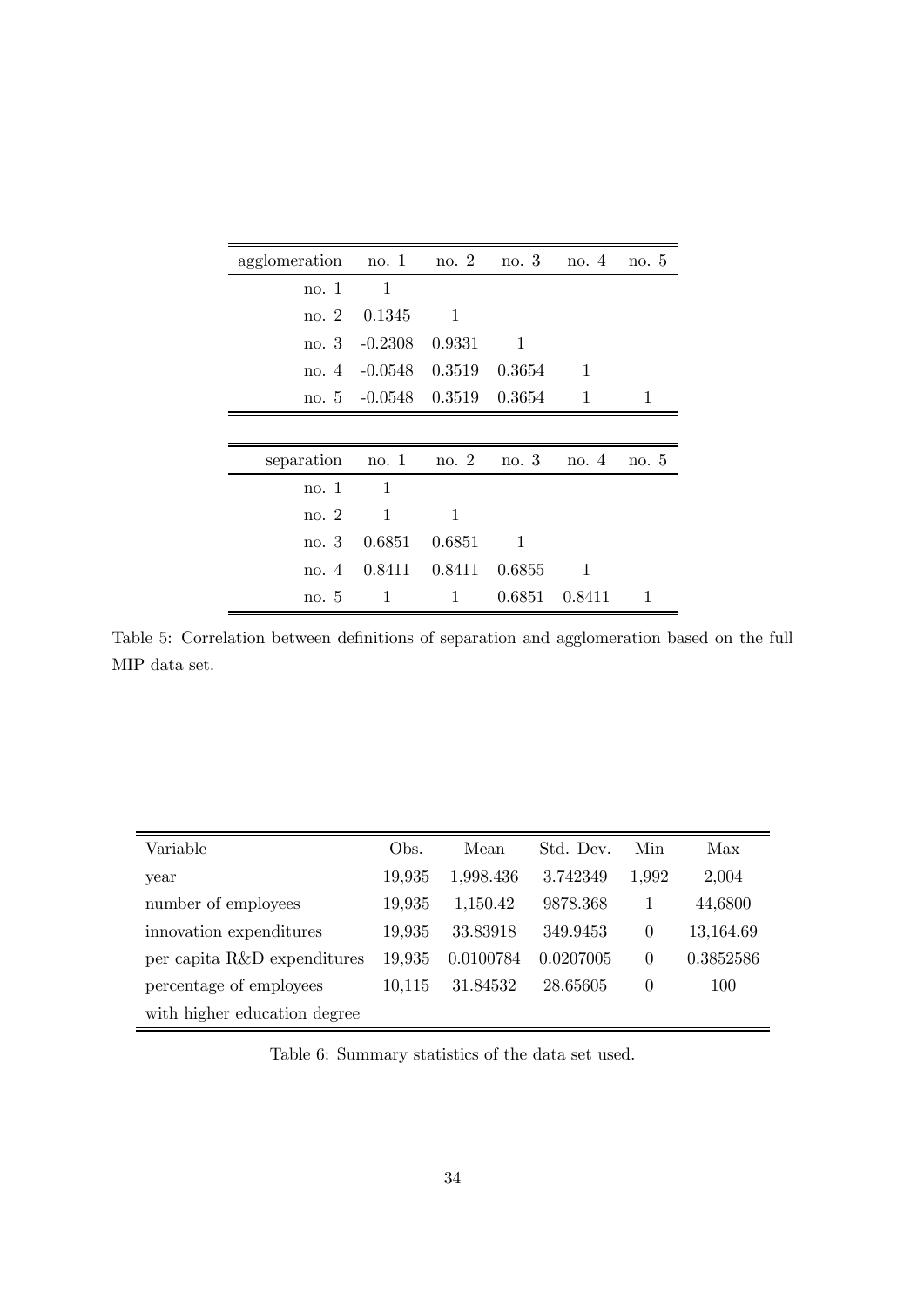

Figure 4: Standard deviation of per capita innovation expenditure in agglomerations plotted against standard deviation in separations.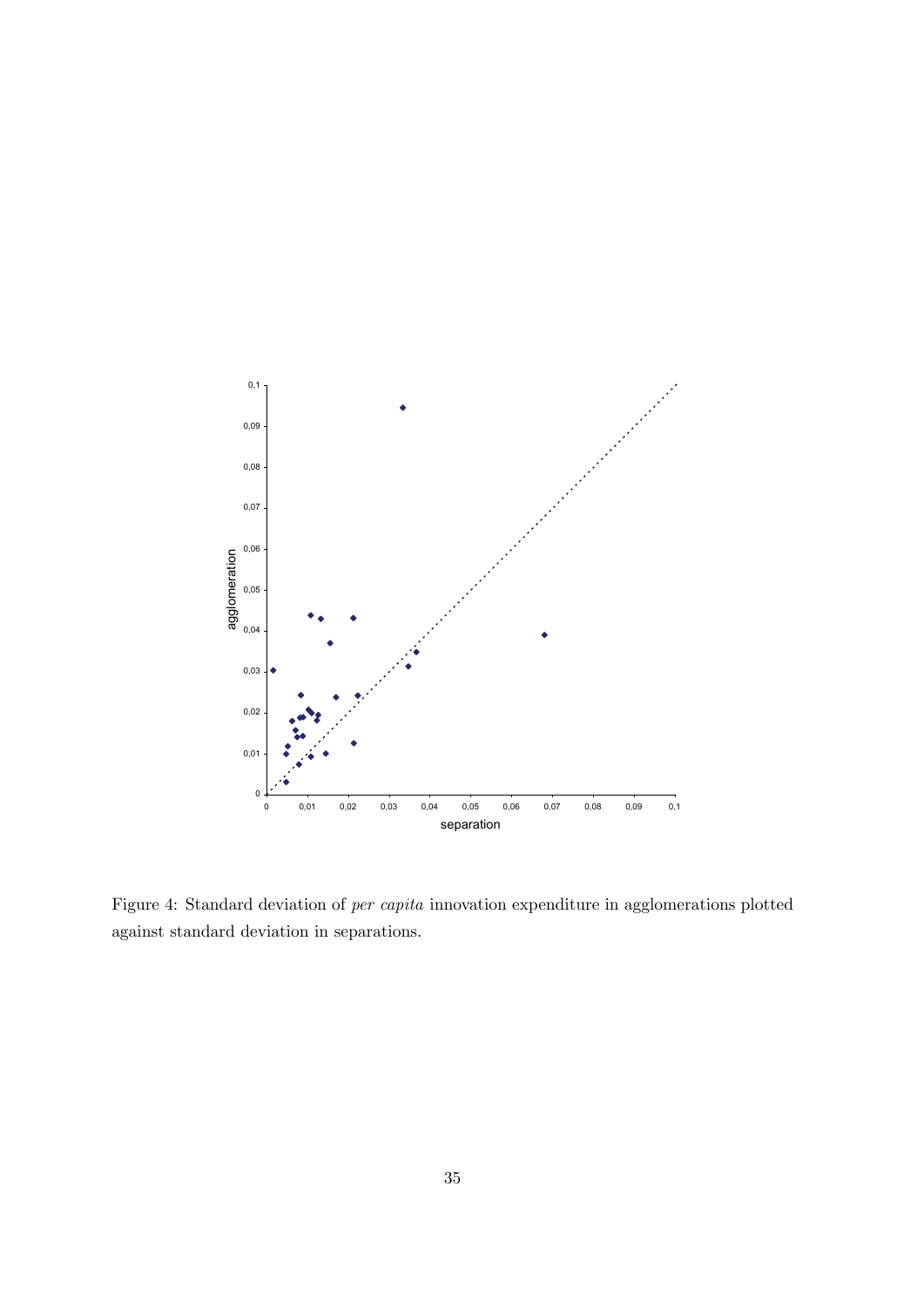| year  | separation no. 5 | agglomeration no. 5 |
|-------|------------------|---------------------|
| 1992  | 46               | 200                 |
| 1993  | 45               | 220                 |
| 1994  | 50               | $351\,$             |
| 1995  | 50               | 287                 |
| 1996  | 33               | 211                 |
| 1997  | 38               | 208                 |
| 1998  | 45               | 295                 |
| 1999  | 46               | 275                 |
| 2000  | 56               | 322                 |
| 2001  | 42               | 237                 |
| 2002  | 64               | 340                 |
| 2003  | 65               | 346                 |
| 2004  | 58               | 299                 |
| Total | 638              | 3,591               |

Table 7: Number of firms by year and location type.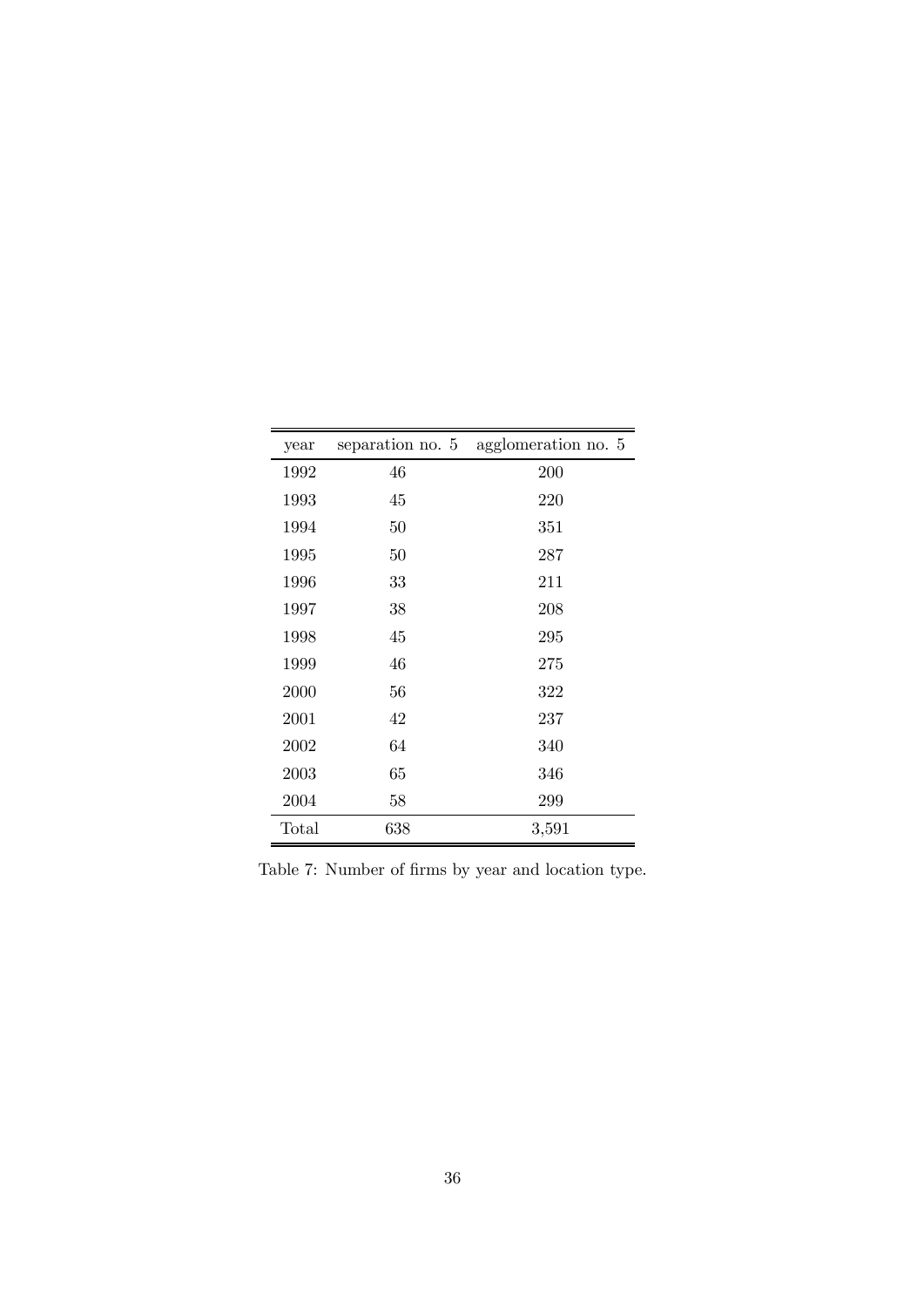| NACE3                                                                      | sep.            | aggl. |
|----------------------------------------------------------------------------|-----------------|-------|
| Manufacture of refined petroleum products                                  | $\theta$        | 5     |
| Manufacture of basic chemicals                                             | 44              | 153   |
| Manufacture of pesticides and other agro-chemical products                 | 11              | 8     |
| Manufacture of pharmaceuticals, medicinal chemicals and botanical products | 37              | 114   |
| Manufacture of soap and detergents, cleaning and polishing                 | 16              | 93    |
| preparations, perfumes and toilet preparations                             |                 |       |
| Manufacture of other chemical products                                     | 15              | 129   |
| Manufacture of machinery for the production and use of                     | 23              | 234   |
| mechanical power, except aircraft, vehicle and cycle engines               |                 |       |
| Manufacture of other general purpose machinery                             | 21              | 247   |
| Manufacture of agricultural and forestry machinery                         | 14              | 20    |
| Manufacture of machine-tools                                               | 14              | 85    |
| Manufacture of other special purpose machinery                             | $\theta$        | 94    |
| Manufacture of weapons and ammunition                                      | 6               | 3     |
| Manufacture of office machinery and computers                              | $\mathbf{1}$    | 37    |
| Manufacture of electric motors, generators and transformers                | 10              | 70    |
| Manufacture of electricity distribution and control apparatus              | 39              | 68    |
| Manufacture of accumulators, primary cells and primary batteries           | $\overline{2}$  | 15    |
| Manufacture of lighting equipment and electric lamps                       | 33              | 122   |
| Manufacture of electrical equipment n.e.c.                                 | $6\phantom{.}6$ | 54    |
| Manufacture of electronic valves and tubes and other electronic components | 28              | 121   |
| Manufacture of television and radio transmitters and                       | 34              | 91    |
| apparatus for line telephony and line telegraphy                           |                 |       |
| Manufacture of television and radio receivers, sound or video              | 30              | 47    |
| recording or reproducing apparatus and associated goods                    |                 |       |
| Manufacture of medical and surgical equipment and orthopaedic appliances   | $\overline{0}$  | 119   |
| Manufacture of instruments and appliances for measuring,                   | 31              | 187   |
| checking, testing, navigating and other purposes, except                   |                 |       |
| industrial process control equipment                                       |                 |       |
| Manufacture of industrial process control equipment                        | 37              | 71    |
| Manufacture of optical instruments and photographic equipment              | $31\,$          | 159   |
| Manufacture of motor vehicles                                              | 32              | 78    |
| Manufacture of parts and accessories for motor vehicles and their engines  | 31              | 138   |
| Manufacture of railway and tramway locomotives and rolling stock           | 20              | 48    |
| Manufacture of aircraft and spacecraft                                     | 31              | 69    |
| Software consultancy and supply                                            | $\sqrt{2}$      | 186   |
| Data processing                                                            | 15              | 67    |
| Data base activities                                                       | $\sqrt{3}$      | 10    |
| Architectural and engineering activities and related                       | $\overline{0}$  | 504   |
| technical consultancy                                                      |                 |       |
| Technical testing and analysis                                             | 21              | 145   |
| Total                                                                      | 638             | 3,591 |

Table 8: Number of firms by NACE3 class and location type.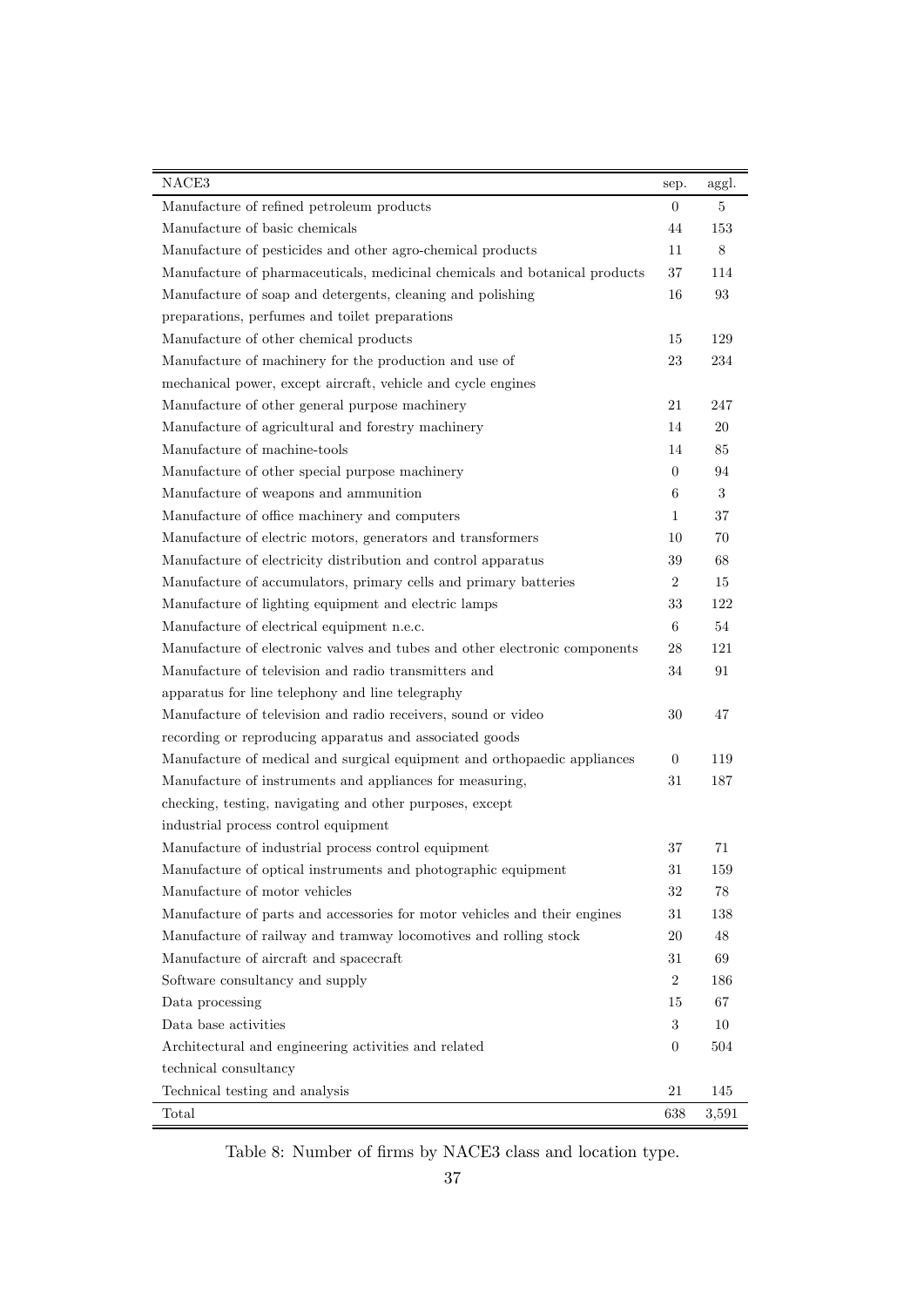### References

- Acs, Z.J, D.B. Audretsch, and M.P. Feldman (1994): R&D Spillovers and Recipient Firm Size, Review of Economics and Statistics, 76, 336-340.
- Almeida, P. and B. Kogut (1999): Localization of Knowledge and the Mobility of Engineers in Regional Networks, Management Science, 45, 905-916.
- Audretsch, D.B. (1998): Agglomeration and the Location of Economic Activity, CEPR Discussion Paper Series (Industrial Organization), No. 1974.
- Audretsch, D.B. and M.P. Feldman (1995): Innovative Clusters and the Industry Life Cycle, CEPR Discussion Paper Series (Industrial Organization), No. 1161.
- Audretsch, D.B. and M.P. Feldman (1996): R&D-Spillovers and the Geography of Innovation and Production, American Economic Review, 86, 630-640.
- Audretsch, D.B. and M.P. Feldman (2004): Knowledge Spillovers and the Geography of Innovation, in Henderson, J.V., and J.F. Thisse (ed's): Handbook of Regional and Urban Economics, vol. 4, Amsterdam: Elsevier, 2714-2739.
- Baumgardner, J.R. (1988): The Division of Labor, Local Markets, and Worker Organization, Journal of Political Economy, 96, 509-527.
- Combes, P.-P. and G. Duranton (2005): Labour Pooling, Labour Poaching, and Spatial Clustering, Regional Science and Urban Economics, 36, 1-28.
- Dumais, G., G. Ellison, and E.L. Glaeser (2002): Geographic Concentration as a Dynamic Process, Review of Economics and Statistics, 84, 193-204.
- Duranton, G. and D. Puga (2004): Microfoundations of Urban Agglomeration Economies, in Henderson, J.V., and J. F. Thisse (ed's): Handbook of Regional and Urban Economics, vol. 4, Amsterdam: Elsevier, 2063-2117.
- Eckey, H.-F. and P. Klemmer (1991): Neuabgrenzung von Arbeitsmarktregionen für die Zwecke der regionalen Wirtschaftspolitik, Informationen zur Raumentwicklung, 569- 577.
- Ellison, G. and D. Fudenberg (2003): Knife-edge or Plateau: When do Market Models Tip, mimeo. Available at: http://ideas.repec.org/p/nbr/nberwo/9528.html.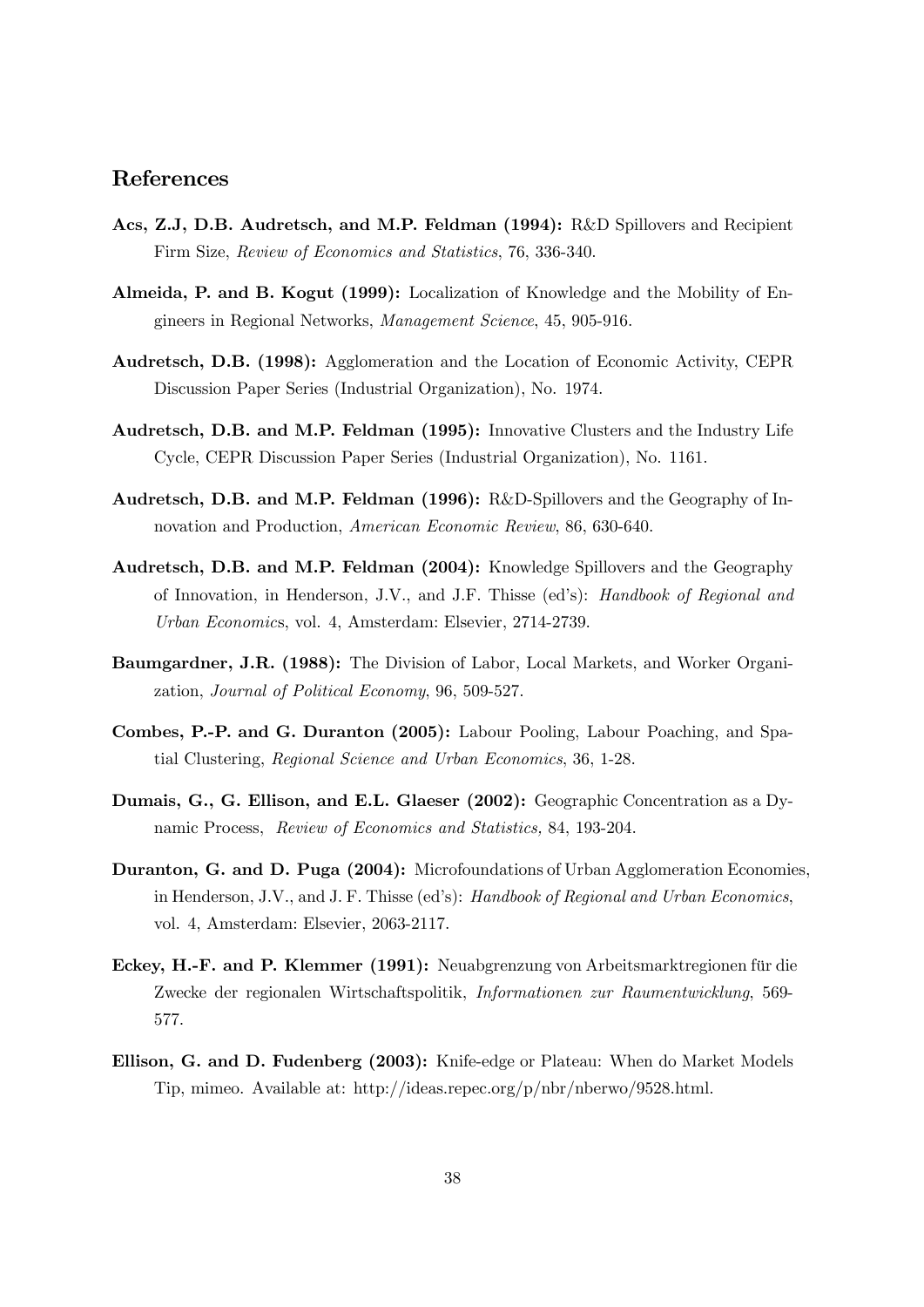- Ellison, G. and E.L. Glaeser (1997): Geographic Concentration in U.S. Manufacturing Industries: A Dartboard Approach, Journal of Political Economy, 105, 889-927.
- Fosfuri, A. and T. Rønde (2004): High-tech Clusters, Technology Spillovers, and Trade Secret Laws, International Journal of Industrial Organization, 22, 45-65.
- Gerlach, H, T. Rønde and K.O. Stahl (2005): Labor Pooling in R&D Intensive Industries, CEPR Discussion Paper Series (Industrial Organization), No. 5285.
- Glicksberg, I. (1952): A further generalization of the Kakutani fixed point theorem with application to Nash equilibrium points, Proceedings of the American Mathematical Society, 3, 170-174.
- Grossman, G.M. and E. Helpman (1991): Quality Ladders in the Theory of Growth, Review of Economic Studies, 58, 43-61.
- Jaffe, A., M. Trajtenberg and R. Henderson (1993): Geographic Localization of Knowledge Spillovers as Evidenced by Patent Citations, Quarterly Journal of Economics, 108, 577-598.
- Krugman, P.R. (1991a): Geography and Trade, Cambridge, Massachusetts: The MIT Press.
- Krugman, P.R. (1991b): Increasing Returns and Economic Geography, Journal of Political Economy, 99, 484-99.
- Marshall, A. (1920): Principles of Economics, 8th edition, London, England: MacMillan.
- Picard, P. and E. Toulemonde (2000): The Emergence and Persistence of Regional Asymmetries under Minimum Wages, University of Manchester, mimeo.
- Rammer, C., B. Peters, T. Schmidt, B. Aschhoff, T. Doherr, and H. Niggemann (2005): Innovationen in Deutschland, ZEW Wirtschaftsanalysen, Bd. 78, Baden-Baden.
- Rosenthal, S. and W. Strange (2001): The Determinants of Agglomeration, Journal of Urban Economics, 50, 191-229.
- Saint-Paul, G. (2003): Information Sharing and Cumulative Innovation in Business Networks, CEPR Discussion Paper Series (International Macroeconomcis), No. 4116.
- Stigler, G. (1951): The division of labour is limited by the extent of the market, *Journal* of Political Economy, 59, 185-193.